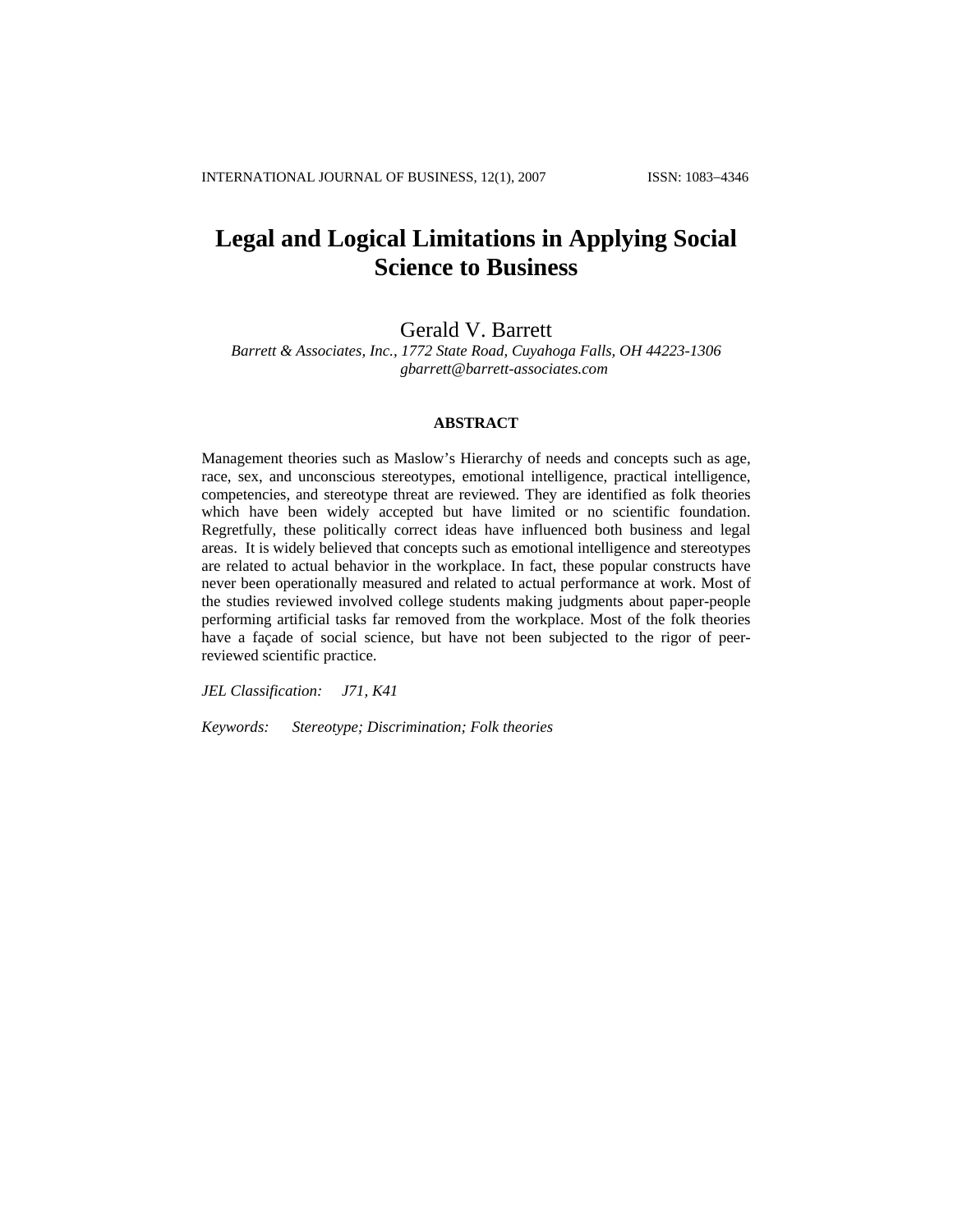#### **I. INTRODUCTION**

The development of modern society and its political, legal, and social institutions has been unsteady over the past 2,500 years with which we are most familiar. In his *Open Society and Its Enemies* (1945/2003), scientist, methodologist, and social historian Sir Karl Popper describes an open society that seems to suit our liberal and democratic aspirations (Athens at its best) *versus* a closed society that does not (Sparta and its Athenian promoters, maybe Socrates and probably the mature Plato)--which in recent lifetimes has been represented by Stalin's Soviet Union, Hitler's Germany, by some of our current adversaries whom we term "Islamo-fascists," and in earlier centuries even by advocates of particular Christian closed societies, especially from the Crusades to the Thirty Years War (see Stone, 1988; Popper, 1945/2003; Wright, 2006; Johnson, 1976: parts 4 and 5; and Brecht, 1955/1991). Even in our modern times, even among educated people in democratic and stable nations such as the United States, there are tendencies to close off information that is uncomfortable, dissonant, or just complex. Unfortunately for those of us who teach, consult, and research in order to improve the practice of business, in any society there arise social and legal obstacles to using the theories of modern science, which are scientific and practicable only by virtue of being expressed in "falsifiable" terms and then being tested for validity and applicability (see Popper, 1935/2002; Barrett, 1972).

First among the obstacles is misidentification of what is scientifically grounded. A second obstacle is popular preference for easy, commonsense, or comfortable (politically correct) concepts, especially if they support the viewpoints of attractive or powerful clients (as encountered in work of a business or political consultant). A third obstacle is unwillingness to engage in the hard work of science and to read and digest complex information that does not have a preconceived simple thrust. Some examples follow.

Over more than two hundred years, the word "science" has been invoked to lend credibility to many psychological concepts, constructs, ideas, and speculations which in fact have no scientific basis. Despite almost total lack of empirical support for various doctrines, some have had major impact on public and private organizations, the legal system, public policy, and business (Barrett, 1972; Barrett et al., 2004). Media have helped some scientifically unsupported doctrines become "folk theories" which are believed by the general public. Unfortunately, some of these folk theories have become foundations for corporate policies, training programs, and court decisions--bearing substantial economic and emotional costs.

Establishment of folk doctrines occurred through advocates' failures to follow principles that are well understood in the sciences. For example, phrenology (evaluation of the scalp surface) was an early 1800s doctrine based on theory, but without scientific validation. Ironically, doctrine proponents including consultants and other advocates of "business innovations" often wrap themselves in the mantle of science, while ignoring all principles of the sciences: Constructs often are not reliably measured and, even if there are measurements, there usually are no analyses of validity (Barrett, 1992). Even if there is empirical research, it often uses extremely small samples, and there never is adequate replication. Such "studies" directed to the general public and to businesspersons generally did not surface in peer-reviewed scientific journals. Instead, they appeared in technical reports or trade books that are not professionally edited and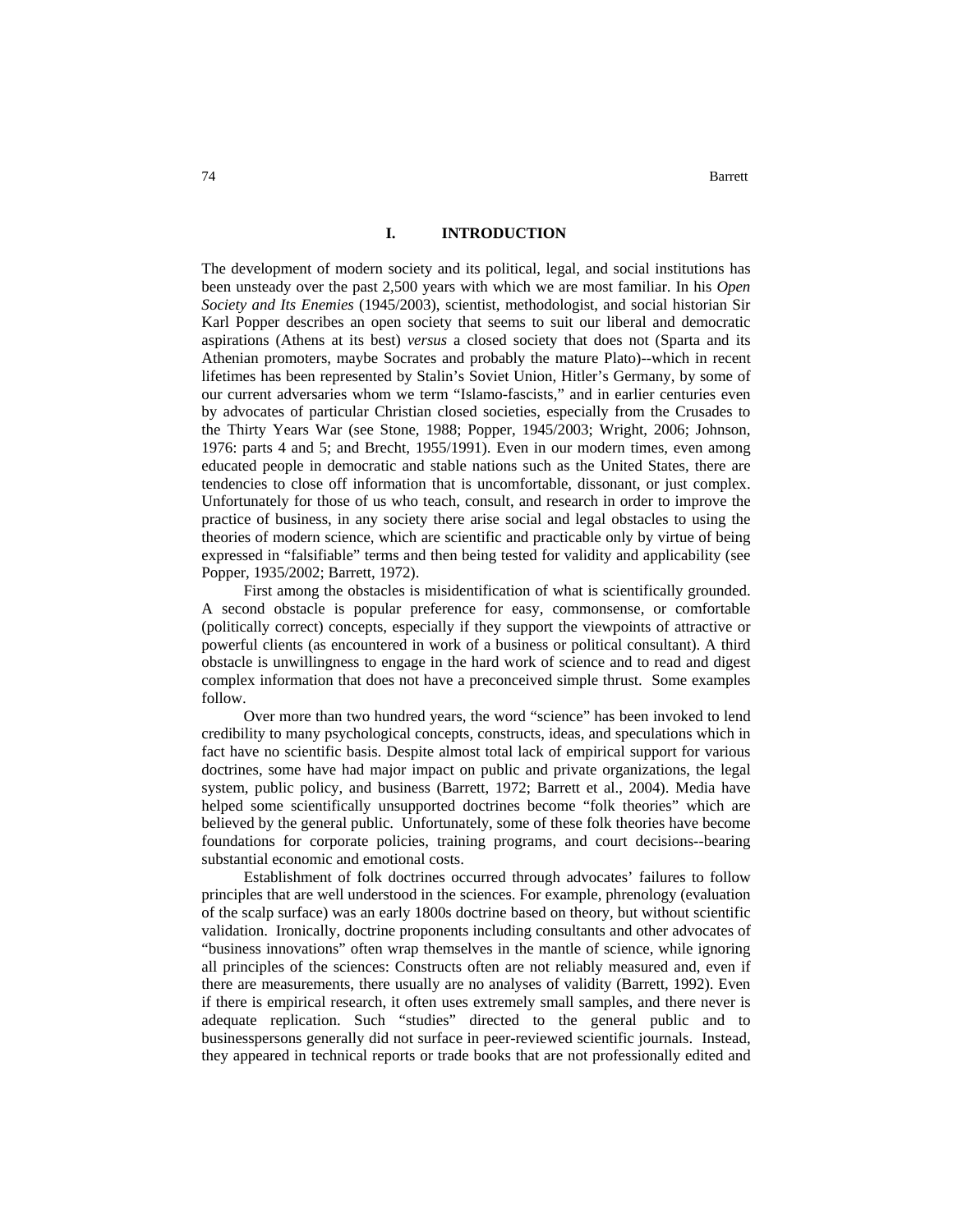critiqued. If one requests that an advocate provide supporting evidence for reanalysis, data turn out almost always to be "unavailable." Models proposed by advocates are *asserted* to be valid, but there is no empirical evidence to support theory validity or efficacy beyond the "creativity" of the advocate.

In Table 1, clusters of widely accepted doctrines are presented which have had substantial adverse impacts on businesses, law, and/or public policy. They are organized into: Section I. Doctrines Regarding Ability, which have to do with beliefs that indices of an individual's cognitive ability such as IQ tests or grades are less important than common-sense concepts such as emotional or practical intelligence. Section II. Doctrines Regarding Unfair Discrimination, contesting as stereotyping the validity of tests in general and particularly for Blacks, females, and seniors. Section III. Doctrines Regarding Personality and Motivation that are unsubstantiated, ranging from phrenology to Myers-Briggs typology. Finally, Section IV. Doctrines Regarding Management, from scientific to emotional management.

#### **Table 1**  Doctrines with impacts on business, law, and public policy

| <b>Concept &amp; Advocate</b> | <b>Features of the Concept</b>   | <b>Observations/Critique of the</b>                                    |
|-------------------------------|----------------------------------|------------------------------------------------------------------------|
|                               |                                  | Concept.                                                               |
| <b>I.A.</b> Academic Tests    | Cognitive ability tests don't    | Bowen WG, Bok D (1998): " the                                          |
| Like the SAT, LSAT,           | predict important life outcomes, | SAT score is a statistically                                           |
| and GRE Only Predict          | but competencies do predict      | significant predictor of rank in class                                 |
| <b>First Year Grades Not</b>  | success in life.                 | for black students as well as for all                                  |
| Success in Life               |                                  | students $\dots$ " (p. 74).                                            |
| McClelland DC (1973).         |                                  | " the academic skills measured by<br>the SAT scores continue to play a |
| Sternberg RJ (1996).          |                                  | substantial role in predicting which                                   |
|                               |                                  | undergraduates go on to attain higher                                  |
|                               |                                  | degrees even after we take account of                                  |
|                               |                                  | interrelationships with high school                                    |
|                               |                                  | grades, socioeconomic status, and                                      |
|                               |                                  | school selectivity" (p. 107).                                          |
|                               |                                  | "In general, higher SAT scores were                                    |
|                               |                                  | quite consistently associated with                                     |
|                               |                                  | higher average earnings in both men                                    |
|                               |                                  | and women matriculants in the '76                                      |
|                               |                                  | $C&B$ cohort" (p. 133).                                                |
|                               |                                  | Barrett GV, Depinet RL (1991):                                         |
|                               |                                  | Review shows prediction of long-                                       |
|                               |                                  | term career success. Based on test                                     |
|                               |                                  | scores.                                                                |

## **I. Regarding Ability**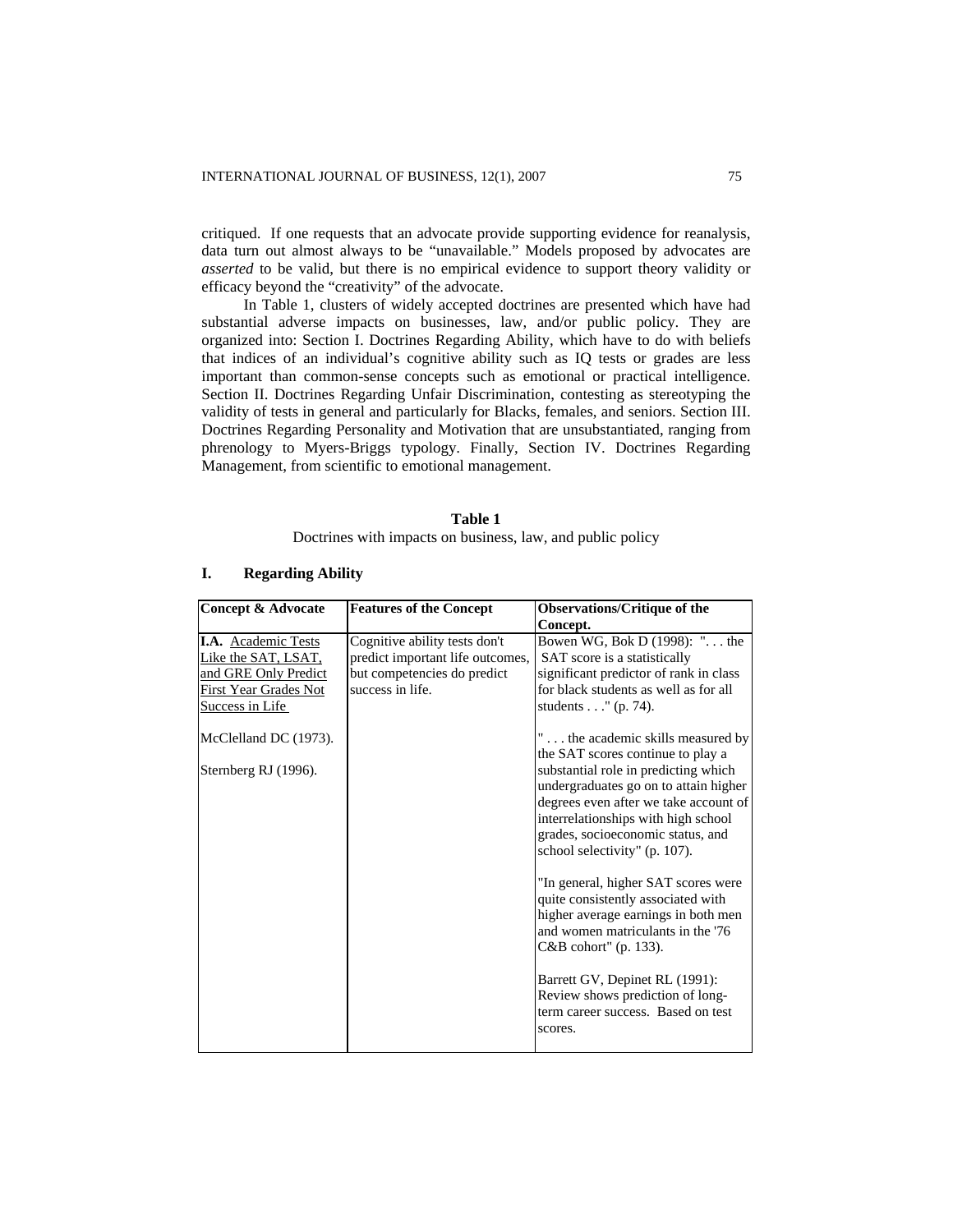| <b>Concept &amp; Advocate</b>                                                                              | <b>Features of the Concept</b>                                                                                                      | <b>Observations/Critique of the</b><br>Concept.                                                                                                                                                                                                                                                                                       |
|------------------------------------------------------------------------------------------------------------|-------------------------------------------------------------------------------------------------------------------------------------|---------------------------------------------------------------------------------------------------------------------------------------------------------------------------------------------------------------------------------------------------------------------------------------------------------------------------------------|
| <b>I.B.</b> Grades in High<br>School and College Don't<br>Predict Success in Life<br>McClelland DC (1973). | Grades little value in predicting<br>success in life. Other attributes<br>besides academic intelligence<br>are much more important. | Bowen WG, Bok D (1998): "There<br>is much folk wisdom to the effect<br>that students who receive the highest<br>grades end up in cerebral but<br>modestly compensated jobs, while                                                                                                                                                     |
| Sternberg RJ (1996).                                                                                       |                                                                                                                                     | classmates with less impressive<br>academic records earn much higher<br>incomes" (p.140).                                                                                                                                                                                                                                             |
|                                                                                                            |                                                                                                                                     | " grades  (measured here by<br>rank in class) correlate quite<br>strongly and positively with levels of<br>compensation for both black and<br>white graduates and for women<br>as well as men" (p. 140).                                                                                                                              |
|                                                                                                            |                                                                                                                                     | "On the "other things equal" basis,<br>the typical male who ranked in<br>the top third of his class earned<br>\$21,000 more than a man in the<br>bottom third $\ldots$ " (p. 142).                                                                                                                                                    |
|                                                                                                            |                                                                                                                                     | Barrett GV, Depinet RL (1991):<br>Grades have a weak but positive<br>relationship with career success.                                                                                                                                                                                                                                |
| I.C. Competencies                                                                                          | Belief that tests of cognitive                                                                                                      | Bingham WVD (1937): Defining                                                                                                                                                                                                                                                                                                          |
| McClelland DC (1973).                                                                                      | ability are accorded too much<br>weight, and that there are more<br>valid competency measures                                       | competency: ". an individual's<br>capacity to acquire the knowledge<br>and skill necessary for successful                                                                                                                                                                                                                             |
| Boyatzis RE (1982).                                                                                        | with less adverse impact.<br>Competencies are seen as more                                                                          | achievement in a specific industrial<br>employment or job" (p. 120).                                                                                                                                                                                                                                                                  |
| Spencer LM, Spencer<br>SM (1993).                                                                          | important than cognitive<br>abilities.                                                                                              | Barrett GV, Depinet RL (1991): No<br>evidence competencies are valid                                                                                                                                                                                                                                                                  |
| Peterson DR (2003).                                                                                        |                                                                                                                                     | predictors of performance.                                                                                                                                                                                                                                                                                                            |
|                                                                                                            |                                                                                                                                     | Barrett GV (1994): "Competency"<br>Relevant Experience Test (cf.<br>McClelland and Dailey, 1973) -- for<br>evaluating qualities needed by<br>Foreign Service Officers:<br>"Participation in high school student<br>government plus college academic<br>record <i>minus</i> musical activities in<br>high school and college" (p. 70). |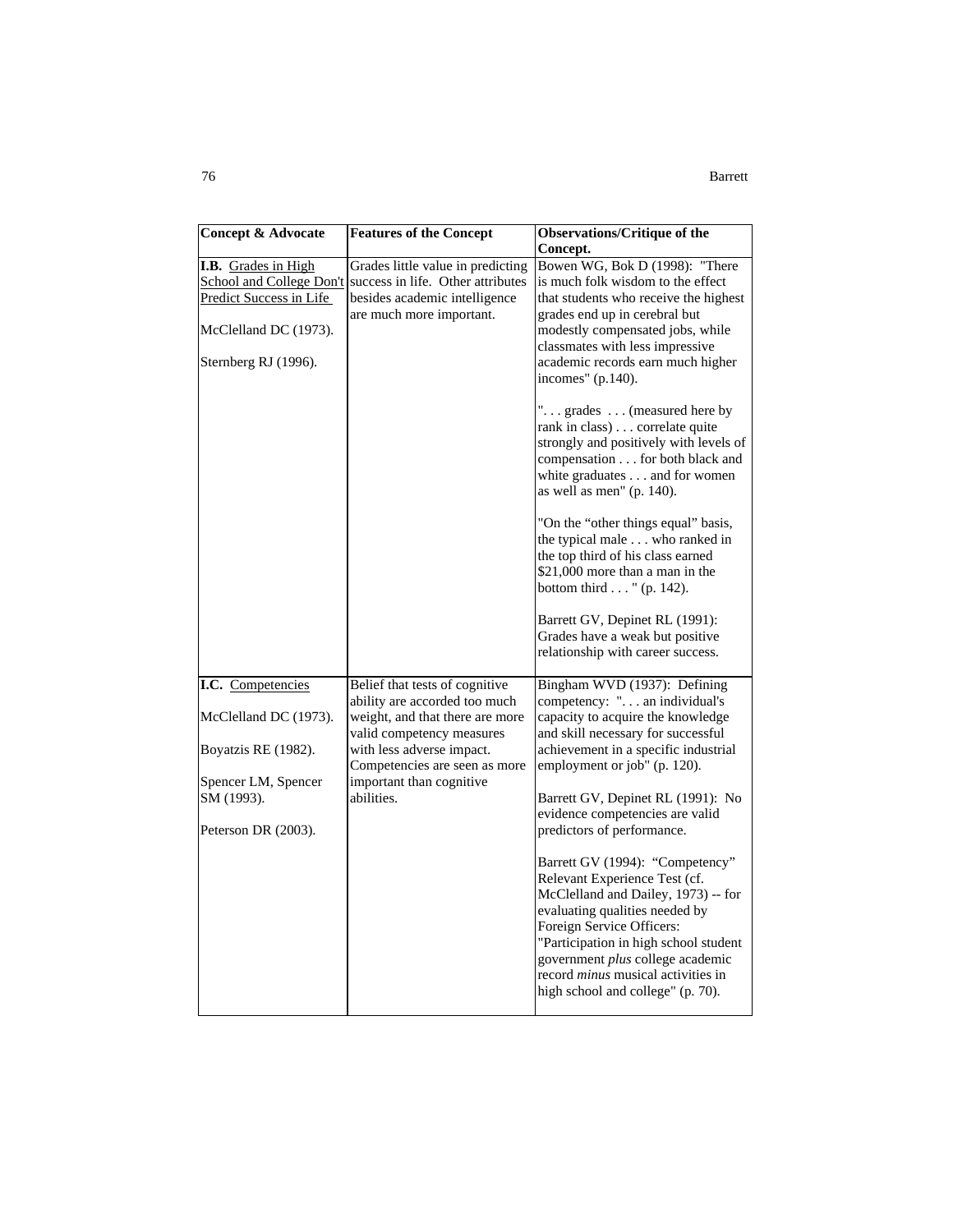## INTERNATIONAL JOURNAL OF BUSINESS, 12(1), 2007 77

| <b>Concept &amp; Advocate</b>                                                                                                                                                                                               | <b>Features of the Concept</b>                                                                                                                                                                                                                                                                                                                                                                                                                                                                                                                                                                                                                                                                                                                                                                                                                                                                                                                                            | <b>Observations/Critique of the</b><br>Concept.                                                                                                                                                                                                                                                                                                                                                                                                                                       |
|-----------------------------------------------------------------------------------------------------------------------------------------------------------------------------------------------------------------------------|---------------------------------------------------------------------------------------------------------------------------------------------------------------------------------------------------------------------------------------------------------------------------------------------------------------------------------------------------------------------------------------------------------------------------------------------------------------------------------------------------------------------------------------------------------------------------------------------------------------------------------------------------------------------------------------------------------------------------------------------------------------------------------------------------------------------------------------------------------------------------------------------------------------------------------------------------------------------------|---------------------------------------------------------------------------------------------------------------------------------------------------------------------------------------------------------------------------------------------------------------------------------------------------------------------------------------------------------------------------------------------------------------------------------------------------------------------------------------|
| <b>I.D.</b> IQ is not unitary. It<br>is Multiple. At Least<br><b>Seven Other Equally</b><br><b>Important Intelligences</b><br>Gardner H (1983).                                                                             | "If there is one campaign that<br>I'm on it's to knock out the<br>popular notion that there is a<br>single 'g' factor of intelligence.<br>I posit the existence of seven<br>relatively autonomous<br>intelligences-- linguistic,<br>logical-mathematical, spatial,<br>musical, body-kinesthetics,<br>intrapersonal, each with its own<br>particular problem solving and<br>product-making characteristics"<br>(Gardner, 1993, p. 6).                                                                                                                                                                                                                                                                                                                                                                                                                                                                                                                                      | Bates TC, Rock A (2004) and Barrett<br>GV, Lueke SB (2004): There is no<br>empirical support for Gardner's<br>theory after over 20 years.<br>Visser BA, Ashton MC, Vernon PA<br>(2006): " contradict Gardner's<br>assertion that there are at least eight<br>independent intelligence domains"<br>$(p. 501)$ .                                                                                                                                                                        |
| <b>I.E.</b> Practical<br><b>Intelligence Provides</b><br><b>Better Prediction of</b><br>Success in Life than<br>Cognitive Ability, with<br>no Adverse Impact<br>Sternberg RJ (1996).<br>Sternberg RJ, Kaufman<br>JC (1998). | "Major revelations: Practical<br>intelligence predicts on-the-job<br>performance better than does IQ<br>for business managers,<br>salespeople, and even college<br>teachers"<br>"Members of various ethnic<br>groups, such as blacks and<br>Hispanics, who typically do not<br>do as well as whites on tests of<br>academic intelligence, compete<br>quite successfully in tests of<br>creative and practical<br>intelligence."<br>"The order-filling performance<br>of the assemblers was unrelated<br>to measures of school<br>performance, including<br>intelligence-test scores,<br>arithmetic-test scores, and<br>grades" (Sternberg, 1996, p.<br>234).<br>Sternberg RJ, Grigorenko EL,<br>Kidd KK (2005): Chides those<br>who have folk beliefs about<br>intelligence. Claim that the<br>construct of intelligence is ill<br>defined. Advocate more<br>modern theories of intelligence<br>such as Gardner's (1983) and<br>his concept of practical<br>intelligence. | Barrett GV, Kramen AJ, Lueke SB<br>(2003): Practical intelligence has no<br>value.<br>Scribner S (1984): Study involved<br>five assemblers in milk plant and no<br>measure of practical intelligence,<br>intelligence, contra Sternberg<br>(1996).<br>McDaniel MA, Nguyen NT (2001):<br>Just a measurement method<br>Peeters H, Lievens F (2005):<br>Situational judgment tests can be<br>faked.<br>Schmidt FL, Hunter JE<br>(1993): Practical intelligence is just<br>job knowledge. |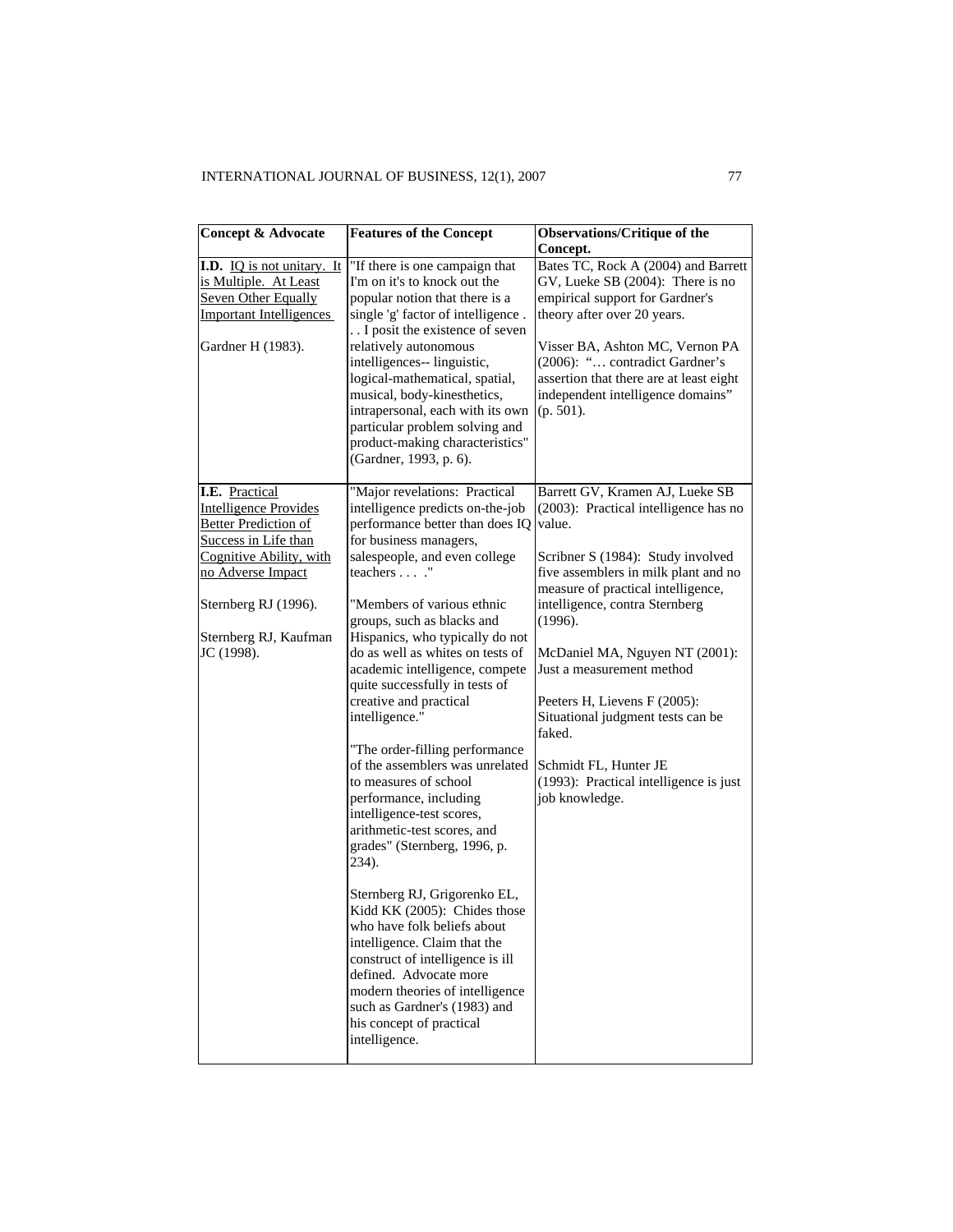| <b>Concept &amp; Advocate</b>     | <b>Features of the Concept</b>    | <b>Observations/Critique of the</b> |
|-----------------------------------|-----------------------------------|-------------------------------------|
|                                   |                                   | Concept.                            |
| <b>I.F.</b> To account for "true" | Court accepted banding of test    | Allen v. Prince George's County     |
| score" and testing error          | scores, which involves            | (1982): "This court will not credit |
| put obtained test scores          | statistical procedures to declare | the testimony of Dr. James Outtz    |
| in a "scientifically"             | scores in a band as equal.        | had been hired by the county to     |
| derived band.                     |                                   | review and improve its system for   |
|                                   |                                   | selecting employees. While          |
| Dr. James Outtz's                 |                                   | continuing to do some work for the  |
| testimony in Bridgeport           |                                   | county, Dr. Outtz accepted          |
| Guardians, Inc., v. City          |                                   | employment by plaintiffs to assist  |
| of Bridgeport, (1990;             |                                   | them in this case."                 |
| 1991).                            |                                   |                                     |
|                                   |                                   | Barrett GV, Lueke SB (2004):        |
| Azar B (1994).                    |                                   | Banding misleading the courts,      |
|                                   |                                   | because there is no evidence it     |
|                                   |                                   | reduces adverse impact.             |
|                                   |                                   |                                     |
| I.G. Emotional                    | Goleman (1995): "At best, IQ      | Ciarrochi JV, Chan AYC, Caputi P    |
| Intelligence                      | contributes about 20 percent to   | (2000).                             |
|                                   | the factors that determine life   |                                     |
| Goleman D (1995).                 | successes $\ldots$ " (p. 34).     | Barrett, GV (2000, April).          |
|                                   |                                   | Barrett GV, Miguel RF, Tan JA,      |
| Goleman D (1998).                 | Goleman (1998): "By now,          | Hurd JM (2001).                     |
|                                   | most executives have accepted     | Barrett GV, Illingworth AJ, Rosen   |
| Spencer LM (2001).                | that emotional intelligence is as | CC (2004).                          |
|                                   | critical as IQ to an individual's | No evidence Emotional Intelligence  |
| Druskat VU, Wolff SB              | effectiveness" (Druskat &         | relates to work behavior.           |
| $(2001a; b)$ .                    | Wolff, 2001, p. 81).              |                                     |
|                                   |                                   | Amelang M, Steinmayr R (2006).      |
| Goleman D, Boyatzis R,            |                                   |                                     |
| McKee, A (2002).                  |                                   |                                     |
|                                   |                                   |                                     |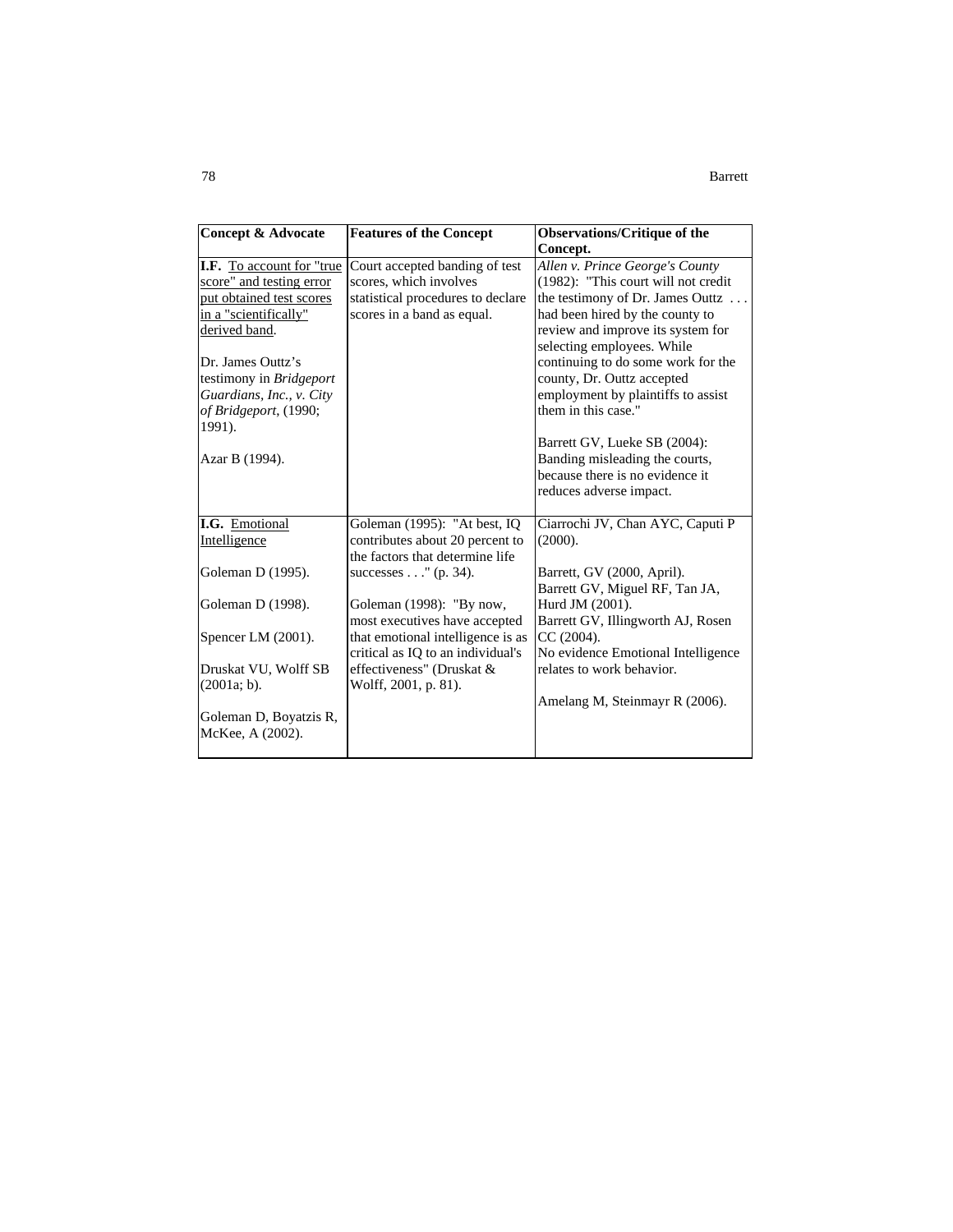| <b>Concept &amp; Advocate</b> | <b>Features of the Concept</b>                                      | <b>Observations/Critique of the</b>                                                                                                                                                                  |
|-------------------------------|---------------------------------------------------------------------|------------------------------------------------------------------------------------------------------------------------------------------------------------------------------------------------------|
|                               |                                                                     | Concept.                                                                                                                                                                                             |
| I.H. SES causes               | Kagan (1998): ". child's IQ                                         | Bowen WG, Bok D                                                                                                                                                                                      |
| differences between           | accounts for only 10 percent of                                     | (1998): "Moreover, controlling for                                                                                                                                                                   |
| groups, not ability,          | variation in vocational success                                     | SES had an imperceptible effect on                                                                                                                                                                   |
| effort.                       | in the United States. A child's                                     | the predicted black-white difference                                                                                                                                                                 |
|                               | social class is more critical in                                    | in class rank. The predicted black-                                                                                                                                                                  |
| Kagan J (1998).               | America and Europe" (p. 67).                                        | white gap in class rank is reduced by<br>only about 1 percentile point (or 5                                                                                                                         |
| Crosby FJ (2004).             | Crosby (2004): "When social                                         | percent) when the SES variables are                                                                                                                                                                  |
|                               | class is considered mean<br>difference in intellectual              | added to the regression" (p. 80).                                                                                                                                                                    |
|                               | performance between Whites                                          | Firkowska A, Osrtowska A,                                                                                                                                                                            |
|                               | and minorities is reduced and in<br>some cases negligible" (p. 57). | Sokolowska, M, Stein Z, Susser M,<br>Wald I (1978): Poland--0.23 SES<br>with intellectual ability where<br>schools, environment, etc. were<br>controlled.                                            |
|                               |                                                                     | Jencks C, Smith M, Acland H, Bane<br>MJ, Cohen D, Gintis H, Heynes B,<br>Michelson (1972): " parental<br>income had virtually no independent<br>effect on a child's cognitive skills<br>." (p. 214). |
|                               |                                                                     | Valencia RR, Suzuki LA (2001):<br>"SES is only weakly associated with<br>measured intelligence "(p. 80).                                                                                             |
|                               |                                                                     | " measures of the home"<br>environment (e.g., HOME) are more<br>accurate predictors of children's<br>intelligence than is SES" (p. 109).                                                             |
|                               |                                                                     | White KR (1982): The relation<br>between socioeconomic status and<br>academic achievement: 0.22<br>correlation of SES with intellectual<br>abilities.                                                |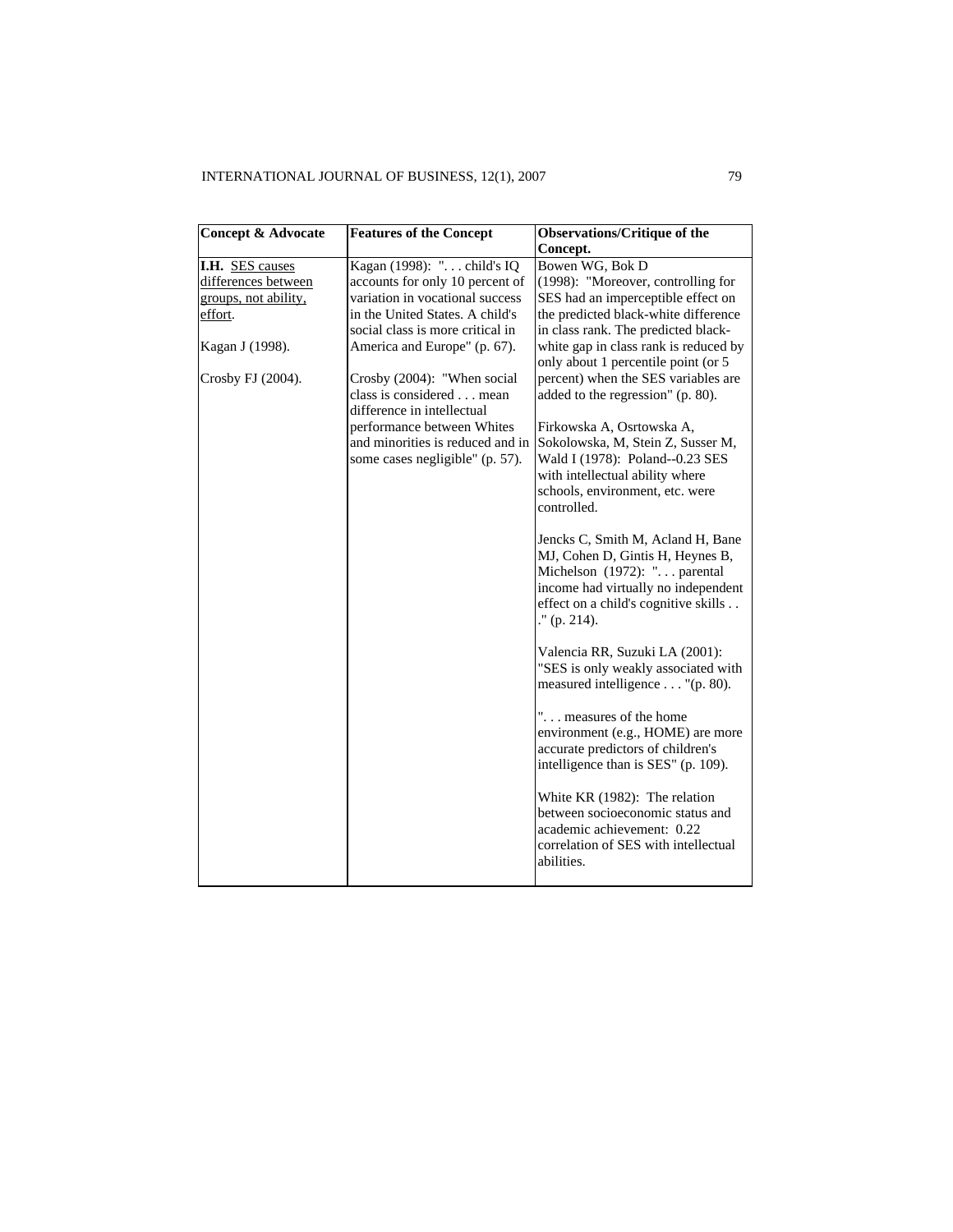# **II. Regarding Unfair Discrimination**

# A. Stereotyping and unfair discrimination in general

| <b>Concept &amp; Advocate</b> | <b>Features of the Concept</b>     | <b>Observations/Critique of the</b>   |
|-------------------------------|------------------------------------|---------------------------------------|
|                               |                                    | Concept.                              |
| <b>II.A.1. Unconscious</b>    | " the operation of unconscious     | Oppenheimer DB (1993).                |
| <b>Stereotypes Cause</b>      | processes in social judgment and   |                                       |
| Discrimination                | reveal how insidious forms of      | Allen BP (1995).                      |
|                               | discrimination are perpetrated"    |                                       |
| Watson v. Fort Worth          | (Banaji et al., 1993, p. 280).     | Barrett GV (2005).                    |
| Bank & Trust (1988).          |                                    |                                       |
|                               | " social psychological             | There has never been a study          |
| Banaji MR, Hardin C,          | research suggests that relatively  | measuring individual unconscious      |
| Rothman AJ (1993).            | automatic and unexamined           | stereotypes and relating it to        |
|                               | cognitive processes, of which the  | discrimination in any organization.   |
| Dovidio JF, Hebl MR           | holder (and sometimes the target)  |                                       |
| (2005).                       | may not be fully aware, can lead   | There is no evidence that             |
|                               | to discrimination" (p. 16 in Blank | 'unconscious' stereotypes cause       |
|                               | RM, Dabady M, Citro CF, NRC,       | discrimination at work.               |
|                               | 2004).                             |                                       |
|                               |                                    |                                       |
|                               | "Actual discriminatory behavior    |                                       |
|                               | can follow from subliminal         |                                       |
|                               | exposure to racial and other       |                                       |
|                               | demographic stimuli (p. 97 in      |                                       |
|                               | Blank RM, et al., 2004).           |                                       |
|                               |                                    |                                       |
| <b>II.A.2.</b> Expectations   | Teachers' and managers'            | Meta-analysis and review found little |
| Cause Discrimination          | negative expectations about        | support for the concept (Spitz H,     |
|                               | others can lower their school and  | 1999a; b).                            |
| Rosenthal R., Jacobson        | work performance.                  |                                       |
| $L(1968a; b)$ .               |                                    |                                       |
|                               |                                    |                                       |
| Eden D (1984).                |                                    |                                       |
| Eden D (1990).                |                                    |                                       |
|                               |                                    |                                       |
|                               |                                    |                                       |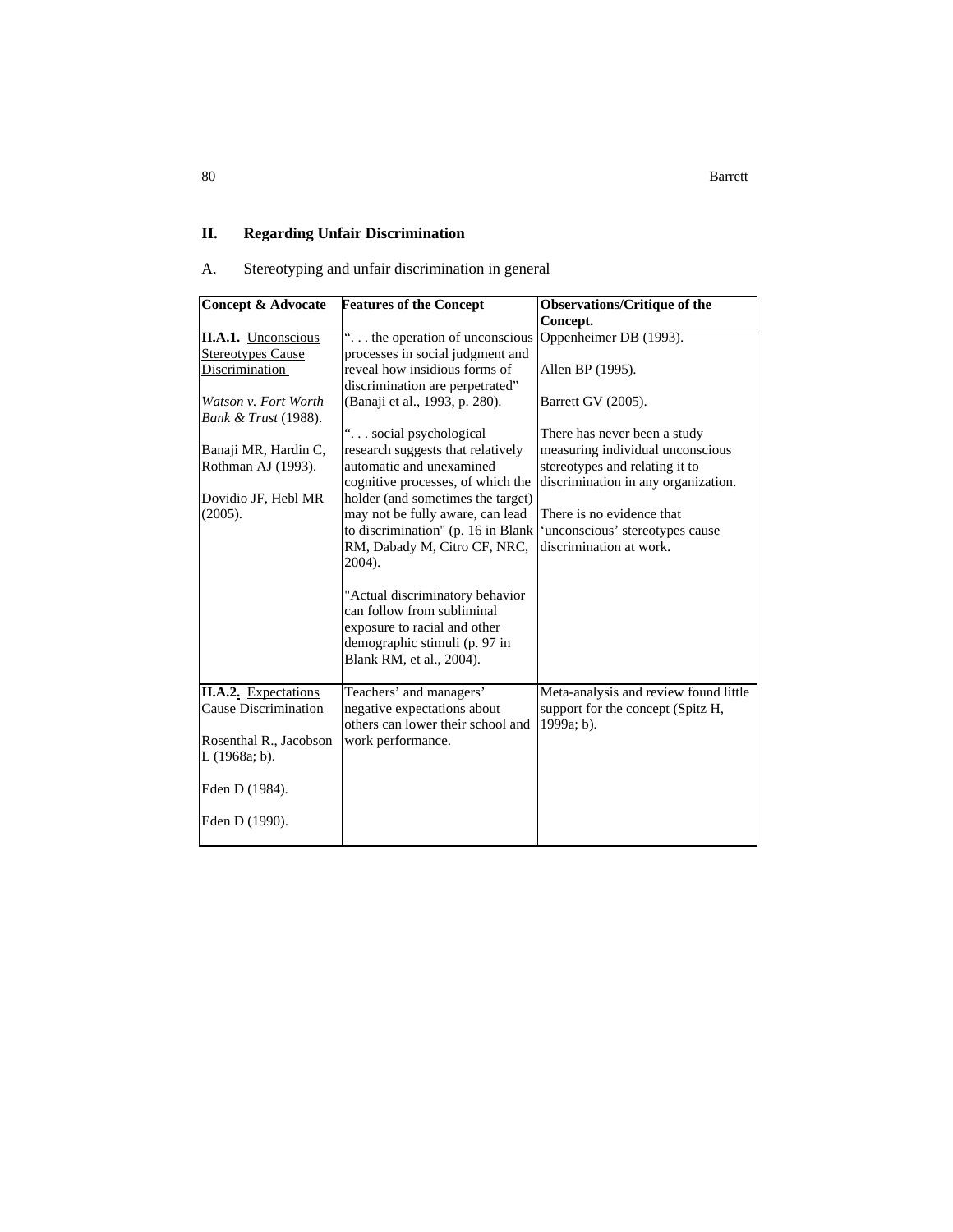| <b>Concept &amp; Advocate</b>                                                                                                                                                                                                                                                                                                                                                                 | <b>Features of the Concept</b>                                                                                                                                                                                                                                                                                                                                                         | <b>Observations/Critique of the</b><br>Concept.                                                                                                                                                                                                                                                                                                                                                                                                                                                                                                                                        |
|-----------------------------------------------------------------------------------------------------------------------------------------------------------------------------------------------------------------------------------------------------------------------------------------------------------------------------------------------------------------------------------------------|----------------------------------------------------------------------------------------------------------------------------------------------------------------------------------------------------------------------------------------------------------------------------------------------------------------------------------------------------------------------------------------|----------------------------------------------------------------------------------------------------------------------------------------------------------------------------------------------------------------------------------------------------------------------------------------------------------------------------------------------------------------------------------------------------------------------------------------------------------------------------------------------------------------------------------------------------------------------------------------|
| IIA.3. Affirmative<br><b>Action Conforms to</b><br>American Ideal of<br>Fairness and is a<br><b>Necessary Policy</b><br>American Psychological<br>Association (1996).<br>American Psychological<br>Association (2003): ". .<br>. measures of implicit<br>prejudice are significant<br>predictors of the level<br>of discriminatory<br>behavior and<br>judgments" (p. 9).<br>Crosby FJ (2004). | Affirmative action is a concept,<br>which has varying definitions<br>from giving everyone a fair<br>opportunity to preference for<br>certain groups.                                                                                                                                                                                                                                   | Sowell T (2004): Describes negative<br>effects of adverse impact.<br>There have been many who disagree<br>with Affirmative Action and have<br>won court cases (e.g. Albright v. City<br>of New Orleans, (2004).                                                                                                                                                                                                                                                                                                                                                                        |
| <b>II.A.4.</b> Institutional<br><b>Discrimination Involves</b><br>Test Bias, Which May<br>Involve a One-Item<br><b>Test</b><br>Crosby FJ, Iyer A,<br>Clayton S, Downing<br>RA (2003).<br>Crosby FJ (2004).                                                                                                                                                                                    | Famous finding, "that a response<br>to the single item, 'Did you ever<br>build a model airplane that flew?'<br>predicted pilot success in<br>flight training as well as did an<br>extensive battery of tests (Henry,<br>1965)" Sackett and Wilk (1994,<br>p. 939).<br>Conscientiousness: Ask "if they<br>had saved money earned from<br>babysitting" (Crosby et al., 2003,<br>p. 102). | Barrett GV, Illingworth AJ, Rosen<br>CC (2004).<br>This is not a famous finding.<br>There is no basis for the assertion.<br>Henry ER (1965): There was a<br>discussion among participants in a<br>conference where one casually said<br>he had "a vague recollection" (p.<br>13).                                                                                                                                                                                                                                                                                                      |
| II.A.5. All Groups<br>Should Be<br>Proportionally<br>Represented In All<br><b>Personnel Decisions</b><br>Testimony of Dr. R. L.<br>Paetzold in Phillips v.<br>Cohen, (2005).                                                                                                                                                                                                                  | The concept is that if, for<br>example, the same proportion of<br>Blacks who are promoted doesn't<br>match census data, then they are<br>under-represented and this is<br>evidence of discrimination. Any<br>difference between groups is<br>discrimination.                                                                                                                           | The court in <i>Phillips v. Cohen</i> (2005)<br>found that Paetzold had not taken into<br>account either the interest or<br>qualifications of those promoted.<br>More generally, this is an example of<br>Simpson's Paradox (Barrett, 1990).<br>Disparate Impact and evidence of <i>Robertson v. Sikorsky Aircraft Corp.</i> ,<br>(2001): No scientific basis for the<br>assumption that any time one racial<br>group does not fare as well as<br>another, the explanation must be<br>discrimination. Qualifications and<br>interests have to be factored into<br>personnel decisions. |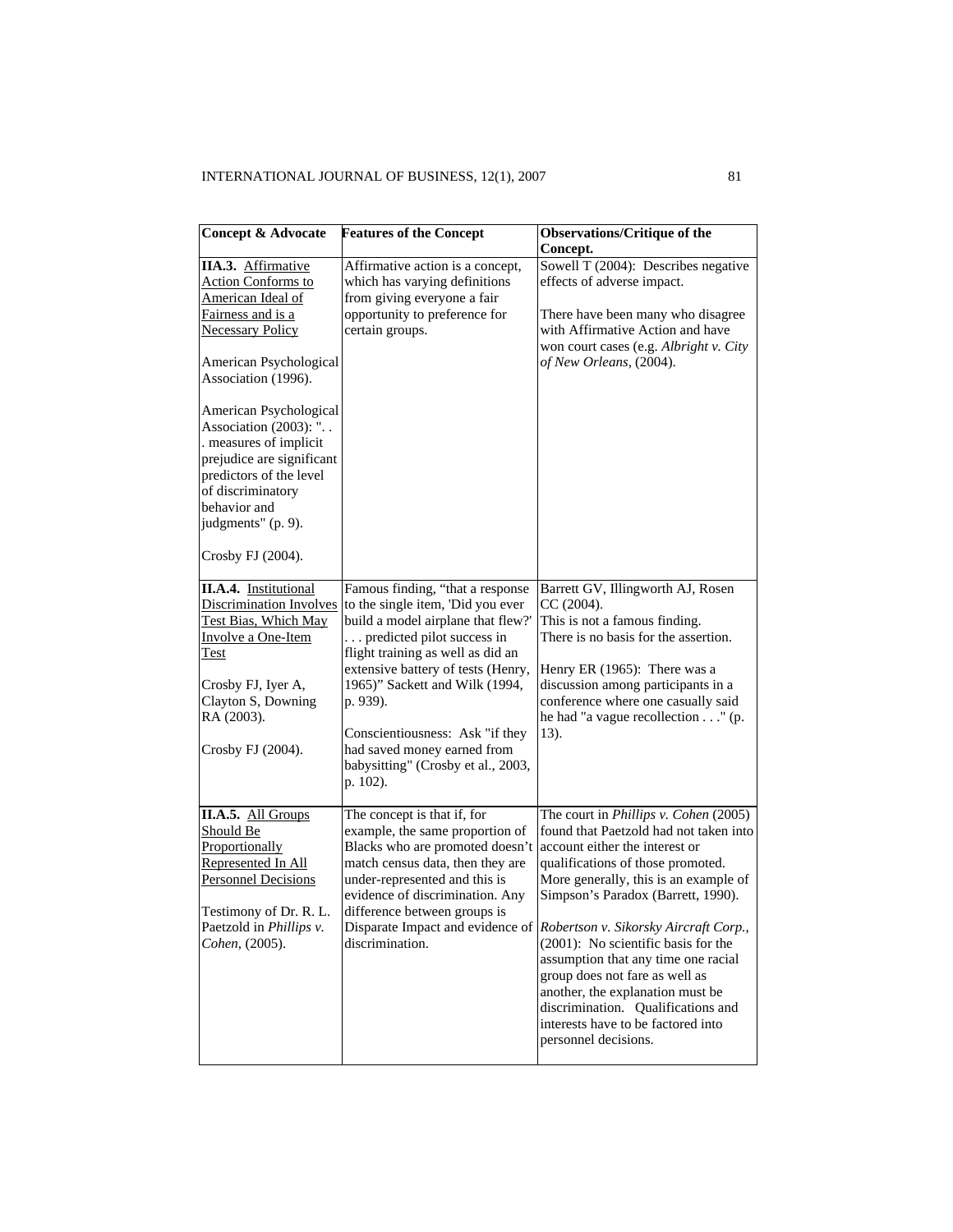# B. Discrimination against blacks

| <b>Concept &amp; Advocate</b>                             | <b>Features of the Concept</b>                                    | <b>Observations/Critique of the</b>                                         |
|-----------------------------------------------------------|-------------------------------------------------------------------|-----------------------------------------------------------------------------|
|                                                           |                                                                   | Concept.                                                                    |
| <b>II.B.1.</b> Negative Black<br><b>Stereotypes Cause</b> | Race stereotypes concerning<br>Blacks are uniformly negative      | Bayton JA, McAlister LB, Hamer JR<br>(1956) and Smedley JW, Bayton JA       |
| Discrimination                                            | and cause discrimination.                                         | (1978): Class, not race, results in                                         |
|                                                           |                                                                   | Black versus White differences.                                             |
| Testimony of Dr. J.                                       |                                                                   |                                                                             |
| Dovidio on racial                                         |                                                                   | Dovidio JF, Brigham JC, Johnson                                             |
| stereotyping in Comfort                                   |                                                                   | BT, Gaertner SL (1996): ". our                                              |
| v. Lynn School                                            |                                                                   | review of the literature raises                                             |
| Committee, 2003).                                         |                                                                   | questions about the usefulness of<br>individual differences in stereotyping |
| Dovidio JF, Hebl, MR                                      |                                                                   | as a predictor of interracial                                               |
| (2005).                                                   |                                                                   | behaviors" (p. 307).                                                        |
|                                                           |                                                                   |                                                                             |
| <b>II.B.2.</b> Tests are                                  | "The IQ Myth" (1975)--CBS                                         | Koh T-H, Abbatiello A, McLoughlin                                           |
| culturally biased against                                 | Documentary Fight question                                        | CS (1984): Table 3--Percentage of                                           |
| <b>Blacks</b>                                             | was culturally biased from IQ                                     | Children                                                                    |
|                                                           | test. The item was: "What is the                                  |                                                                             |
| Testimony of Dr.<br>Williams in <i>PASE</i> $\nu$ .       | thing to do if a boy/girl much<br>smaller than yourself starts to | Passing Item:                                                               |
| Hannon, (1980).                                           | fight with you?"                                                  | White $(N=180)$<br>Black $(N=180)$<br>Fight: 71%<br>73%                     |
|                                                           |                                                                   |                                                                             |
|                                                           |                                                                   | No support for Dr. Williams' arm                                            |
|                                                           |                                                                   | chair speculation.                                                          |
|                                                           |                                                                   |                                                                             |
| II.B.3. Blacks True                                       | Stereotype threat causes Black v.                                 | Grutter v. Bollinger, (2001): Court                                         |
| Test Scores & Other<br><b>Minority Groups'</b>            | White test score gap and lowers<br>scores of women v. men. If but | didn't accept stereotype threat<br>concept as presented by Steele.          |
| <b>Scores Are Lowered</b>                                 | for stereotype threat, mean scores                                |                                                                             |
| <b>Because of Stereotype</b>                              | would be equal.                                                   | Sackett PR, Hardison CM, Cullen                                             |
| Threat                                                    |                                                                   | MJ (2004a; b): No evidence that                                             |
|                                                           |                                                                   | stereotype threat reduces any group's                                       |
| Steele CM, Aronson J                                      |                                                                   | test scores in employment situations.                                       |
| (1995).                                                   |                                                                   |                                                                             |
|                                                           |                                                                   |                                                                             |
| Steele CM (1997)                                          |                                                                   |                                                                             |
| <b>II.B.4.</b> Statistically                              | Rejection of null hypothesis of no                                | Woodworth RS (1910): Mean no                                                |
| significant differences                                   | mean differences between groups                                   | value in comparing different                                                |
| between the means of                                      | results in acceptance of                                          | groups.                                                                     |
| <b>Black and White test</b>                               | alternative hypotheses of                                         |                                                                             |
| scores is evidence of                                     | discrimination based on race,                                     |                                                                             |
| test bias and                                             | national origin, and age. Experts                                 |                                                                             |
| discrimination                                            | often term this statistically                                     |                                                                             |
| Coleman v. The Quaker                                     | significant evidence of (race, sex,<br>age, etc.) discrimination. |                                                                             |
| Oats Company, (2000).                                     |                                                                   |                                                                             |
|                                                           | The plaintiffs' expert in Coleman                                 |                                                                             |
|                                                           | v. The Quaker Oats Company                                        |                                                                             |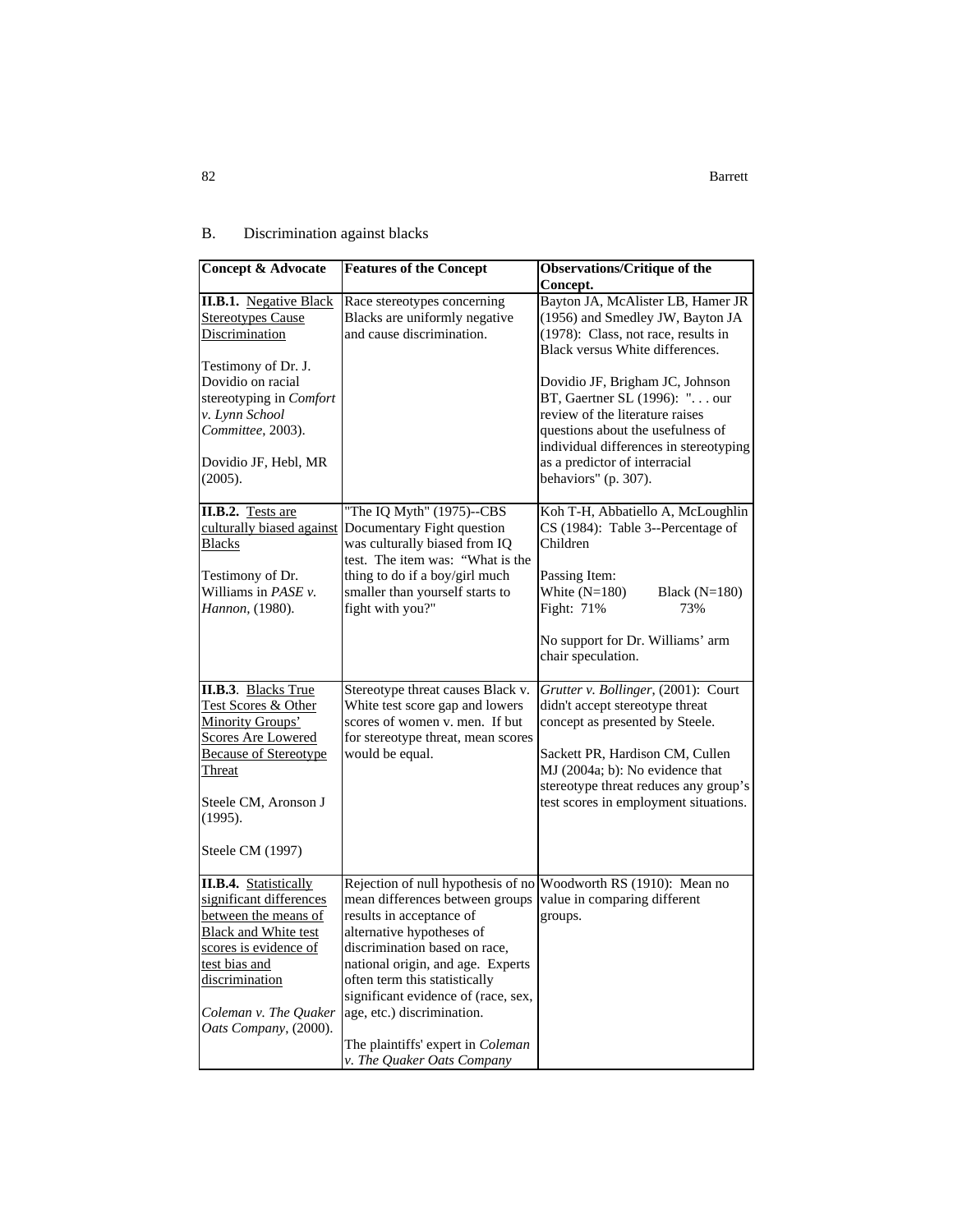# INTERNATIONAL JOURNAL OF BUSINESS, 12(1), 2007 83

| Concept & Advocate | <b>Features of the Concept</b>                                                                             | <b>Observations/Critique of the</b><br>Concept. |
|--------------------|------------------------------------------------------------------------------------------------------------|-------------------------------------------------|
|                    | $(2000)$ stated that the likelihood<br>that this disparity would occur by<br>chance were 3 in 100 billion. |                                                 |

# C. Discrimination against females

| <b>Concept &amp; Advocate</b>  | <b>Features of the Concept</b>     | <b>Observations/Critique of the</b>    |
|--------------------------------|------------------------------------|----------------------------------------|
|                                |                                    | Concept.                               |
| <b>II.C.1.</b> Sex Stereotypes | Case study of organization who     | Barrett GV, Morris SB (1993a; b):      |
| Exist in                       | had hired 20 female sales          | No evidence stereotyping caused        |
| Organizations and              | personnel in early 1970's          | discrimination. Research does not      |
| <b>Cause Discrimination</b>    |                                    | support sex stereotypes causing        |
|                                | Interviews with 16 of 20 newly     | discrimination.                        |
| Kanter RM (1977).              | hired females in the sales         |                                        |
|                                | department: Talent, intelligence,  | Wrightsman LS (1999): "But when        |
| Dr. S. T. Fiske's              | and knowledge are nice, but        | the APA brief concluded that gender    |
| testimony in <i>Hopkins</i> v. | confidence is essential.           | stereotyping was 'transformed into     |
| Price Waterhouse, 618          | (a) Mother - Madonna or            | discriminatory behavior' (APA brief,   |
| F. Supp. 1109 (D. C.           | (b) Seductress - whores            | p.12), it was clearly stepping outside |
| 1985).                         | (c) Pet - kid sister               | of its educator role and into the role |
|                                | (d) Iron Maiden - virgin           | of advocate. Was it not                |
| Bielby WT (2/03/03).           | aunt (Kanter, 1977).               | presumptuous of the APA to offer a     |
|                                |                                    | legal argument? What qualifies as      |
|                                | A: "I am confident that            | 'discriminatory behavior' to the       |
|                                | stereotyping played a role in the  | courts is a legal question, determined |
|                                | decision about Ann Hopkins"        | by referring to statutes, precedents,  |
|                                |                                    | and burden of proof. The APA, as a     |
|                                | A: "Well in lay language I         | presenter of social science data, has  |
|                                | would say it played a major        | no expertise with regard to legal      |
|                                | determining role"                  | arguments. When it starts calling the  |
|                                |                                    | shots on legal issues, the APA         |
|                                | Fiske ST, Bersoff DN, Borgida      | jeopardizes its science-translation    |
|                                | E, Deaux K., Heilman ME            | role's credibility" (pp. 164, 165).    |
|                                | (1991).                            |                                        |
|                                |                                    | Ray v. Miller Meester Advertising,     |
|                                | American Psychological             | Inc. (2003): Court rejected social     |
|                                | Association (1991): "The           | framework testimony by Dr. Borgida     |
|                                | methods used by Dr. Fiske,         | on sex stereotypes and                 |
|                                | respondent's expert, to analyze    | discrimination.                        |
|                                | the evidence of adverse            |                                        |
|                                | stereotypic judgments made by      | Barrett GV, Illingworth AJ, Rosen      |
|                                | petitioner's partners are standard | CC (2004): Case study-iron             |
|                                | in the field" (p. 1069).           | maiden--one person, maybe. No          |
|                                |                                    | support for the four types.            |
|                                |                                    |                                        |
| II.C.2. Stereotypes            | Theory of ambivalent sexism.       | Barrett et al. (1998): 161 adults.     |
| cause sexual harassment        |                                    | Career Women<br>Career Men             |
|                                | Glick--career women are            | $(1)$ Competent<br>$(1)$ Competent     |
| Fiske ST, Glick P              | perceived as manipulative.         | (2) Authoritative<br>(2) Authoritative |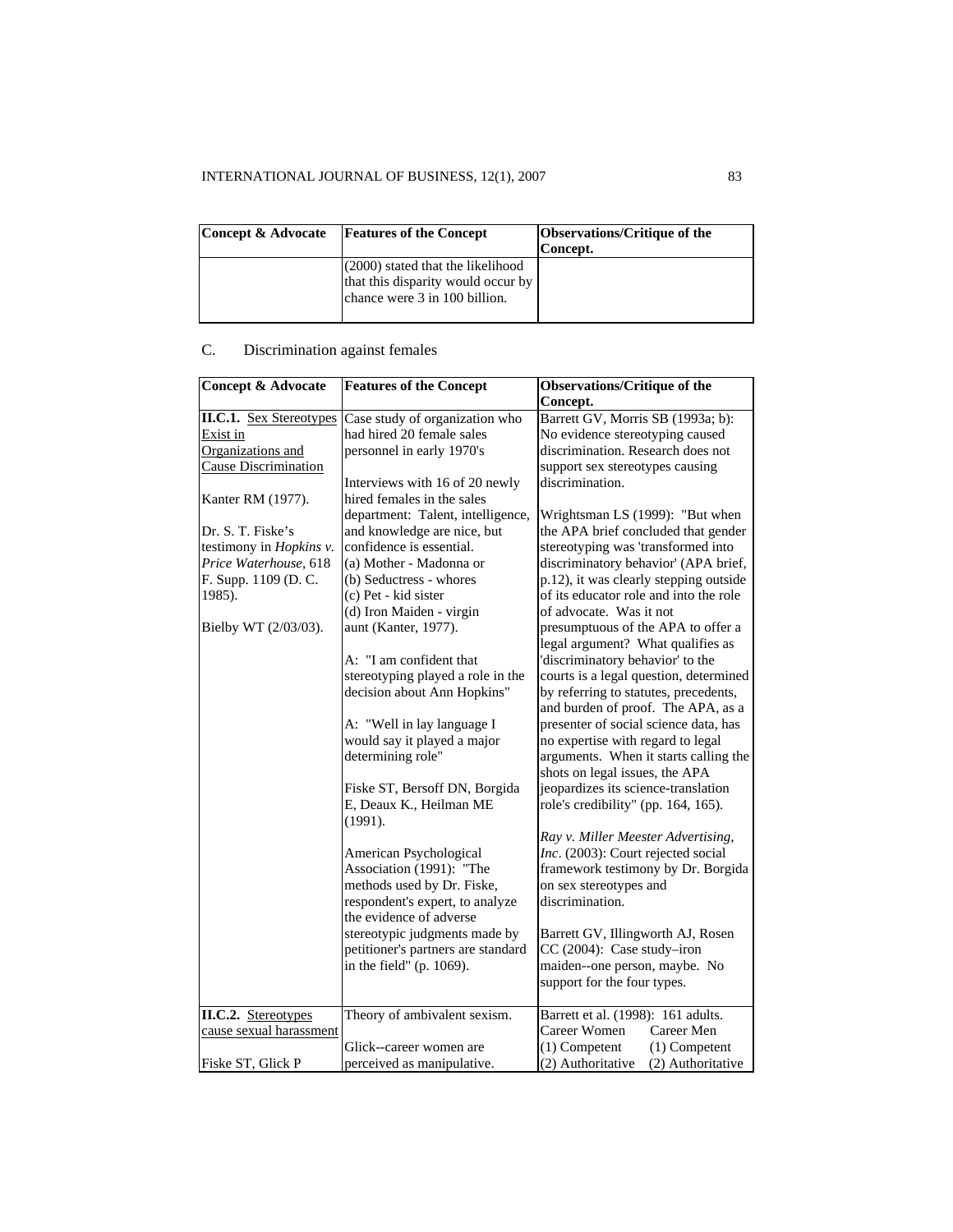| Concept & Advocate | <b>Features of the Concept</b>                                                                                                                                                                                                   | <b>Observations/Critique of the</b><br>Concept.                                                            |
|--------------------|----------------------------------------------------------------------------------------------------------------------------------------------------------------------------------------------------------------------------------|------------------------------------------------------------------------------------------------------------|
| (1999).            | " whereas even relatively<br>sexist men viewed career<br>women as competent at<br>accomplishing work tasks, but<br>they also viewed them as quite<br>nasty-aggressive, selfish, and<br>cold" (Glick and Fiske, 1999, p.<br>216). | (3) Intelligent<br>(3) Intelligent<br>(4) Manipulative<br>No support for negative view of<br>career women. |

# D. Discrimination against seniors

| <b>Concept &amp; Advocate</b> | <b>Features of the Concept</b>    | <b>Observations/Critique of the</b>    |
|-------------------------------|-----------------------------------|----------------------------------------|
|                               |                                   | Concept.                               |
| <b>II.D.</b> Age Stereotypes  | Low energy level, versatility and | Barrett GV, Lueke SB, Kramen AJ        |
| <b>Cause Terminations</b>     | resistance to change are code     | $(2002, April)$ : Age stereotypes not  |
| and Other Adverse             | words for age stereotypes, read   | related to discrimination.             |
| <b>Employment Decisions</b>   | depositions, performance          |                                        |
| Affecting Older               | appraisals, etc. The method is to | Camp v. Lockheed Martin                |
| Workers                       | determine if decision makers are  | Corporation (1998), discussing         |
|                               | stereotyping older employees.     | Rosen's expert testimony:              |
| Rosen B, Jerdee TH            |                                   | "Testimony that unconscious age."      |
| $(1976a, b)$ .                |                                   | stereotyping 'potentially influenced'  |
|                               |                                   | Lockheed Martin's decisions and that   |
| Campion testimony in          |                                   | those decisions are 'potential         |
| Richter v. Revco,             |                                   | indicators of age bias', while perhaps |
| $(1997)$ , affirmed           |                                   | of considerable interest to            |
| (1998).                       |                                   | psychologists and sociologists, is not |
|                               |                                   | relevant to the issue whether          |
|                               |                                   | Lockheed Martin intentionally          |
|                               |                                   | discriminated against Camp because     |
|                               |                                   | of his age" $(p. 10)$ .                |
|                               |                                   |                                        |

# **III. Regarding Personality and Motivation**

| Concept & Advocate       | <b>Features of the Concept</b>  | <b>Observations/Critique of the</b>   |
|--------------------------|---------------------------------|---------------------------------------|
|                          |                                 | Concept.                              |
| <b>III.A.</b> Phrenology | The phrenologist felt the lumps | Phrenology was criticized early in    |
|                          | on the individuals' head to     | the 19th century (e.g., Lambert EF,   |
| Gall FJ (1835): Marsh,   | determine their personality and | artist, and Hunt FC, engraver, 1830). |
| Capen, and Lyon          | other attributes.               |                                       |
| isolated 27 innate       |                                 | Bakan D (1966): A classic example     |
| human traits             |                                 | of early junk science.                |
| corresponding to size of |                                 |                                       |
| cerebral area and        |                                 |                                       |
| surface of skull.        |                                 |                                       |
|                          |                                 |                                       |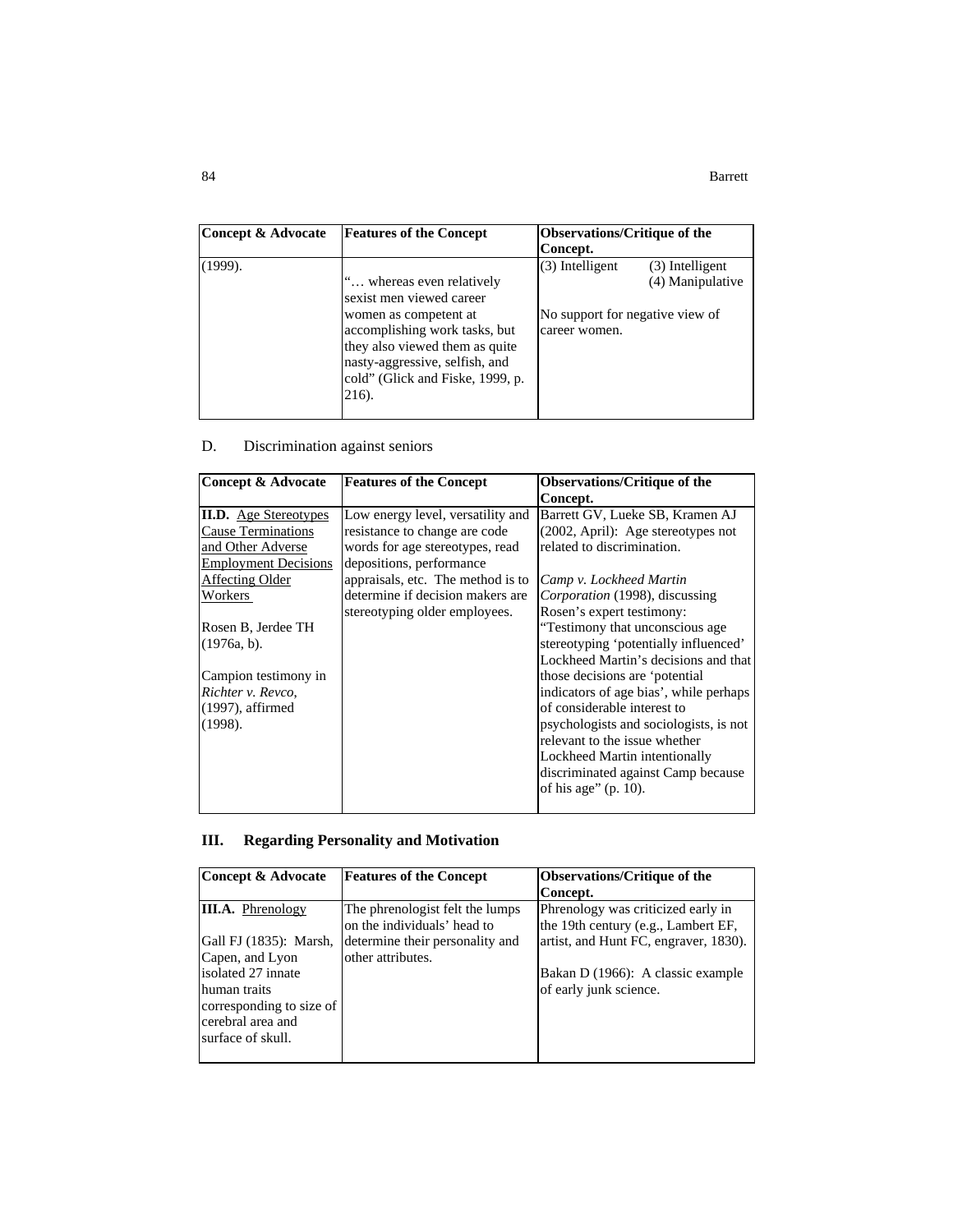| Concept & Advocate                                                                                                                                    | <b>Features of the Concept</b>                                                                                                                                                                                                                                                                                                                                                                                                                                               | <b>Observations/Critique of the</b><br>Concept.                                                                                                                                                                                                                                                                                                                 |
|-------------------------------------------------------------------------------------------------------------------------------------------------------|------------------------------------------------------------------------------------------------------------------------------------------------------------------------------------------------------------------------------------------------------------------------------------------------------------------------------------------------------------------------------------------------------------------------------------------------------------------------------|-----------------------------------------------------------------------------------------------------------------------------------------------------------------------------------------------------------------------------------------------------------------------------------------------------------------------------------------------------------------|
| <b>III.B.</b> Innate Needs in a<br>Hierarchy, Which<br>Motivate Behavior as<br>Each Level of Need is<br>Met<br>Maslow AH (1943;<br>1962; 1965; 1970). | Reaction against Freudian and<br>other theories of personality,<br>which left out humanistic<br>psychology.                                                                                                                                                                                                                                                                                                                                                                  | Barrett GV, Illingworth AJ, Rosen<br>CC(2004).<br>Little evidence theory has any<br>validity, since not tested. However,<br>one set of positive findings (Franke,<br>1983a) showed cross-nationally that<br>hierarchically low needs<br>(dissatisfactions) of managers were<br>strongly related to subsequent<br>economic growth rates of developed<br>nations. |
| III.C.<br>Intrinsic/Extrinsic<br>Motivation                                                                                                           | Intrinsic factors of the job more<br>important to work and<br>satisfaction than extrinsic factors<br>such as money.                                                                                                                                                                                                                                                                                                                                                          | Frank LL, Hackman JR (1975;<br>1977).<br>Barrett GV, Illingworth A, Rosen C                                                                                                                                                                                                                                                                                     |
| Herzberg F, Mausner B,<br>Peterson RO, Capwell<br>DF (1957).<br>Herzberg FI, Mausner<br>B, Snyderman B (1959).                                        | Intrinsic factors provide<br>productivity and job satisfaction.<br>Job enrichment will bring about<br>organizational change.                                                                                                                                                                                                                                                                                                                                                 | (2004).<br>Limited empirical support for<br>Herzberg's theory.                                                                                                                                                                                                                                                                                                  |
| Herzberg F (1966;<br>1968; 1974).                                                                                                                     | "The findings of these studies,<br>along with the corroboration<br>from many other investigations<br>using different procedures,                                                                                                                                                                                                                                                                                                                                             |                                                                                                                                                                                                                                                                                                                                                                 |
| Ford RN (1969).                                                                                                                                       | suggest that factors involved in<br>producing job satisfaction (and<br>motivation) are separate and<br>distinct from the factors that lead<br>to job dissatisfaction it<br>follows that these two feelings<br>are not opposite to each other.<br>The opposite of job satisfaction is<br>not job dissatisfaction but no job<br>satisfaction; and similarly the<br>opposite of job dissatisfaction is<br>not job satisfaction but no job<br>dissatisfaction" (Herzberg, 1968). |                                                                                                                                                                                                                                                                                                                                                                 |
| <b>III.D.</b> 16 Personality<br>Types Which Explain<br>All Behavior<br>Myers IB (1962).                                                               | The Myers-Briggs Type<br>Indicator is a paper-and-pencil<br>test based supposedly on Jung's<br>typology; testees are sorted into<br>16 types.                                                                                                                                                                                                                                                                                                                                | Druckman D, Bjork RA (1991): as<br>many as three-quarters of test takers<br>achieve different personality type<br>when test is retaken.                                                                                                                                                                                                                         |
| Myers IB, Myers PB<br>(1995).                                                                                                                         |                                                                                                                                                                                                                                                                                                                                                                                                                                                                              | There is no scientific basis for the 16<br>personality types, nor evidence that<br>personality types are related to job                                                                                                                                                                                                                                         |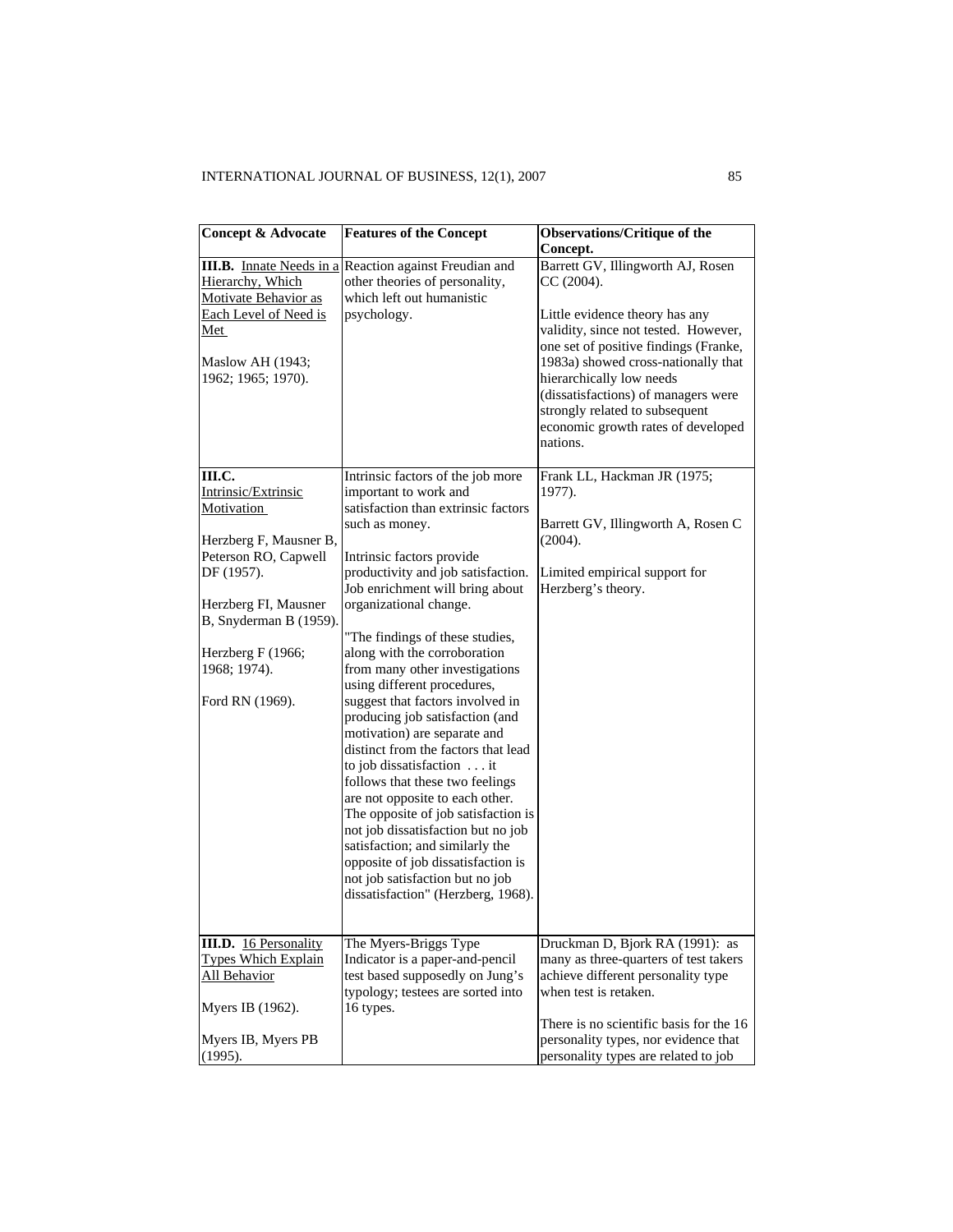#### 86 Barrett and the set of the set of the set of the set of the set of the set of the set of the set of the set of the set of the set of the set of the set of the set of the set of the set of the set of the set of the set o

| Concept & Advocate<br><b>Features of the Concept</b> |                                     | <b>Observations/Critique of the</b><br>Concept. |  |
|------------------------------------------------------|-------------------------------------|-------------------------------------------------|--|
|                                                      |                                     | performance or career success.                  |  |
| <b>III.E.</b> Confidence is                          | The secret of success is            | This concept and book was solely on             |  |
| <b>Essential to Success.</b>                         | confidence, which is essential.     | armchair speculation and "case                  |  |
|                                                      | Other attributes like talent,       | studies".                                       |  |
| Kanter RM (2004).                                    | intelligence, and knowledge are     |                                                 |  |
|                                                      | nice, but aren't essential (Kanter, | No empirical research and no attempt            |  |
|                                                      | 2004).                              | to generate counterfactuals to infer            |  |
|                                                      |                                     | causation.                                      |  |
|                                                      |                                     |                                                 |  |

# **IV. Regarding Management**

| <b>Concept &amp; Advocate</b> | <b>Features of the Concept</b>                                       | <b>Observations/Critique of the</b>                                   |
|-------------------------------|----------------------------------------------------------------------|-----------------------------------------------------------------------|
|                               |                                                                      | Concept.                                                              |
| <b>IV.A.</b> Scientific       |                                                                      | The scientific analysis of work on As early as 1899 it was determined |
| Management                    | the job can result in large gains in the case study was not accurate |                                                                       |
|                               | production. Used time study to                                       |                                                                       |
| Taylor FW (1903;              | determine the best way to                                            | Münsterberg H (1913): Said truth                                      |
| $1911$ ).                     | perform work tasks. Used                                             | somewhere in middle concerning                                        |
|                               | example of Schmidt in loading                                        | scientific management (p. 49).                                        |
| [See Wren DA                  | pigiron.                                                             |                                                                       |
| (2005).                       |                                                                      |                                                                       |
|                               |                                                                      |                                                                       |
|                               | <b>IV.B.</b> Human Relations Supposed reaction against               | Franke RH, Kaul JD (1978).                                            |
| In Industry                   | scientific management.                                               |                                                                       |
|                               |                                                                      | Franke (1980).                                                        |
| Mayo E (1933; 1945).          | Human relations more important                                       | Hawthorne experiments (1924-1933)                                     |
|                               | than time and motion studies.                                        | do not support human relations                                        |
| Roethlisberger FJ,            |                                                                      | leading to increased productivity.                                    |
| Dickson WJ (1939).            |                                                                      | Manipulative and anti-democratic                                      |
|                               |                                                                      | aspects of Mayo's concept (cf.                                        |
|                               |                                                                      | Bendix and Fisher, 1949; O'Connor,                                    |
|                               |                                                                      | 1999) may mitigate against effective                                  |
|                               |                                                                      | responsibility-sharing in industrial                                  |
|                               |                                                                      | democracy.                                                            |
|                               |                                                                      |                                                                       |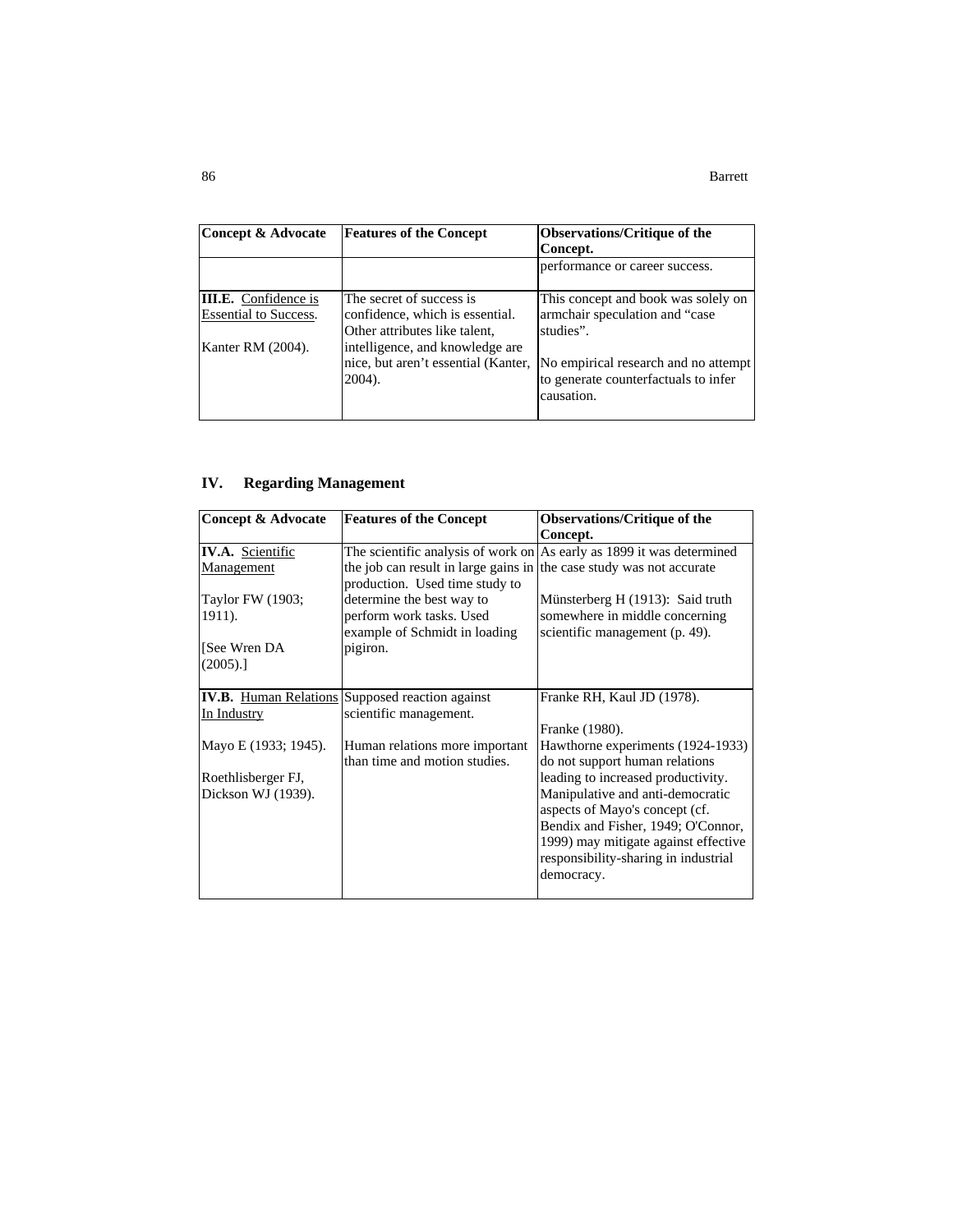| <b>Concept &amp; Advocate</b>                                                                                                                            | <b>Features of the Concept</b>                                                                                                                                                                                                                                                                                                                                                                                                                                                    | <b>Observations/Critique of the</b><br>Concept.                                                                                                                                                                                                                                                                                    |
|----------------------------------------------------------------------------------------------------------------------------------------------------------|-----------------------------------------------------------------------------------------------------------------------------------------------------------------------------------------------------------------------------------------------------------------------------------------------------------------------------------------------------------------------------------------------------------------------------------------------------------------------------------|------------------------------------------------------------------------------------------------------------------------------------------------------------------------------------------------------------------------------------------------------------------------------------------------------------------------------------|
| IV.C. Sensitivity<br><b>Training (T-Groups)</b><br>Can Benefit Employees<br>and Make<br><b>Organizations More</b><br>Effective<br>Lewin K $(1947a; b)$ . | Lewin, along with Bradford,<br>Benne, & Lippitt, created<br><b>National Training Laboratories</b><br>(NTL) in 1947. Training<br>influenced by social psychology;<br>conducted in small groups to<br>examine personal behavior and<br>interpersonal relations.                                                                                                                                                                                                                     | Campbell JP, Dunnette MD (1968):<br>Review questioning effectiveness of<br>T-Groups.<br>Bennis WG (1977): Describes<br>failure of sensitivity training in one<br>organization.                                                                                                                                                     |
| Bradford L, Gibb J,<br>Benne K (1964).<br>Marrow (1964).                                                                                                 | Seen as a main instrument for<br>organizational change, eventually<br>without the psychological and<br>career protection offered to<br>individuals by "stranger" groups.                                                                                                                                                                                                                                                                                                          | Lieberman MA, Yalom ID, Miles<br>MB (1973): Describe hazards of<br>psychiatric damage to participants.<br>Highhouse (2002): Reviews history<br>of T-groups, including lack of<br>demonstrated effectiveness and<br>damages to participants in part due to<br>irresponsible practitioners-- resulting<br>in demise of the movement. |
| IV.D. Group Think<br>Janis IL (1972; 1982).                                                                                                              | Based on five case studies of<br>what were termed major fiascoes,<br>by five American presidents<br>(Roosevelt - Pearl Harbor;<br>Truman - North Korea; Kennedy<br>- Bay of Pigs; Johnson -<br>Vietnam; Nixon - Watergate)<br>involving group decision making.<br>Groupthink results in poor<br>decision making where the<br>pressure for conformity overrides<br>realistic appraisal of alternatives.                                                                            | Aldag RJ, Fuller SR (1993).<br>Fuller SR, Aldag RJ (1998).<br>Rosander M, Stiwne D, Granstrom K<br>(1998).<br>Ahlfinger NR, Esser JK (2001).<br>There is little empirical support for<br>this concept.                                                                                                                             |
| IV.E. Diversity<br>Training<br>Thomas RR Jr. (1990).                                                                                                     | Diversity training removes<br>stereotypes and promotes a<br>productive, diverse workplace.<br>San Antonio Hispanic Police<br>Officers Organization, Inc. v.<br>City of San Antonio (1999)--<br>diversity training mandatory for<br>police officers.<br>Fitzgerald v. The Mountain<br>States Telephone & Telegraph<br>$Co. (1995)$ : Alleged fee to<br>diversity trainer plaintiffs was a<br>'racial/gender stereotype' (p.<br>1261). Plaintiffs awarded<br>\$2,000,000 by a jury. | Hemphill H, Haines R (1997):<br>Backlash against ineffective<br>diversity training programs.<br>No evidence for their effectiveness.                                                                                                                                                                                               |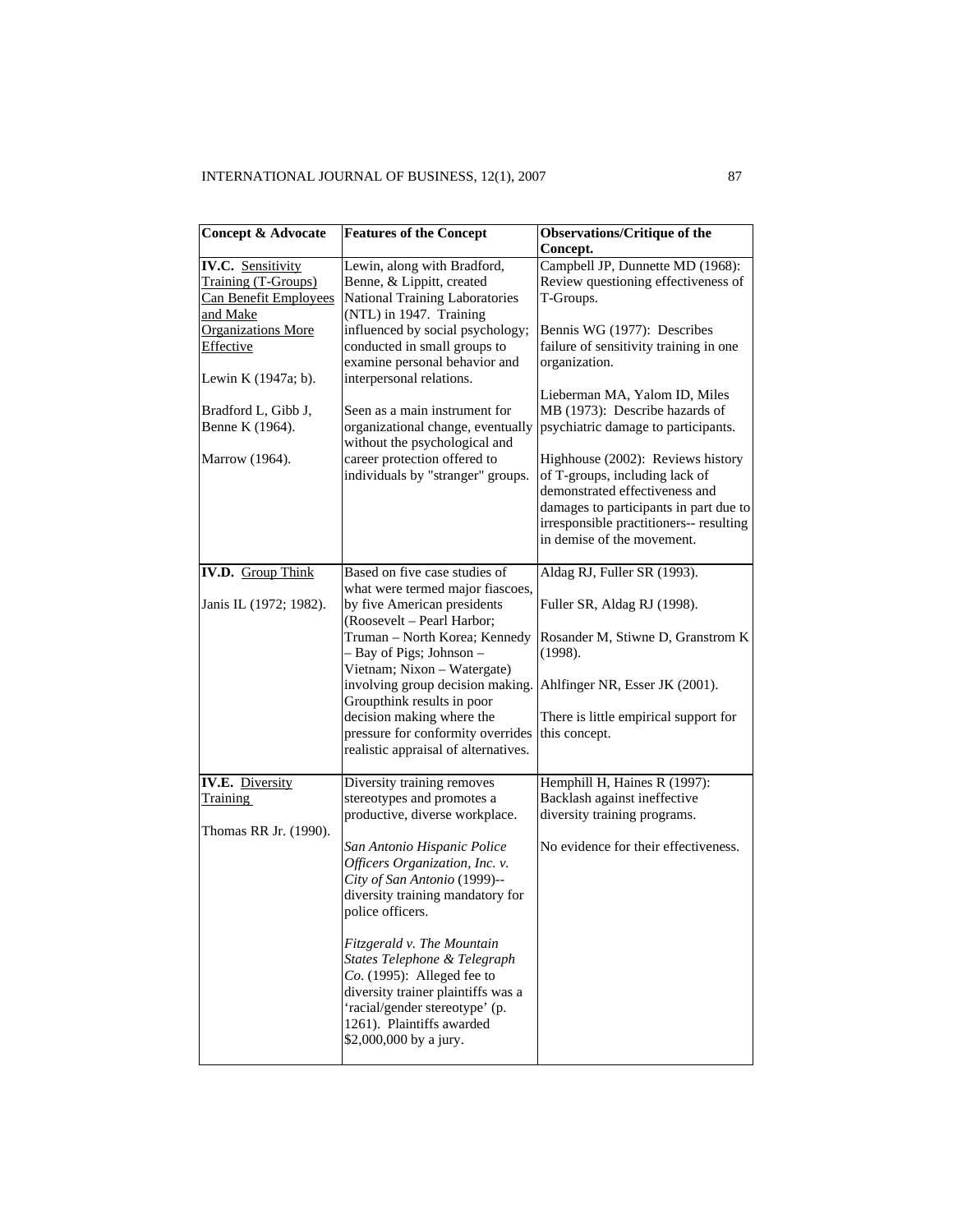| <b>Concept &amp; Advocate</b>                                                                                   | <b>Features of the Concept</b>                                                                                                                                       | <b>Observations/Critique of the</b><br>Concept.                                                                                                           |
|-----------------------------------------------------------------------------------------------------------------|----------------------------------------------------------------------------------------------------------------------------------------------------------------------|-----------------------------------------------------------------------------------------------------------------------------------------------------------|
| <b>IV.F.</b> Resourceful,<br><b>Evaluative, Maximizing</b><br>Model of Man<br>Jensen MC, Meckling<br>WH (1994). | A reaction to sociological and<br>psychological models of man.<br>Armchair essay with little<br>citation of scientific literature.                                   | Mintzberg H (2004): No empirical<br>evidence for their types.                                                                                             |
| <b>IV.G.</b> Characteristics<br>of Great Companies                                                              | Eleven companies were identified Some "great" companies such as<br>which were 'great' and compared Delta have had problems (p. 24).                                  |                                                                                                                                                           |
| Peters TJ, Waterman<br>RH (1982)                                                                                | with ordinary companies.<br>Differentiating characteristics<br>were identified, such as a culture<br>of discipline.                                                  | Have to question the reliability of the<br>findings.                                                                                                      |
| <b>IV.H.</b> Primal<br>Leadership &<br>Resonance                                                                | The primal job of leadership is<br>emotional, and the primal<br>leadership model builds on<br>neurology (Goleman et al., 2002,                                       | While asserting they confirmed their<br>personal observations with data on<br>thousands of leaders, strangely, they<br>didn't cite even one peer-reviewed |
| McKee A. (2002).                                                                                                | Goleman D, Boyatzis R, $ p \rangle$ . ix - "Their rule of thumb holds<br>that EI contributes 80 to 90<br>percent of competence that<br>distinguishes leadership" (p. | scientific article to support their<br>claim (Barrett GV, Miguel RF, Tan<br>JA, Hurd JM (2001).                                                           |
|                                                                                                                 | 251).                                                                                                                                                                | Barrett GV, Kramen AJ, Lueke SB<br>(2003).<br>Barrett GV (2005).                                                                                          |
|                                                                                                                 |                                                                                                                                                                      | No evidence for resonance and<br>effective leadership in organizations.                                                                                   |

Frederick Taylor of Scientific Management fame was a great storyteller, as are pop stars of businesses who currently receive \$150,000 at business conventions or \$800 per hour as expert witnesses, in effect for telling their stories and casting their images (Barrett, 2005). A major influence on Taylor's career as scientist/engineer was that in the final years of his life, from 1901 to 1915, he had become highly successful and influential as a consultant. As described by Nelson (1980: 154, 171), Taylor, to suit the immediate interests of his corporate clients, shifted from the technical and managerial innovations he had found most important to improving performance, concentrating instead on "labour interventions [which] could not be very effective in the absence of underlying organizational changes" such as systemizing accounting, processes, and product, establishing planning departments, and professionalizing supervision (Franke, 1983b: 481). In effect, Taylor's earlier scientific management contributions were subverted by his eventual promotional successes.

Occasionally, unsupportable contentions are introduced in scientific journals. For example, Marston (1917) published his research on lie detection in a peer-reviewed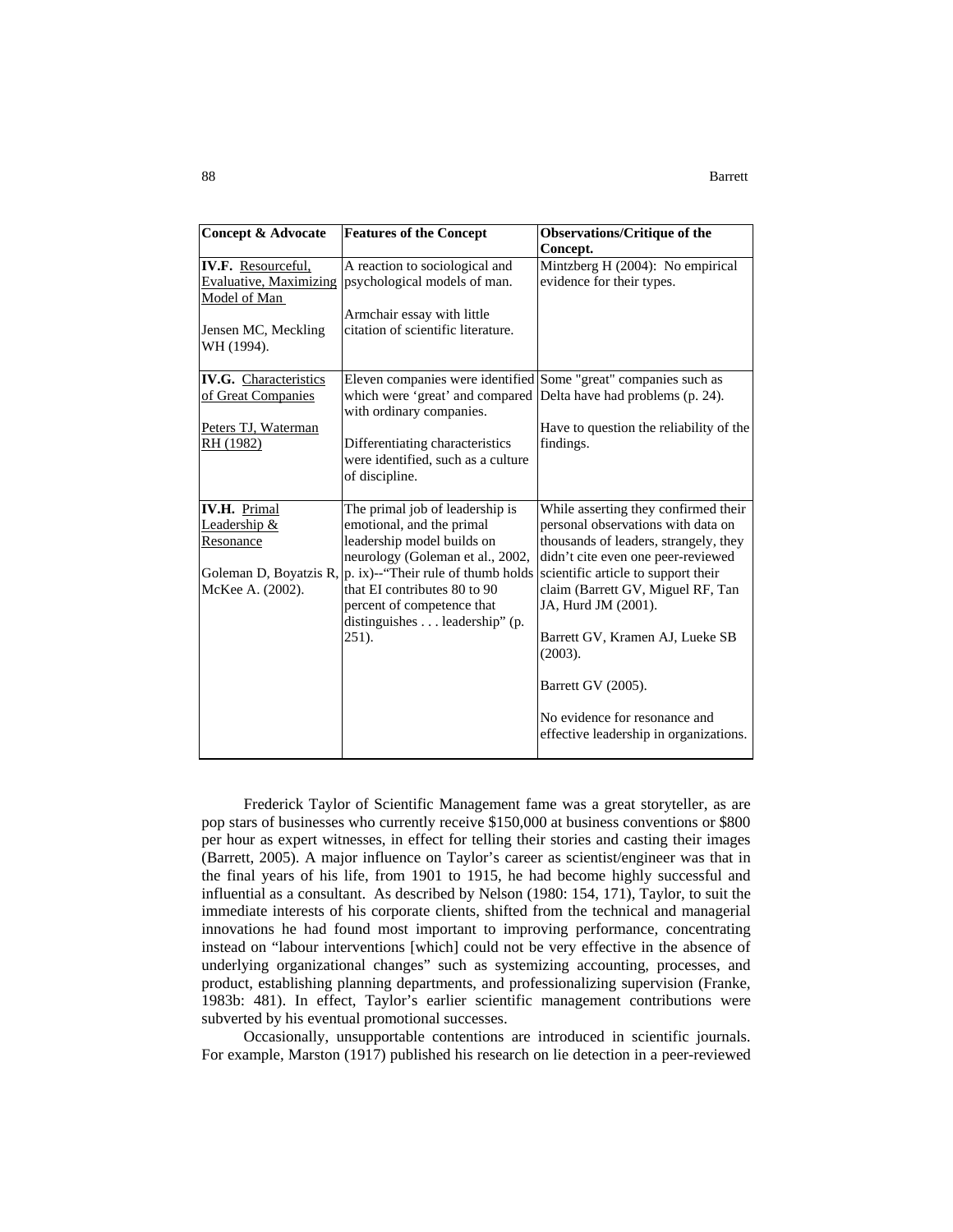journal, and then testified in court that--using his technique--he could determine the guilt or innocence of an alleged murderer. However, the court rejected his expert testimony, using as a determining factor whether or not there was general acceptance of the device in the scientific community (*Frye v. U.S.*, 1923). This remained good law until the Supreme Court's decision in *Daubert v. Merrell Dow Pharmaceuticals* (1993). The Supreme Court made the district courts judges gatekeepers of expert testimony. The old standard of general acceptance for admitting expert scientific testimony was supplemented by other considerations consistent with the Federal Rule of Evidence. While Marston's research may have met scientific standards, its extension from the laboratory to the courtroom would now be considered junk science. As a further problem in utilizing scientific evidence in law, it is interesting to note former Chief Justice Rehnquist's comment in dissenting to the Daubert decision, that ". . . I am at a loss to know what is meant when it is said that the scientific status of a theory depends upon its 'falsifiability', and I suspect some of them will be too" (referring to federal district judges on page 600).

There are numerous examples of laboratory research which has been asserted to solve business or legal problems, when in fact it has no demonstrated validity. For example, Harvard Business School reports of findings from the Hawthorne Experiments conducted by managers at the Western Electric Co. avoided peer review by having their major contribution (Roethlisberger and Dickson, 1939) published by the Harvard University Press. Similarly, Kanter (1977) introduced in book form her views on sex stereotypes, and more recently her views on the power of "confidence" (Kanter, 2004). Goleman (1995; 1998) also skipped professional review by introducing "emotional intelligence" not in peer-reviewed scientific journals, but instead in books directed to general audiences, which have sold millions of copies. Sadly, professional publications sometimes cite storytellers like Goleman as if their ideas actually have demonstrated scientific value (e.g., Engelberg and Sjoberg, 2006).

Spencer (2001: 46), in discussing emotional intelligence competency (EIC), states that "EIC researchers and practitioners are regularly savaged by critics for failing to publish reliability and validity data: For example, Barrett (2000) denounced EIC as "slickly packaged junk science perpetrated by unscrupulous consultants on ignorant customers." The fact is that, in more than a decade since Goleman (1995) popularized the doctrine of emotional intelligence, there still has not been a single predictive validation study relating "emotional intelligence" to job performance in a peerreviewed scientific journal (Barrett et al., 2003).

Once you have a folk theory accepted by the media and pubic what is the payoff? As Kanter (2005) explained, you are just meeting consumer demands by publishing popular books. You don't need the facade of science to sell them.

#### **II. MEASUREMENT**

One of the great deficiencies of folk theories is that there is not a psychometrically sound method of measuring the construct. If there is an instrument, it was not demonstrated to relate to any real world behavior. For example, there are no published scientific studies related to behavior in work organizations on: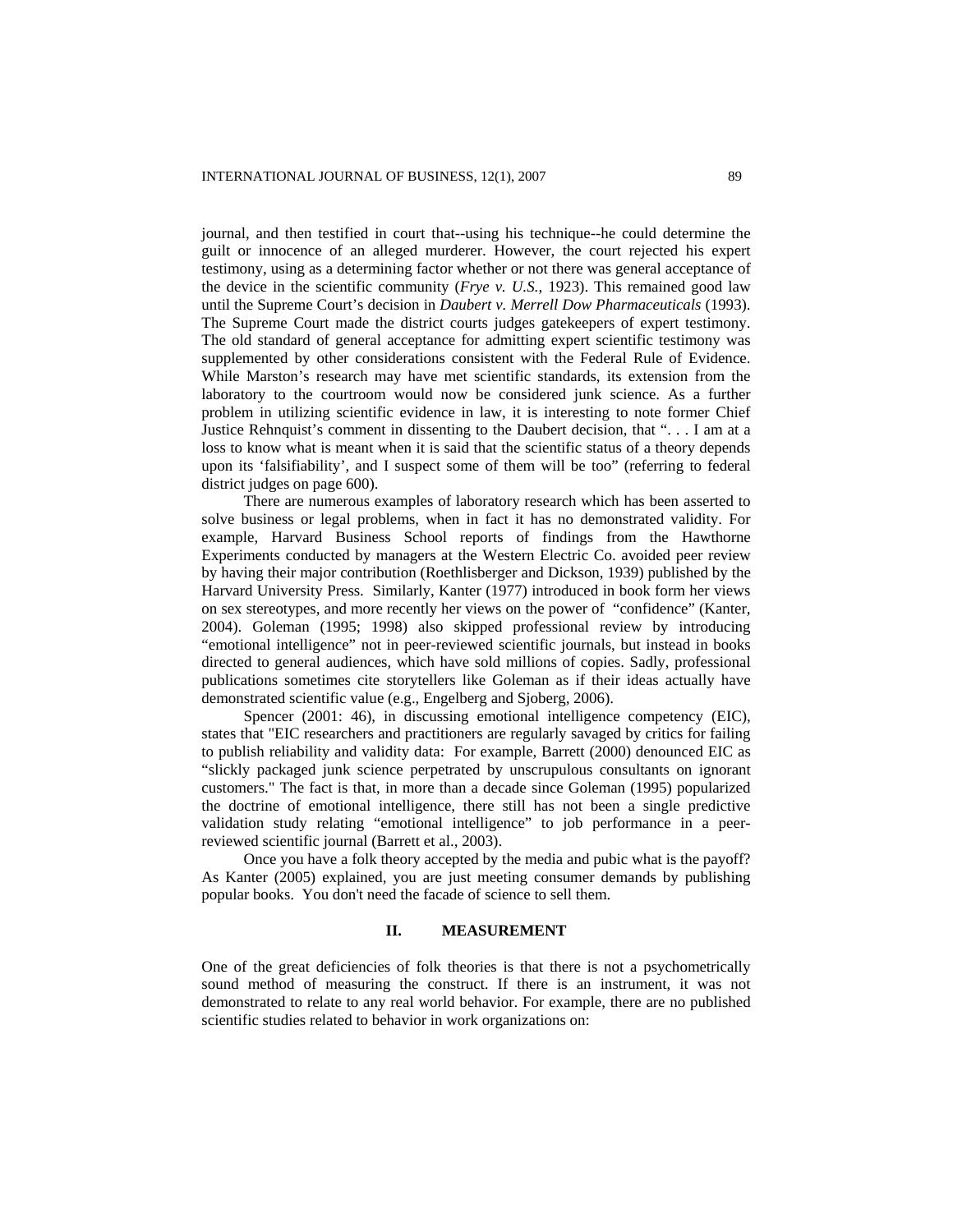- 1. Practical Intelligence
- 2. Competencies
- 3. Emotional Intelligence
- 4. Socioeconomic Class
- 5. Age Stereotypes
- 6. Race Stereotypes
- 7. Sex Stereotypes
- 8. Maslow's Hierarchy of Needs
- 9. Multiple Intelligence
- 10. Stereotype Threat
- 11. Unconscious Stereotypes.

#### **III. ORIGIN OF THE TERM "STEREOTYPE"**

Social psychologists (e.g. Fiske, 1998) attribute the term "stereotype" to Walter Lippman (1922). In fact, it was used as a verb as far back as a century and a half in a court's statement: In its opinion, " . . . nothing but the clearest and least ambiguous terms should be construed as intending to stereotype a particular creed or form of worship" [*The Attorney General v. The Proprietors of the Meeting-house in Federal Street in the Town of Boston*, (1854)]. Lippman's use of the word was based on previous authors who had used the term "stereotype."

The first cases to mention "race stereotype" were in 1967 [*Hobson v. Hanson*, (D.C. 1967); *Reitman v. Mulkey*, (1967)]. This was followed by "sex stereotype" by the U.S. Supreme Court in 1971 [*Phillips v. Martin Marietta Corp.*, (1971)]. Relatively late was the invocation of "age stereotype" as a cause of discrimination, in [*Syvock v. Milwaukee Boiler Mfg. Co.*, (7th Cir. 1981)].

In the years before 1960, there was only one case linking stereotypes and discrimination. The big surge in cases has been recent: From 1/1/90 to 1/1/2000, over a thousand, and from 1/1/2000 to 4/1/05, over 600 additional cases. The "stereotype" flood appears to have been due to Dr. Fiske's expert testimony in *Hopkins v. Price Waterhouse* (1985), whose decision was affirmed by the Supreme Court (*Price Waterhouse v. Hopkins*, 1989)

#### **IV. SCIENTIFIC BASIS FOR FISKE'S TESTIMONY IN HOPKINS V. PRICE WATERHOUSE (1985)**

It is instructive to examine the scientific basis for Dr. Fiske's testimony of 20 years ago. In Table 2, below, I summarize the six papers she cited. Two of the papers were essays, containing no empirical data. The single paper that cited reported results from the workplace was the case study by Kanter (1977), which contained no empirical data. That book, in fact, did not even discuss discrimination. While Drs. Fiske, Borgida, Glick, and Bielby, as expert witnesses, asserted that they had evidence of stereotypes causing discrimination in the workplace, they cited only Kanter (1977) in support. As in others' "studies" supporting phrenology and the Myers-Briggs test, Kanter relied on ipsatively determined *types* labeled to have popular appeal. The Myers-Briggs types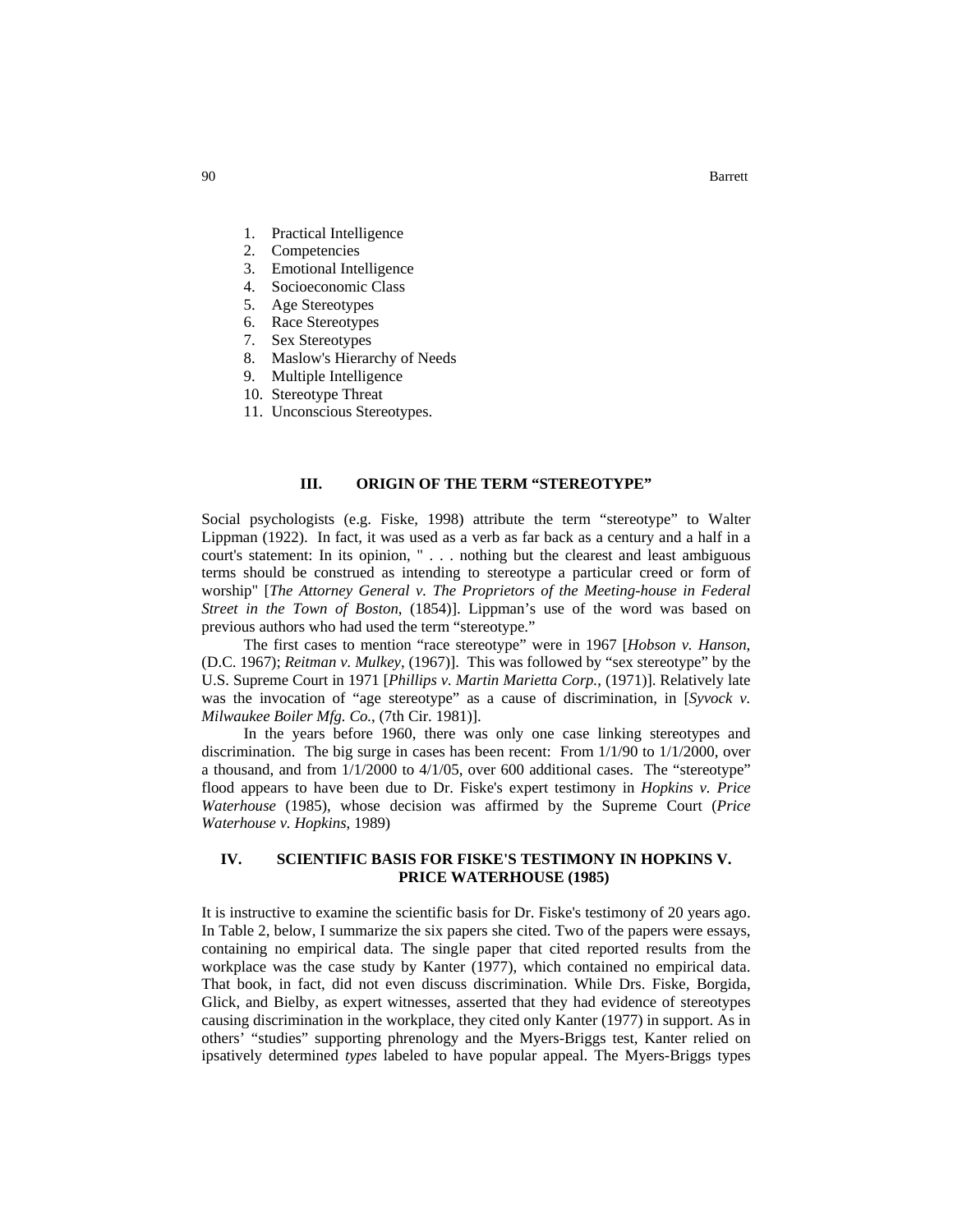rely upon Jung, while Kanter relies upon Freud. Both Freud and Jung are largely of historical interest to modern behavioral science.

It is evident from Table 2 that Fiske had no evidence from the workplace that sex or age stereotypes caused discrimination. More recently, in the well-known case of *Dukes v. Wal-Mart* (2004), Bielby claimed that sex stereotyping causes sex discrimination. But review of his over 125 citations to the research literature discloses that no study cited was conducted in an organization where individual stereotypes of the decision maker were related to any discriminatory conduct in the workplace.

It should be clear that I am not faulting the authors of the cited research. In general, the research is peer-reviewed. I am saying that it is junk science to state that this research is relevant to business or in the courtroom, despite the fact that stereotypes are now a popular concept deemed to have great explanatory and probative powers (Starr and Strauss, 2006).

#### **V. FISKE'S EVIDENCE ON AGE DISCRIMINATION IN THE WORKPLACE**

Dr. Fiske and associates asserted that age stereotypes have negative impact: "In the workplace, older people are perceived as less competent in job performance related tasks than in interpersonal ones" (Fiske et al., 2002: 250). But examination of the studies (Avolio and Barrett, 1987; Rosen and Jerdee, 1976a; 1976b; Singer, 1986) clearly demonstrates that: First, none was conducted in the workplace. Second, all but one study used college students to make judgments. Third, in one study, realtors also were part of the sample, seemingly far removed from employees in a typical hierarchical organization. Fourth, all of the tasks involved "paper-people" in the sense that they were artificial examples, with little or no information provided about them. They are far removed from real organizations. Finally, Dr. Fiske's assertion concerning task competence does not correspond to the results from the studies, as illustrated in Table 3.

Expert witnesses usually cite the meta-analysis by Finkelstein et al. (1995) to support assertions that age stereotypes cause discrimination. In Table 4, I review the nine studies in this article, displaying the research studies that later were used by expert witnesses and reviewers to "prove" that age stereotypes cause discrimination at work. Campion (in *Richter v. Revco*, 1997; *Richter v. Hook SupeRx*, 1998) and others have cited this meta-analysis as evidence that age stereotypes cause age discrimination.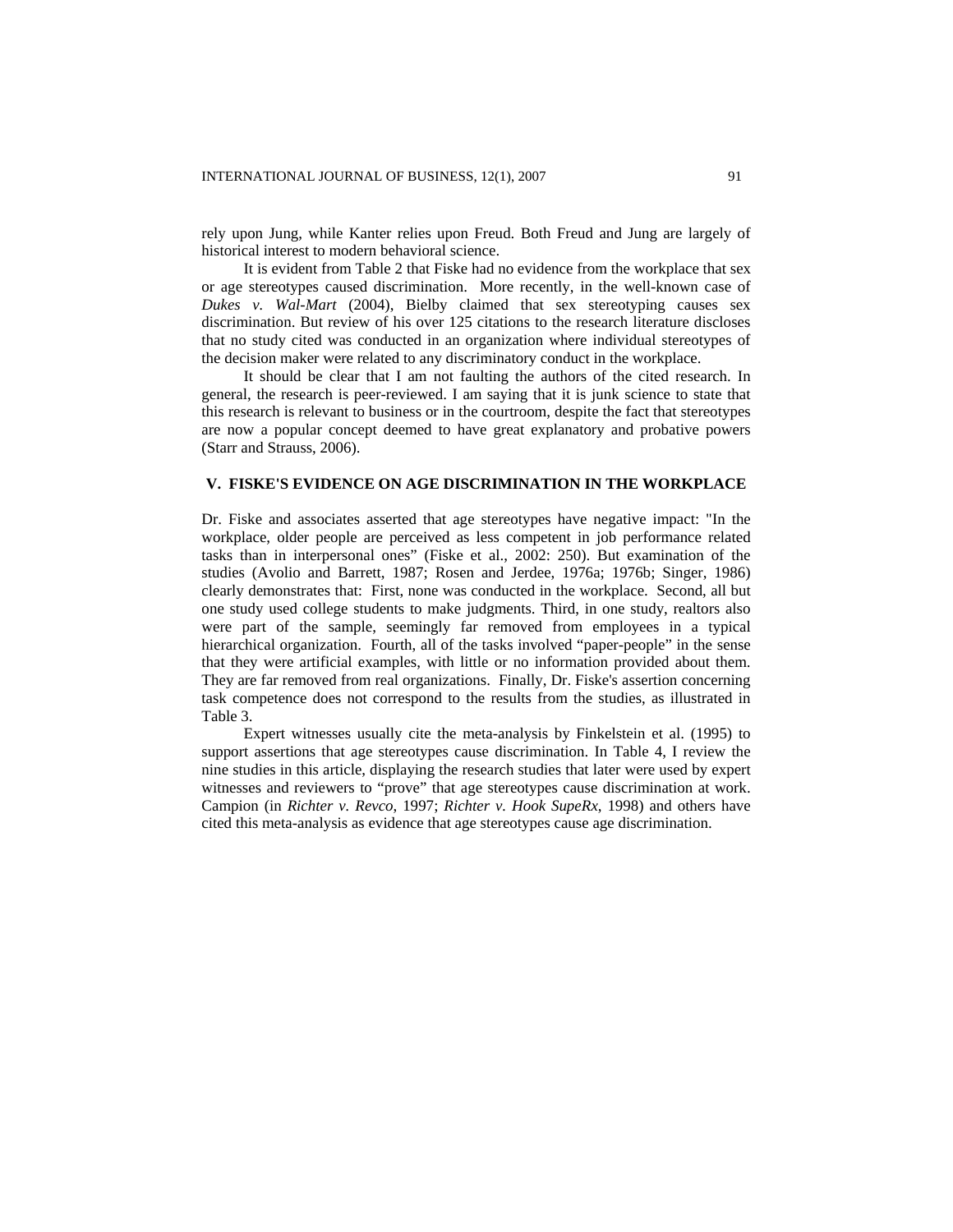## **Table 2**

Studies cited by Dr. Fiske in her testimony in Hopkins v. Price Waterhouse (1985) to support her testimony that sex stereotypes cause discrimination.

| <b>Cite</b>                    | <b>Sample</b>                                                                                   | <b>Stereotype Measure</b>                                                                                                                                                                                               | <b>Results</b>                                                                                                                                                                                                     |
|--------------------------------|-------------------------------------------------------------------------------------------------|-------------------------------------------------------------------------------------------------------------------------------------------------------------------------------------------------------------------------|--------------------------------------------------------------------------------------------------------------------------------------------------------------------------------------------------------------------|
| Kanter<br>(1977).              | 16 newly hired<br>females into a<br>sales department<br>who were<br>interviewed out of<br>20.   | None - Kanter's speculation as to<br>four types of stereotypes.                                                                                                                                                         | Stereotyped Informal Roles (p.<br>233)<br>Classics in Freudian Theory (p.<br>233)<br>1. Mother<br>2. Seductress<br>Family Counterparts in Kid Sister<br>and Virgin Aunt (p. 233)<br>3. Pet<br>4. Iron Maiden       |
| Prather<br>$(1971)$ .          | An essay - no<br>data.                                                                          | None                                                                                                                                                                                                                    | "In conclusion, as long as society<br>continues to conceptualize<br>women as sex objects and<br>servants, employers are unlikely<br>to consider women as serious<br>participants in the labor force<br>" (p. 181). |
| Rosen $&$<br>Jerdee<br>(1973). | 134 male & 24<br>female<br>undergraduates<br>and 83 male & 15<br>female banking<br>supervisors. | 2x3 design using paper-people.<br>No measure of sex stereotype or<br>actual discrimination.                                                                                                                             | Male supervisors rated mean<br>12.16 not significantly different<br>from female mean of 11.86.<br>Most differences for male v.<br>female supervisory style not<br>significant.                                     |
| Rosen &<br>Jerdee<br>(1978).   | Over 800 male<br>managers.<br>32% of the males<br>had spouses who<br>were employed.             | None.<br>Used a 64 item attitude scale<br>using the following scale:<br>1 Men much more than women<br>2 Men slightly more than women<br>3 No difference<br>4 Women slightly more than men<br>5 Women much more than men | Largest mean difference on the<br>item "understand the 'big picture'<br>of organization" was 2.18.<br>Means 2.58 to 2.77 - Very close<br>to no difference.                                                         |
| Schein<br>(1973).              | 300 male middle<br>line managers.                                                               | Three Forms of Descriptive<br>Index; Women in General; Men<br>in General; Successful Middle<br>Managers. 92 adjectives and<br>descriptive terms rated on 5-point<br>scale. No measure of<br>discrimination.             | Middle managers characteristics<br>more commonly ascribed to men<br>in general than women in general.                                                                                                              |
| Taub<br>(1980).                | Law review essay<br>-no empirical data.                                                         | None                                                                                                                                                                                                                    | None                                                                                                                                                                                                               |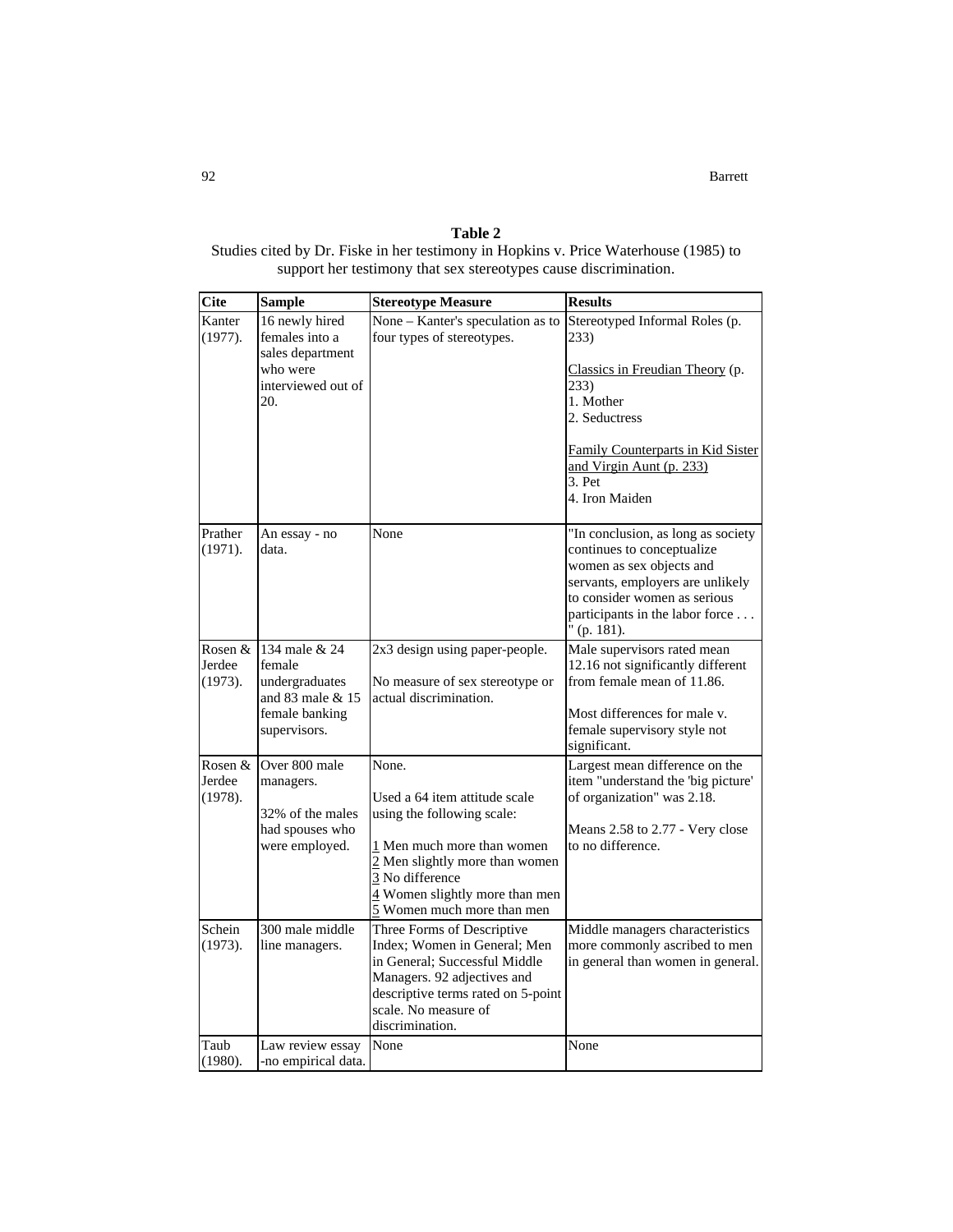| <b>Study</b>                   | <b>Subjects</b>                        | <b>Task</b>                              | <b>Interpersonal</b><br><b>Tasks</b> |
|--------------------------------|----------------------------------------|------------------------------------------|--------------------------------------|
| Avolio & Barrett<br>$(1987)$ . | 156 undergraduates                     | Listen to audio tapes of an<br>interview | Not measured                         |
| Rosen & Jerdee<br>$(1976a)$ .  | 56 realtors $\&$ 50<br>undergraduates  | <b>Ouestionnaire</b>                     | No difference                        |
| Rosen & Jerdee<br>(1976b).     | 142 undergraduates                     | In-Basket                                | Not measured                         |
| Singer (1986).                 | 170 undergraduates from<br>New Zealand | Rated average person                     | Younger better                       |

# **Table 3**  Studies cited by Dr. Fiske

## **Table 4**

Studies used as evidence for age stereotypes causing discrimination from Finkelstein, Burke, & Raju (1995) meta-analysis.

| <b>Citation</b>            | <b>Target</b>                                  | <b>Target</b><br><b>Information</b>                              | <b>Stereotype</b><br><b>Measure</b>                                                        | <b>Rater Sample</b>                      | <b>Results</b>                                                                                                                                                  | <b>Conclusion</b>                                                      |
|----------------------------|------------------------------------------------|------------------------------------------------------------------|--------------------------------------------------------------------------------------------|------------------------------------------|-----------------------------------------------------------------------------------------------------------------------------------------------------------------|------------------------------------------------------------------------|
| Crew<br>$(1984)$ .         | 30 & 60<br>year old<br>male<br>paper<br>people | None except<br>race                                              | Used Rosen &<br>Jerdee (1976a)<br>of 65 items<br>which were<br>arranged in<br>bipolar form | 74 Black & 51<br>White<br>undergraduates | 30 year olds<br>higher on<br>performance<br>capacity &<br>potential for<br>development<br>60 year olds<br>higher in<br>interpersonal<br>skills and<br>stability | Some White v.<br><b>Black differences</b>                              |
| Fusilier &<br>Hitt (1983). | Ages 25,<br>40, & 55<br>paper<br>people        | Job<br>Description,<br>Application<br>Form, &<br>Experience      | None                                                                                       | 523<br>undergraduates                    | Age not<br>significant                                                                                                                                          | Only significant<br>effect was<br>experience                           |
| Haefner<br>$(1977)$ .      | 25 & 55<br>year old<br>paper<br>people         | Disadvantaged,<br>race, sex, age,<br>and degree of<br>competence | None - hiring<br>recommendation<br>for 16 paper-<br>people profiles                        | 286 Managers                             | 25 year olds<br>preferred over no age<br>55 year olds                                                                                                           | Barely competent<br>differences.<br>High competence<br>prefer younger. |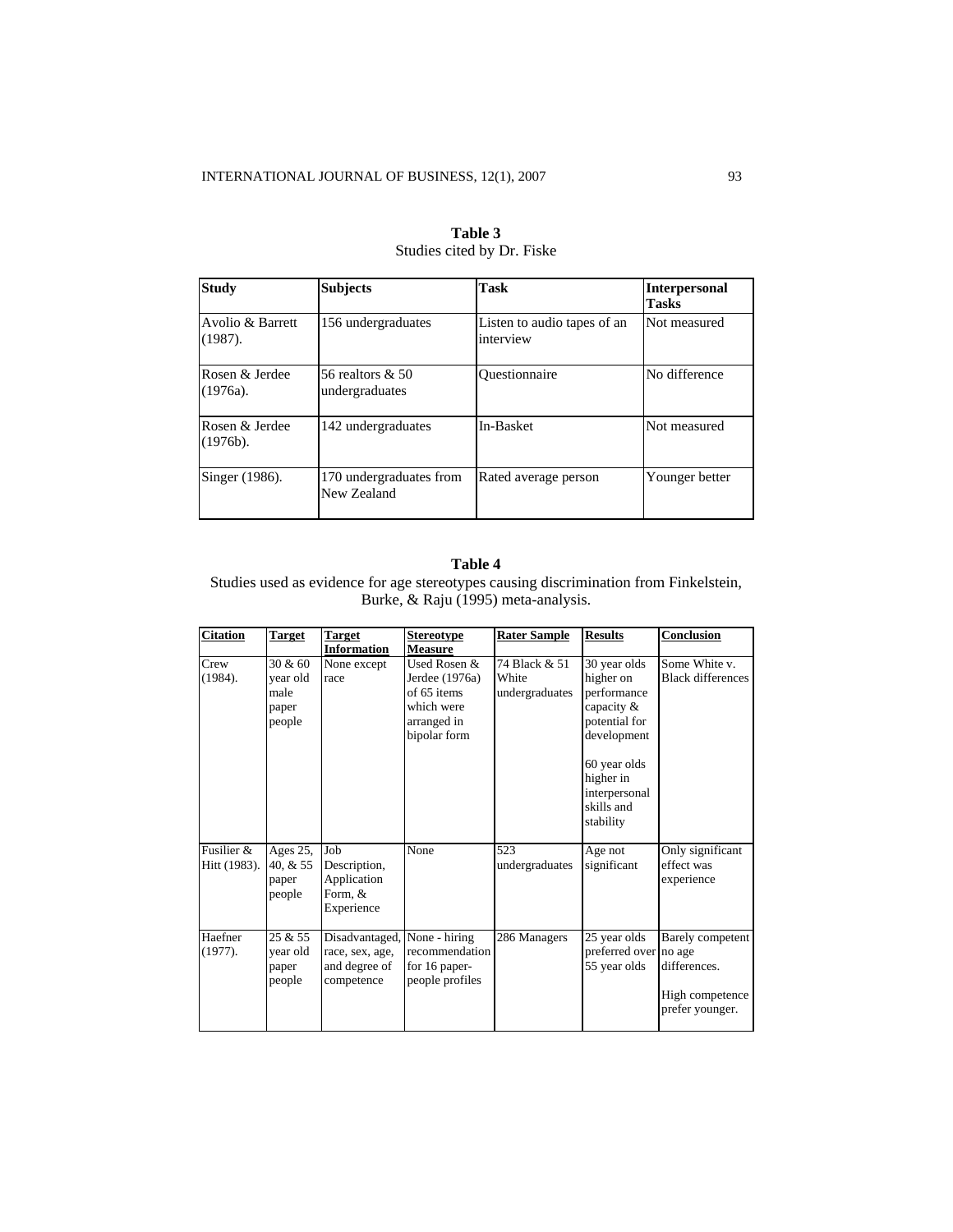| <b>Citation</b>                  | <b>Target</b>                                       | <b>Target</b><br><b>Information</b>                                                                                                            | <b>Stereotype</b><br><b>Measure</b>                                                                                              | <b>Rater Sample</b>                                      | <b>Results</b>                                                                                                                                                                                             | Conclusion                                                                                                                                            |
|----------------------------------|-----------------------------------------------------|------------------------------------------------------------------------------------------------------------------------------------------------|----------------------------------------------------------------------------------------------------------------------------------|----------------------------------------------------------|------------------------------------------------------------------------------------------------------------------------------------------------------------------------------------------------------------|-------------------------------------------------------------------------------------------------------------------------------------------------------|
| Lee $&$<br>Clemons<br>(1985).    | 32, 35,<br>61, & 65<br>years old<br>paper<br>people | Two studies.<br>No-information approving<br>condition (Age, request for<br>Sex)<br>Information<br>condition BIB.<br>& performance<br>appraisal | Probability of<br>training on 6<br>point scale -<br>No actual<br>job description, measurement of<br>content of age<br>stereotype | Both studies 48<br>undergraduates                        | $No-$<br>information<br>favored<br>younger<br>worker,<br>Information<br><sub>on</sub><br>performance<br>older worker<br>favored                                                                            | "Caution must be<br>taken in<br>generalizing the<br>results to the<br>world of work"<br>$(p. 787)$ .                                                  |
| Rosen &<br>Jerdee<br>$(1976a)$ . | 60 & 30<br>year old<br>male<br>paper<br>people      | Age & Sex<br>only                                                                                                                              | 65 items rated as 50<br>not at all<br>accurate to very<br>accurate. Items<br>grouped into<br>categories                          | undergraduates<br>56 Realtors                            | Items in four<br>categories.<br>Performance<br>capacity &<br>potential for<br>development<br>rated higher<br>for younger,<br>stability<br>higher for<br>older.<br>Interpersonal<br>skills no<br>difference | "Further research<br>needed to<br>determine the<br>extent to which<br>age stereotype<br>actually<br>influences<br>personal<br>decisions" (p.<br>183). |
| Rosen &<br>Jerdee<br>(1976b).    | Younger<br>or older<br>employee                     | Photographs of<br>various<br>employees                                                                                                         | In-basket<br>exercise<br>No individual<br>measure of<br>stereotype                                                               | 142<br>undergraduates<br>115 males & 27<br>females       | Older more<br>resistant to<br>change, less<br>creative and<br>more cautious                                                                                                                                | Age stereotype<br>may influence<br>managerial<br>behavior                                                                                             |
| Singer<br>(1986).                | 30 and $55$ Five<br>year old<br>average<br>man      | Professions                                                                                                                                    | Rated on Rosen<br>& Jerdee<br>(1976b) 4 work<br>dimensions                                                                       | 65 male & 165<br>female New<br>Zealand<br>undergraduates | Younger<br>higher on<br>performance,<br>potential.<br>interpersonal;<br>Older higher<br>on stability                                                                                                       | Results varied by<br>profession - No<br>complete data<br>presented                                                                                    |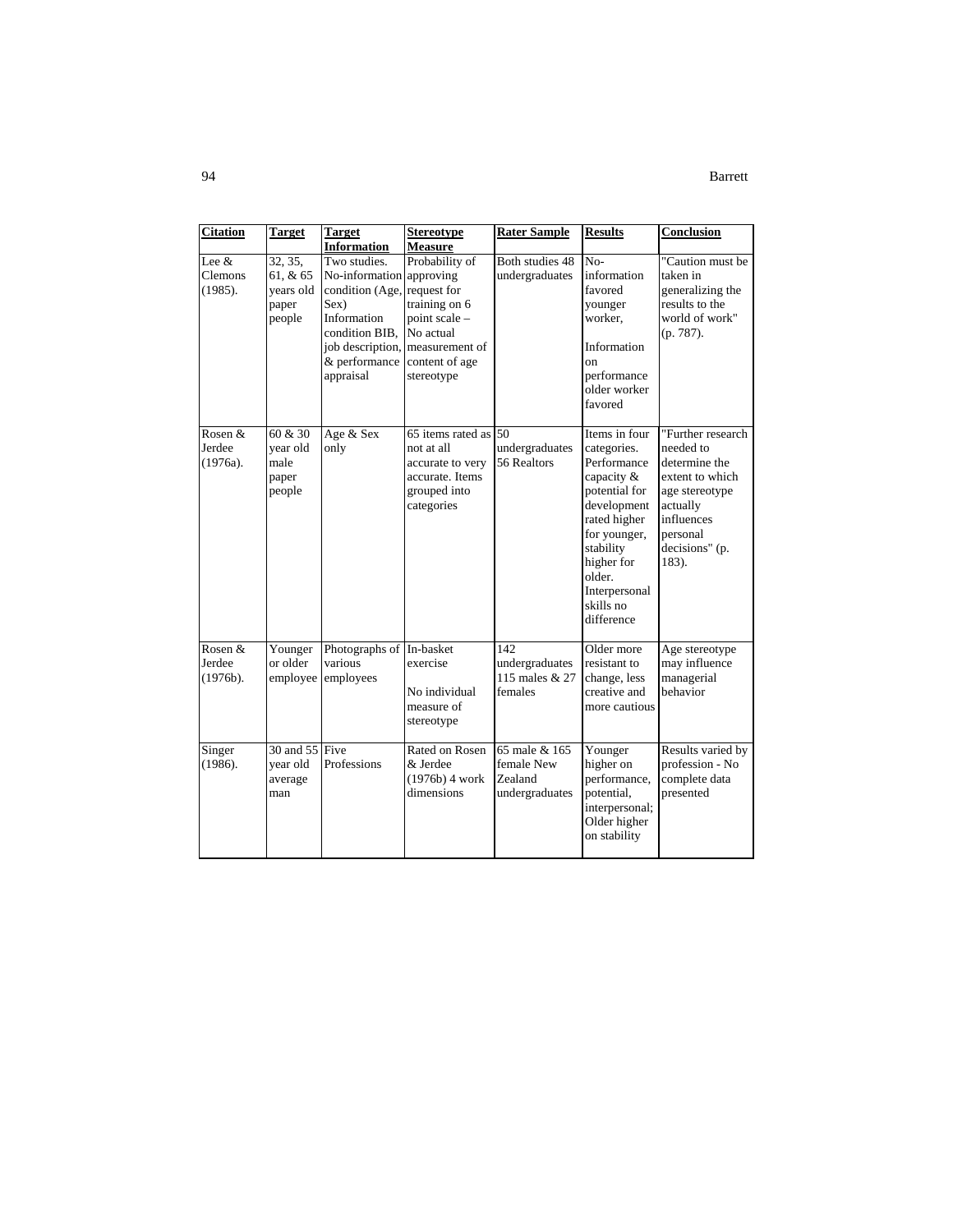| <b>Citation</b>                 | <b>Target</b>                                | <b>Target</b><br><b>Information</b>                                                                                                                                                                     | <b>Stereotype</b><br><b>Measure</b>                                                                                                        | <b>Rater Sample</b>                                                                                     | <b>Results</b>                                                                                                                                                                                                                                                                                   | Conclusion                                                                                   |
|---------------------------------|----------------------------------------------|---------------------------------------------------------------------------------------------------------------------------------------------------------------------------------------------------------|--------------------------------------------------------------------------------------------------------------------------------------------|---------------------------------------------------------------------------------------------------------|--------------------------------------------------------------------------------------------------------------------------------------------------------------------------------------------------------------------------------------------------------------------------------------------------|----------------------------------------------------------------------------------------------|
| Singer $&$<br>Sewell<br>(1989). | Applicant<br>25 or 48                        | Vita, selection<br>interview<br>video tape,<br>Neutral<br>condition read<br>about parks, in<br>age-related<br>read but<br>successful<br>older workers<br>not<br>information<br>concerning<br>applicants | Rated applicants<br>on 6 dimensions<br>including likely<br>to hire.<br>No actual<br>measurement of<br>the content of an<br>age stereotype. | 61 New Zealand<br>managers<br>& 119 New<br>Zealand<br>undergraduates                                    | In neutral<br>condition<br>manager<br>sample<br>preferred to<br>hire younger<br>applicant for<br>clerk but no<br>difference for<br>finance<br>manager<br>position.<br>In age-<br>related, no<br>difference<br>Finance clerk<br>preferred to<br>hire older for<br>Finance<br>manager<br>position. | " age bias<br>effect was not<br>generalizable<br>$\cdot$ " (p. 151).                         |
| Triandis<br>$(1963)$ .          | No age;<br>30 years<br>old & 55<br>years old | Rated paper<br>people with<br>age<br>competence<br>only<br>information                                                                                                                                  | No stereotype<br>measure                                                                                                                   | 100 U.S. &<br>100 Greek<br>undergraduates<br>and 32 U.S. &<br>20 Greek<br>Personnel<br><b>Directors</b> | Complex, but<br>younger<br>white males<br>favored                                                                                                                                                                                                                                                | Both U.S. and<br>Greek students<br>significantly<br>different from<br>personnel<br>directors |

It is evident that all nine studies were laboratory paper-people studies. None was conducted in an organization. None actually measured any individual stereotypes, nor was there any measure of discrimination in the workplace. The basic research design was "paper-people" simulations, often providing only the figures' ages and the ratings or decisions regarding them. Any differences found between target ages (e.g., 32 versus 65) was attributed to an age stereotype. There was no attempt to determine alternative explanations for any differences. It was inferred that there was an age stereotype in the rater's head which resulted in group differences. Alternate explanations, for example, might include that it is more cost effective to spend training dollars on those who have the lowest probability of leaving the organization (whether older or younger).

## **VI. DR. FISKE'S EVIDENCE ON RACE DISCRIMINATION IN THE WORKPLACE**

Fiske (1998) cites Dovidio et al. (1996) as having found that race stereotypes relate to discrimination. This is the sole reported meta-analysis linking this attitude and this resulting behavior. Table 5 provides details of the three studies appraised in the metaanalysis. It is obvious that none had as a dependent variable discriminatory behavior in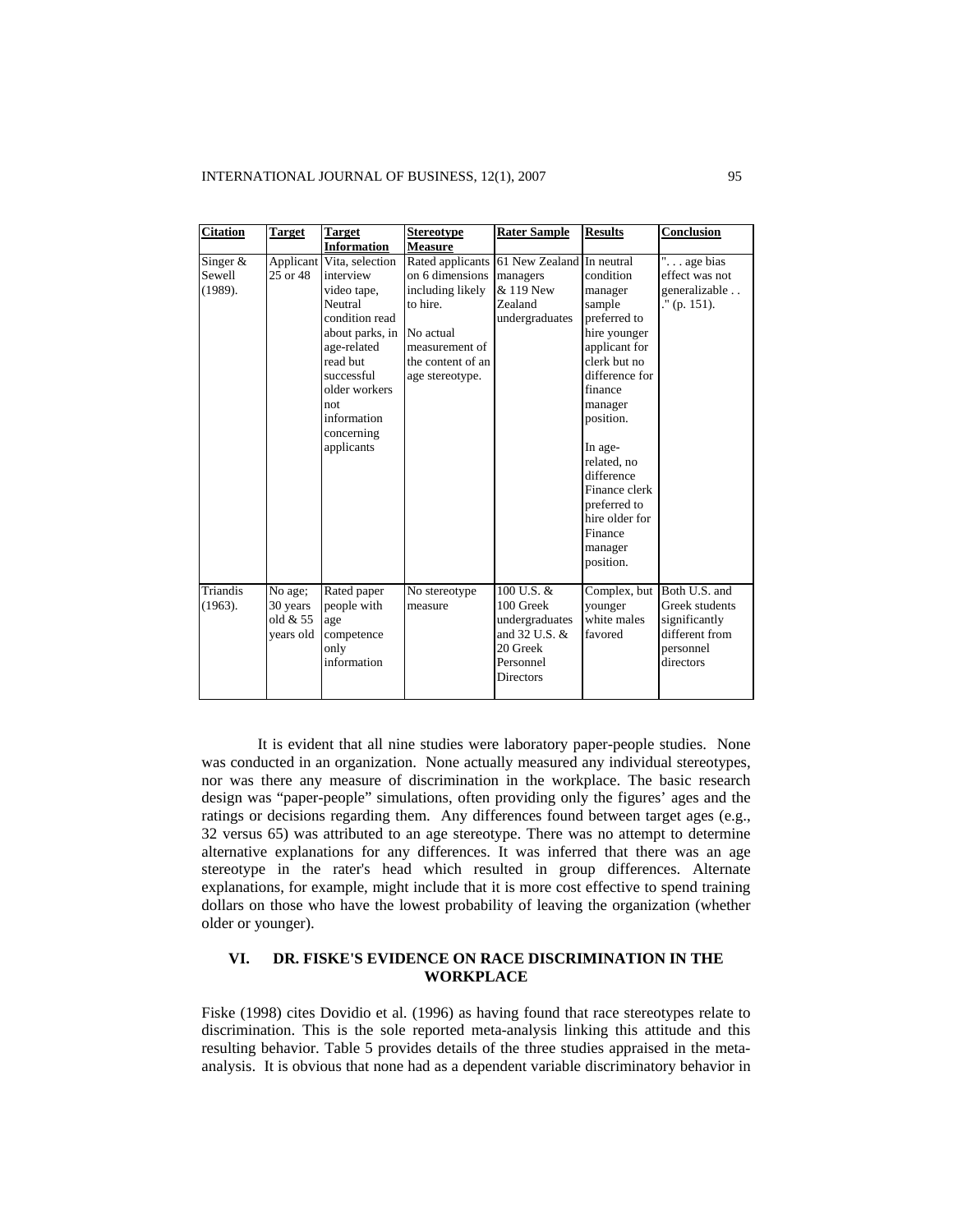the workplace. It also is apparent that all of the participants in the laboratory studies were college undergraduates, and that tasks performed were not even good simulations of tasks performed in workplaces.

## **Table 5**  Race stereotypes and discrimination. Dovidio et al. (1996). Meta-Analysis. Cited by Fiske (1998) and Dovidio & Hebl (2005).

| <b>Cite</b>                                           | <b>Sample</b>                              | <b>Stereotype Measure</b>                                                                                                                                              | <b>Results</b>                                                                                                                                                                                                                                                                                            |
|-------------------------------------------------------|--------------------------------------------|------------------------------------------------------------------------------------------------------------------------------------------------------------------------|-----------------------------------------------------------------------------------------------------------------------------------------------------------------------------------------------------------------------------------------------------------------------------------------------------------|
| Brigham<br>(1971).                                    | 112 female &<br>88 male<br>undergraduates. | 15 traits where you circle<br>percentage of members of<br>Blacks and Whites who<br>have the trait. Dependent<br>variable were suggested for<br>16 juvenile offenders.  | Stereotyping 0.04 with jail<br>sentence. Stereotyping and<br>attitude 0.40. Attitude 0.16 with<br>jail sentence (p. 372).<br>"One of the most striking findings<br>of the present research is the fact<br>that prejudiced subjects did not,<br>by and large, act in a<br>discriminatory manner" (p. 376). |
| Feldman &<br>Hilterman<br>(1977).<br>Experiment 1     | 182 male<br>undergraduates                 | No stereotype measure.<br>Rated paper-people in 3 x 3<br>x 3 with high, moderate, or<br>poor job performance, and<br>race, etc.                                        | Race not significant on "Employee<br>Behavior Report Form".                                                                                                                                                                                                                                               |
| Experiment 2                                          | 78 male<br>undergraduates                  | Stereotype measure, 10 on<br>race and 10 on SES.<br>$2 \times 3 \times 2$ design including<br>race and performance.                                                    | " hypothesis of stereotype<br>contrast - confirmation effects<br>was not found in either racial or<br>social class contest" (p. 51).                                                                                                                                                                      |
| Stangor,<br>Sullivan, &<br>Ford<br>(1991).<br>Study 1 | 69 men<br>undergraduates.                  | 109 women and 1. Individual Stereotypes--<br>list thoughts about a social<br>group.<br>2. Consensual Stereotypes-<br>- percentage of group                             | Stereotype measure low<br>correlation with attitude (most<br>near zero).                                                                                                                                                                                                                                  |
|                                                       |                                            | possessed trait (0-100).<br>3. Emotions-- checklist.<br>4. Attitude - semantic<br>differential scale of<br>favorability toward nine<br>groups (dependant<br>variable). |                                                                                                                                                                                                                                                                                                           |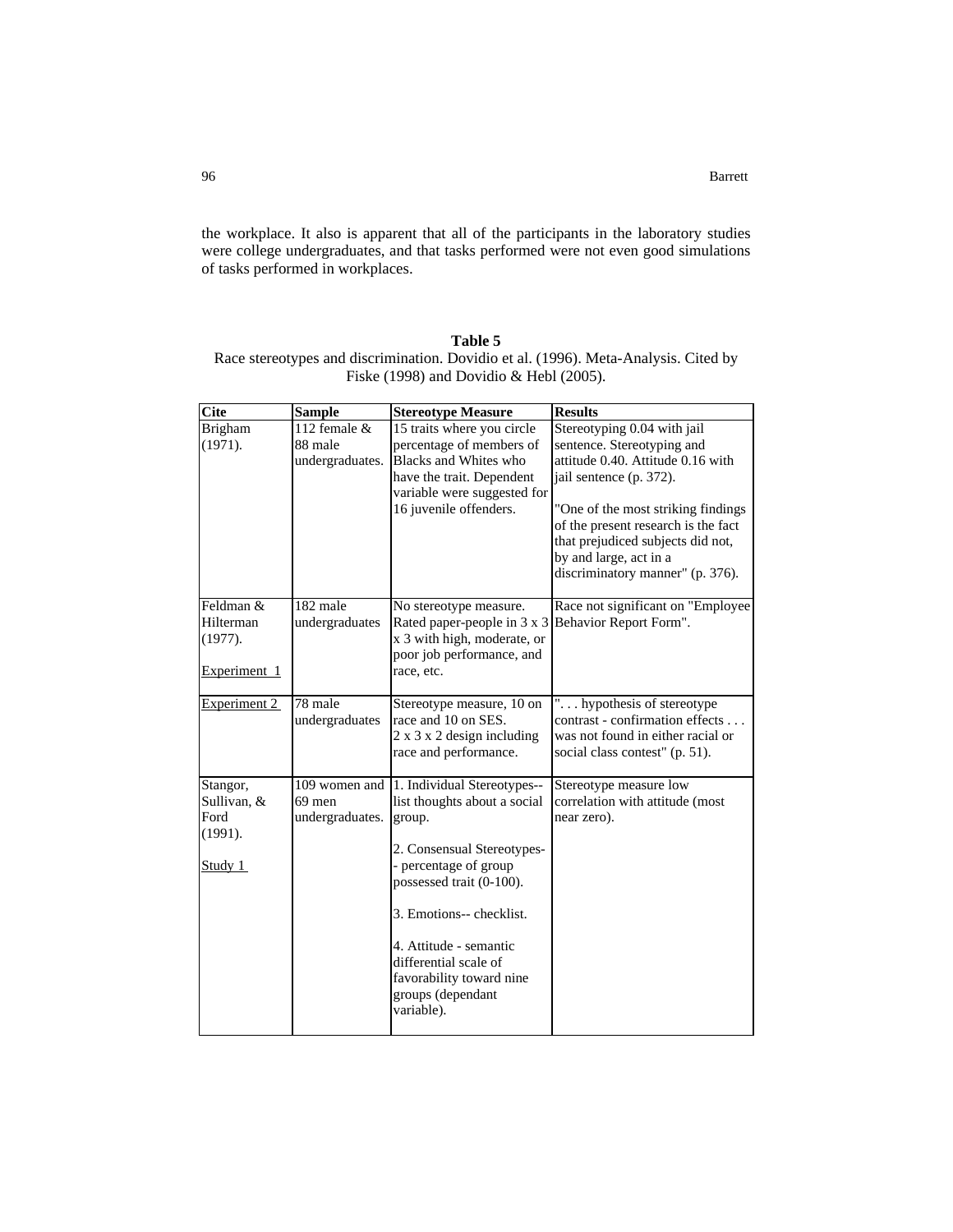| <b>Cite</b> | <b>Sample</b>   | <b>Stereotype Measure</b> | <b>Results</b>                    |
|-------------|-----------------|---------------------------|-----------------------------------|
| Study 2     | 20 male & 23    | Similar to Study 1.       | Consensual stereotypes            |
|             | female          |                           | nonsignificant near zero          |
|             | undergraduates. | Dependant variable        | correlation.                      |
|             |                 | Bogardus (1925) social    |                                   |
|             |                 | distance scale.           | Individual stereotypes 0.13 for   |
|             |                 |                           | favorability and 0.24 for social  |
|             |                 |                           | distance.                         |
|             |                 |                           |                                   |
|             |                 |                           | "The finding that endorsement of  |
|             |                 |                           | these stereotypes was not highly  |
|             |                 |                           | related to attitudes leads us to  |
|             |                 |                           | question the assumption that      |
|             |                 |                           | ascription of culturally shared   |
|             |                 |                           | stereotypes represents the        |
|             |                 |                           | cognitive component of prejudice" |
|             |                 |                           | $(p. 377)$ .                      |
|             |                 |                           |                                   |

## **Table 6**

Discrimination at work. Chapters in Dipboye & Colella (2005) Concerning Stereotypes and Discrimination.

| Author /             | Title of Section In Chapter, Quotes, and Actual               | <b>Effect</b> | <b>External</b>     |
|----------------------|---------------------------------------------------------------|---------------|---------------------|
| <b>Chapter Title</b> | <b>Evidence</b>                                               | <b>Size</b>   | <b>Validity</b>     |
| Brief, Butz, &       | Stereotypes & Prejudice (p. 133)                              | None          | None                |
| Deitch (2005).       |                                                               |               | reported. reported. |
|                      | "The cultural stereotypes of Blacks in America are            |               |                     |
| Organizations as     | decidedly negative Stephen & Rosenfield, 1982)" (p.           |               |                     |
| Reflections of       | 133).                                                         |               |                     |
| Their                |                                                               |               |                     |
| Environments:        | In fact, as is true of all ethnic groups, there are both      |               |                     |
| The Case of          | favorable and less favorable attributes attributed to Blacks. |               |                     |
| Race                 | Most importantly, the context of the stereotype is            |               |                     |
| Composition.         | moderated by social class. This finding has been true since   |               |                     |
|                      | the first stereotype study (e.g. Katz $&$ Braly, 1933).       |               |                     |
|                      |                                                               |               |                     |
| Cleveland,           | Understanding Stereotypes, Prejudice and Discrimination       | None          | None                |
| Vescio, &            | (p. 154)                                                      |               | reported. reported. |
| Barnes-Farrell       |                                                               |               |                     |
| (2005).              | " our previous review of the content of gender                |               |                     |
|                      | stereotypes, for example, 'iron maidens' (Kanter, 1977),      |               |                     |
| Gender               | who are respected for their competence but disliked           |               |                     |
| Discrimination       | because of their lack of human qualities, may be subjected    |               |                     |
| in                   | to hostile sexism (Fiske et al., $2002$ )" (p. 159).          |               |                     |
| Organizations.       |                                                               |               |                     |
|                      | The "discovery" of the "iron maidens" type was from           |               |                     |
|                      | Kanter's case study and involved only one person she          |               |                     |
|                      | believed fit the type. No research has ever confirmed this    |               |                     |
|                      | "insight" (Barrett, 2005).                                    |               |                     |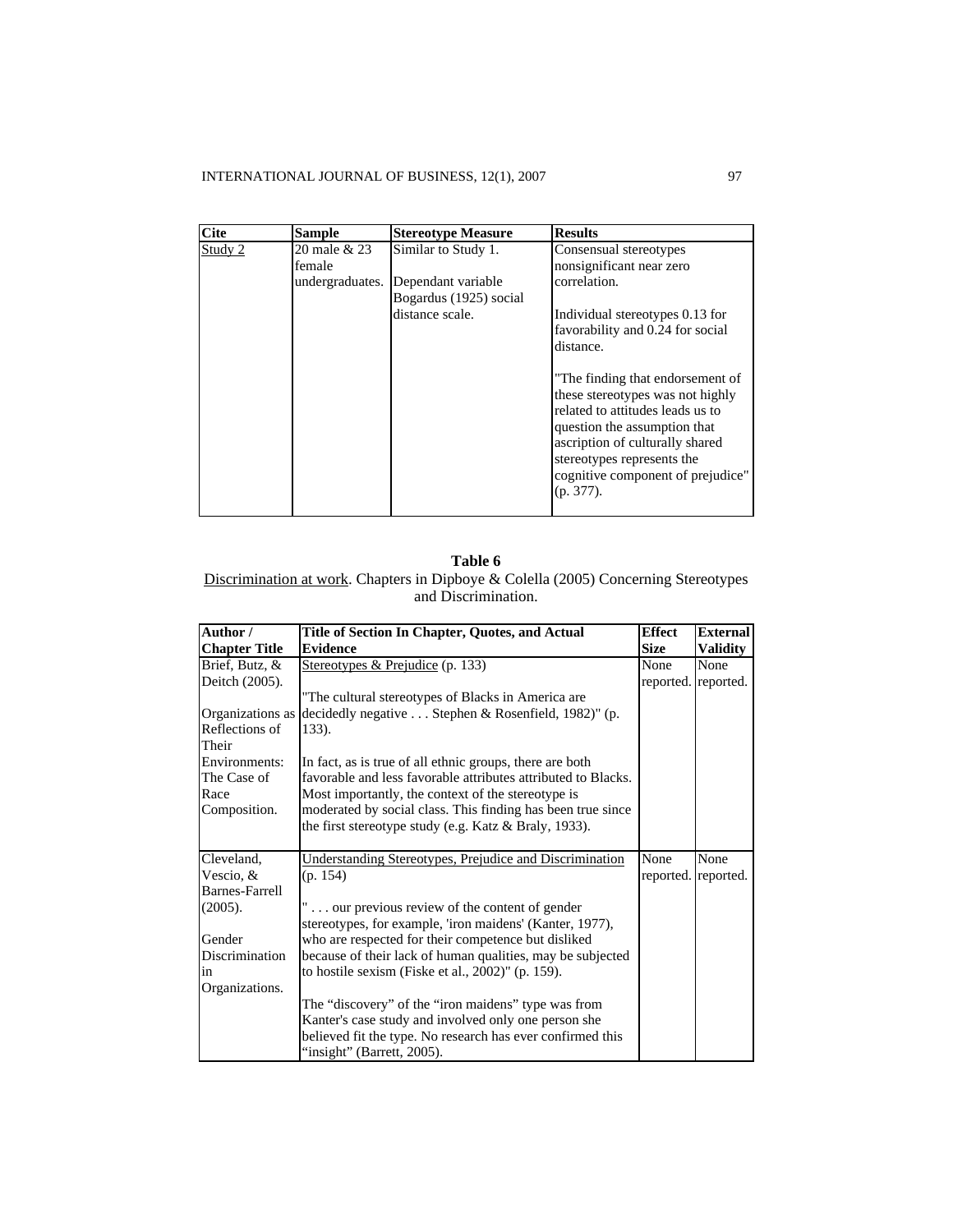| Author /             | Title of Section In Chapter, Quotes, and Actual              | <b>Effect</b> | <b>External</b>     |
|----------------------|--------------------------------------------------------------|---------------|---------------------|
| <b>Chapter Title</b> | <b>Evidence</b>                                              | <b>Size</b>   | <b>Validity</b>     |
| Dovidio & Hebl       | Individual Level Discrimination in the Workplace (p. 24)     | None          | None                |
| (2005).              |                                                              |               | reported. reported. |
|                      | " can produce workplace discrimination in various            |               |                     |
| Discrimination       | ways" (p. 24).                                               |               |                     |
| at the Level of      |                                                              |               |                     |
| the Individual:      | <b>Direct Consequences for Employment-Related Decisions</b>  |               |                     |
| Cognitive and        | (p. 24)                                                      |               |                     |
| Affective            |                                                              |               |                     |
| Factors.             | "Open expressions of bias, such as those assessed by self-   |               |                     |
|                      | report measures, continue to predict discrimination,         |               |                     |
|                      | including discrimination in hiring decisions, at the         |               |                     |
|                      | individual level" (Dovidio et al., 1996) (p. 24).            |               |                     |
|                      |                                                              |               |                     |
|                      | Not even one empirical study has ever predicted any          |               |                     |
|                      | stereotype leads to discrimination for any personnel         |               |                     |
|                      | decision in the workplace (Barrett, 2005).                   |               |                     |
|                      |                                                              |               |                     |
| Paetzold             | Implicit Prejudice and Stereotyping (p. 334)                 | None          | None                |
| (2005).              |                                                              |               | reported. reported. |
|                      | "People may be racist or sexist without being aware of       |               |                     |
| Using Law and        | their biases, which can then lead to discriminatory          |               |                     |
| Psychology to        | behaviors" (p. 335).                                         |               |                     |
| Inform Our           |                                                              |               |                     |
| Knowledge of         | "Fiske reported emphasis on teamwork can                     |               |                     |
| Discrimination.      | eliminate the application of stereotyping (Fiske, 1989)" (p. |               |                     |
|                      | 335).                                                        |               |                     |
|                      |                                                              |               |                     |
|                      | There is no evidence that "unconscious" biases can predict   |               |                     |
|                      | discrimination in the workplace (Barrett, 2005).             |               |                     |
|                      |                                                              |               |                     |
| Shore &              | Views of Age Discrimination (p. 204)                         | None          | None                |
| Goldberg             |                                                              |               | reported. reported. |
| (2005).              | "Although perceptions of warmth may be an asset, the         |               |                     |
|                      | incompetence stereotype suggests that older workers are      |               |                     |
| Age                  | likely to be denied workplace opportunities" (p. 205).       |               |                     |
| Discrimination       |                                                              |               |                     |
| in the               | There is no evidence that age stereotypes predict age        |               |                     |
| Workplace.           | discrimination in the workplace (Barrett, 2005).             |               |                     |
|                      |                                                              |               |                     |
|                      |                                                              |               |                     |
|                      |                                                              |               |                     |

## **VII. DISCRIMINATION AT WORK: DISTORTION OF PUBLISHED RESEARCH**

Even in recent books which purport to review discrimination at work, there is distortion of facts. In Table 6, I present a few of the distortions present in chapters of Dipboye and Colella's (2005) edited volume, *Discrimination at Work*.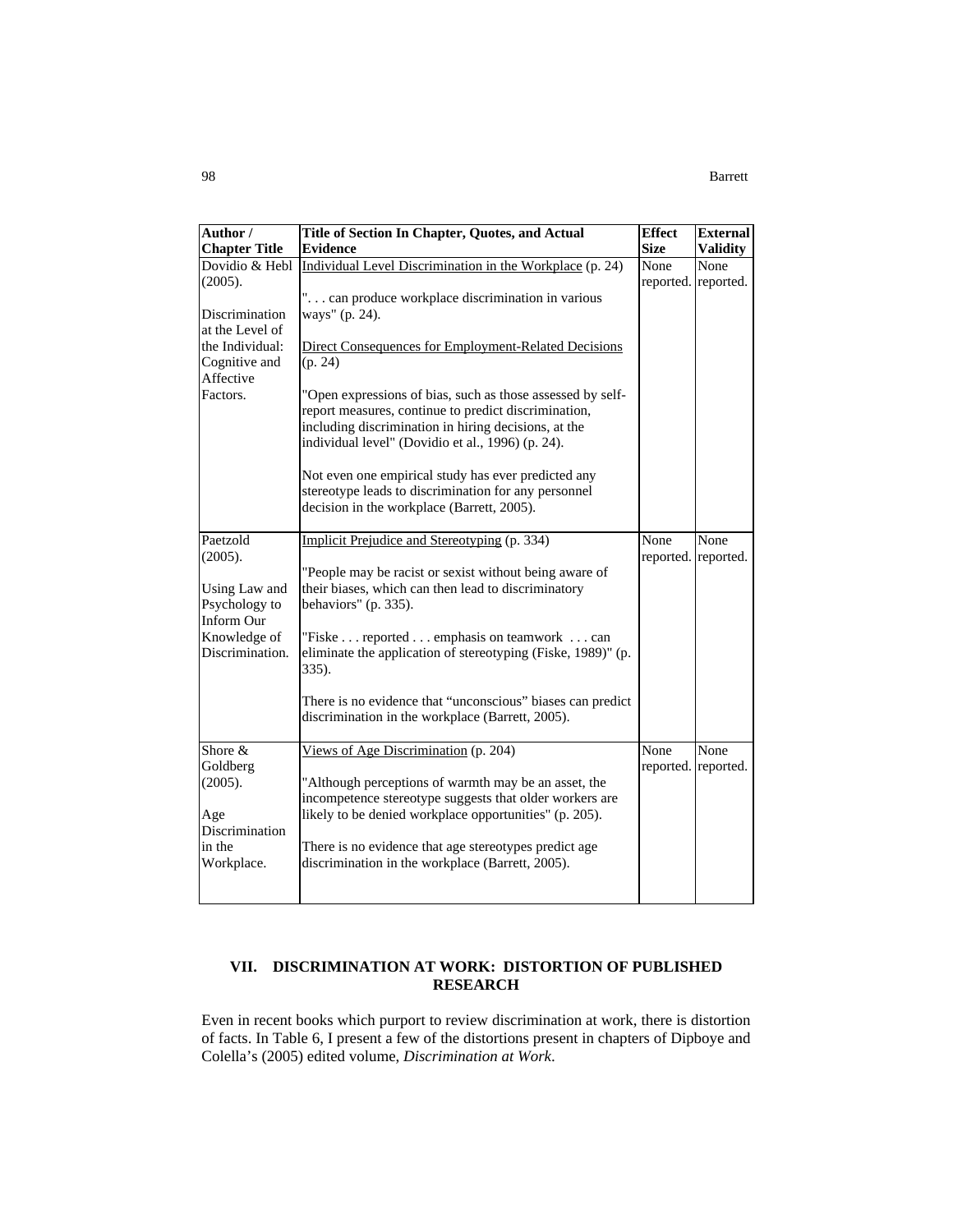In her chapter 14 on "Using Law and Psychology to Inform our Knowledge of Discrimination," Paetzold (2005: 334-335), citing Banaji and Greenwald (1995), stated that: "Implicit sexist stereotypes have also been demonstrated to exist. People may be racist or sexist without being aware of their biases, which can then lead to discriminatory behaviors." Readers probably would infer that there are well-established procedures for measuring unconscious gender stereotypes, which vary among individuals, and that these are related to discriminatory decision-making at work. But there is absolutely *no* empirical support for any of these inferences.

The four experiments contained in Banaji and Greenwald (1995) require examination to determine their relevance to business: The first experiment had 28 high school students judge whether or not male and female names were famous. They determined, using signal detection methods, that a more liberal criterion was used to judge fame for presumably male as compared to presumably female names. The second experiment replicated the first, but in a college classroom with 99 undergraduate students. The third involved 38 undergraduates, with some additional paper-and-pencil measures. The fourth experiment, with 71 undergraduates, replicated the first three experiments.

The most salient and definitive statements that can be made concerning these four experiments are that they did not involve employees making decisions in the workplace and that there was no measurement of *any* behavior which even remotely corresponded to legal discrimination of any type. In addition, the reader would have to accept as a fact that gender stereotyping is "involved when the attribute of fame is conferred more readily on male names than on equally familiar female names . . ." (Banaji and Greenwald, 1995: 183), which seems a drastic departure from the usual definition of a stereotype. It should be noted that the authors had labeled and published their results as implicit measures of *attitudes* before deciding to label them as *stereotypes* (Banaji and Greenwald, 1995: 181, note 1).

The misstatements concerning male and female differences are, I presume, at least consistent. For example, it was stated in *Discrimination at Work* that: " . . . women hold less prestigious and influential jobs" (Cleveland et al., 2005: 153), citing earlier work by Brett and Stroh (2003). But they had *not* compared either prestige or influence in male vs. female jobs. Instead, their study determined that 28.6% of males and 11% of females worked 61 hours or more per week.

As is characteristic of advocates of received doctrines, Dr. Fiske and her colleagues sometimes cited articles as supporting their point of view when in fact the actual results disconfirmed their doctrine. They insisted that career women are perceived negatively. Unnoted were conflicting findings, such as by Eagly and Steffen (1984: 752) that employed women were perceived as having *more favorable* attributes in comparison with employed men.

An article by Heilman et al. (2004: Table 7), in the *Journal of Applied Psychology*--one of the most prestigious publications of the American Psychological Association--illustrates that clearly incorrect interpretation can occur even in peerreviewed research published in good journals. It does appraise the workplace, using (real) raters and (paper-people) ratees, both sets of whom are employees rather than college students. Its title, "Penalties for Success: Reactions to Women Who Succeed at Male Gender-Typed Tasks," suggests that women in the work place are found to be discriminated against as a result of success at doing a "man's job." Male and female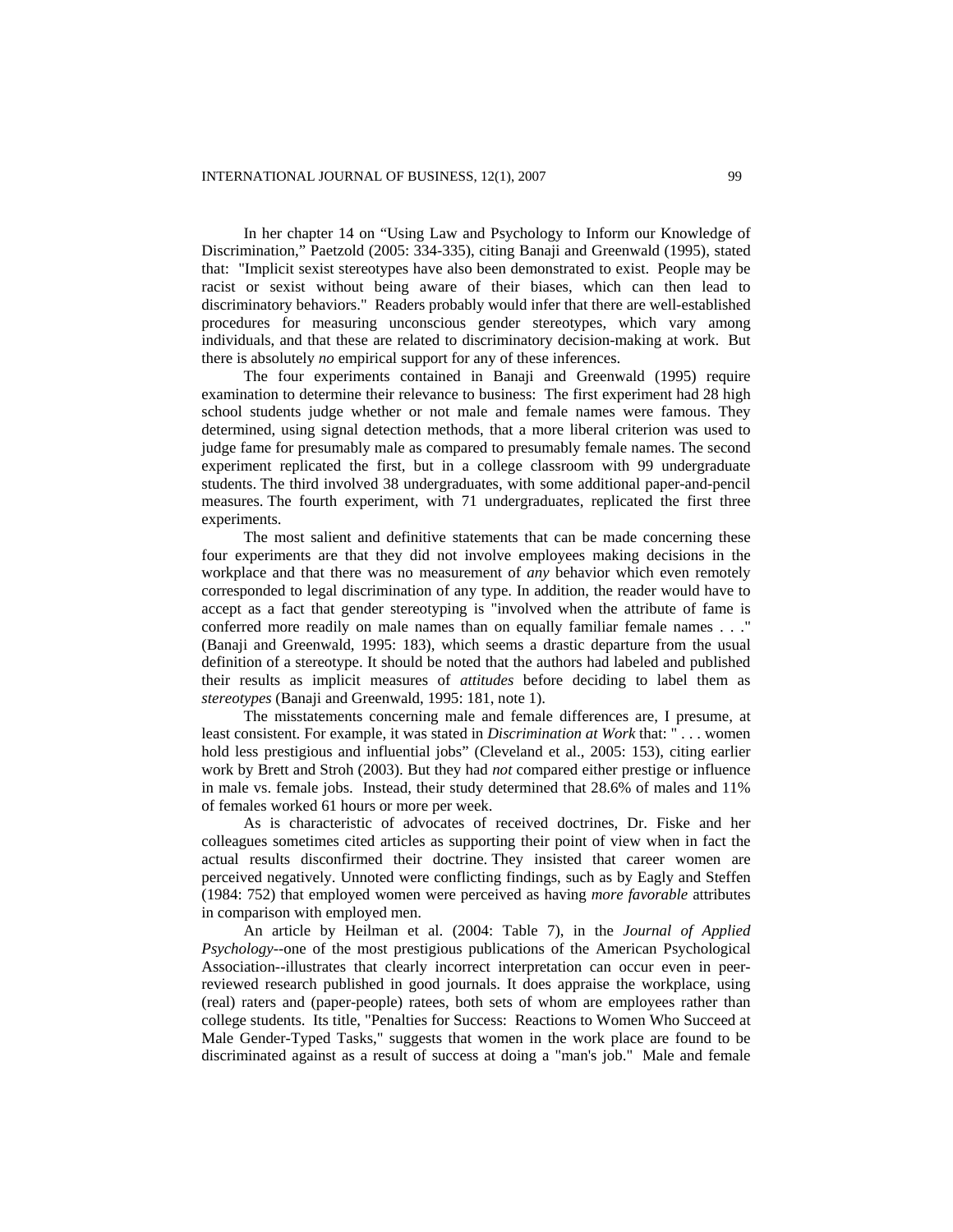employee figures were presented as competent, not competent, likable, and not likable, in all combinations. What the authors did not report is that in all these conditions there was *no* significant difference between the ratings given the male and female figures, all identified as assistant vice presidents of operations, in *any* of the conditions posed. The results summarized below are the overall mean evaluations by real employees serving as raters of the male and female figures pictured in the study's layout--the higher the mean given by raters, the better the AVP was evaluated by them to be:

| .,<br>۰.<br>۰.<br>×<br>۰, |
|---------------------------|
|---------------------------|

| <b>Position: Assistant Vice</b> | Mean Overall Evaluation By Raters, if the AVP was |           |               |           |
|---------------------------------|---------------------------------------------------|-----------|---------------|-----------|
| <b>President</b>                |                                                   |           |               |           |
| where the AVP was seen as:      | Competent                                         |           | Not Competent |           |
| and where the AVP was:          | Liked                                             | Not Liked | Liked         | Not Liked |
| If the AVP was Male:            | 7.99                                              | 7.13      | 6.34          | 5.96      |
| If the AVP was Female:          | 8.06                                              | 6.72      | 6.43          | 5.34      |

Statistical analysis (which the authors did not report) shows that there was *no* significant difference between the ratings given male and female Assistant Vice Presidents in any of the categories. Further, the male and female employees who made the evaluations did not exhibit significant differences in their ratings. Thus, the findings above combine male and female raters' responses.

The first conclusion to be drawn from this sketch is that people labeled "competent," male or female, as AVPs received higher performance evaluations than did people described as "not competent." Second, the Assistant Vice Presidents labeled "male" and "female" received almost identical ratings, and there was no evidence of any sex discrimination or bias. The third conclusion is that an AVP was likely to receive higher ratings if described as being "liked" as opposed to "not liked." Fourth, there was no difference in ratings according to the sex of the rater. All of this seems to be good news. The article should have concluded that there is no penalty for successful women in the business world who are seen as performing a "male gender-typed" job, whether rated by male or by female business employees. Instead, Heilman et al. (2004: 426) concluded that: "The results of these studies provide support for the idea that success in traditionally male domains can have deleterious consequences for women."

Evidence that male and female employee evaluators reacted the same way to these "paper people" and based their ratings on competence and likeability was perceived by Heilman et al. (2004: 426) as evidence of the " . . . universality of genderstereotypic norms and of the tendency to penalize individuals who violate them .... But the female Assistant Vice Presidents were *not* penalized. They received nearly identical ratings to the male paper Assistant Vice Presidents. How can any type of gender stereotypes be inferred? The unsuspecting reader might assume that the gender stereotype harbored by the raters was measured in some fashion. But it was not.

On the same page, the authors claimed that their finding has an analogue in the work world, where terms such as "iron maiden" are said to be invoked to describe women who have successfully climbed the organizational ladder. But Heilman et al.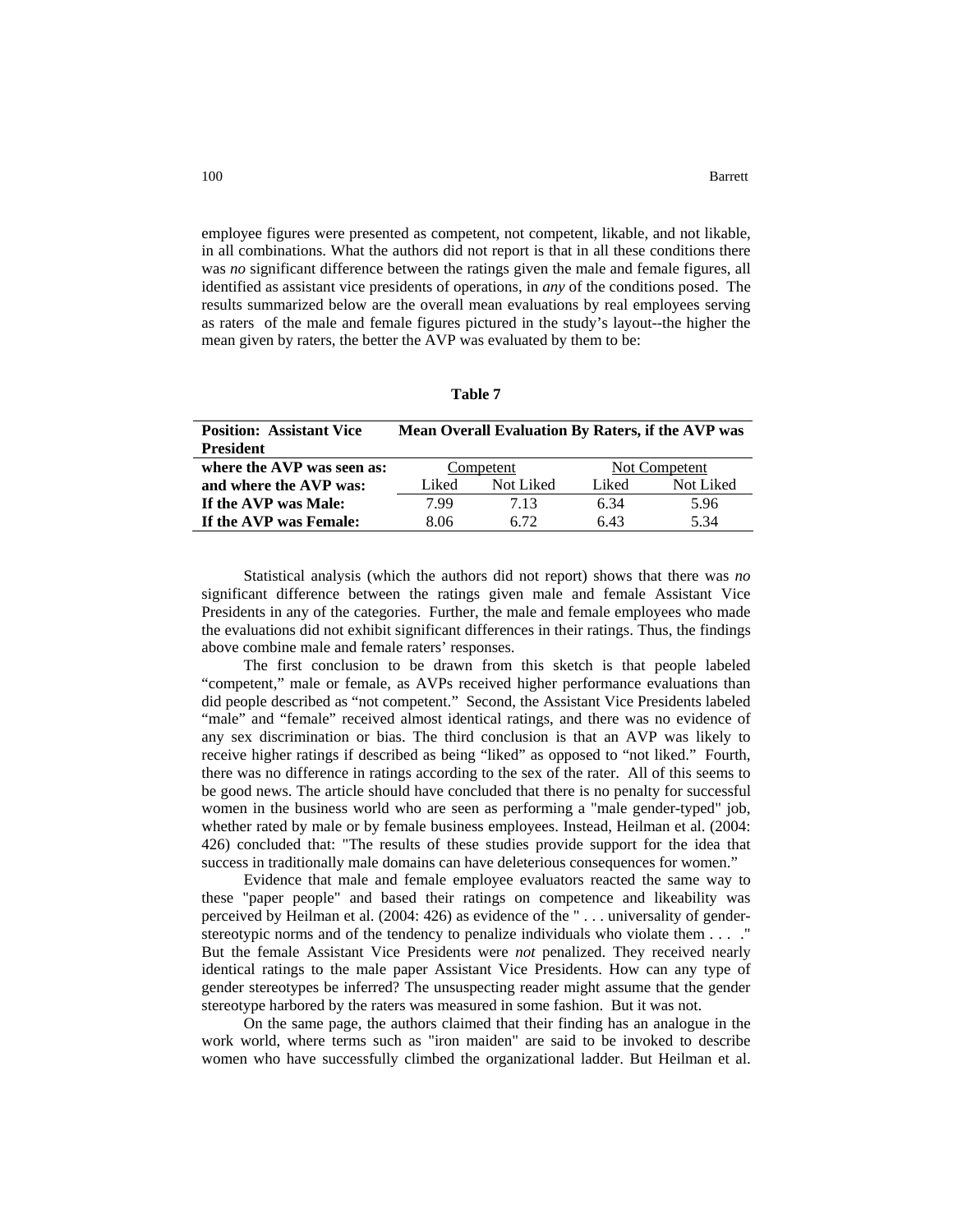(2004) failed to provide a source for use of this inflammatory term beyond Kanter's (1977) case study in which she claimed to have heard of one female manager referred to in that way. In our own empirical studies, no one provided the term "iron maiden" to stereotype a career woman (Miller et al., 2000).

Reviews of sex-stereotyping research findings sometimes distort results and thus mislead readers. For example, in *Discrimination at Work*, Dovidio and Hebl (2005: 17) stated that: ". . . Rudman (1998) found that women that were self-promoting were perceived as higher in competence than those who were not self-promoting. However, self-promoting women were viewed as less socially attractive and less likely to be hired than were self-promoting men and non-self-promoting women." Based on these statements, one might assume that self-promoting men and women with similar qualifications applied for jobs in an organization, and that men were more likely to be hired. These assumptions are incorrect. Actually, the study was of college students who, based on an interview, were deciding whether they should "hire" the subject as a partner to play a computerized version of the television show, *Jeopardy*.

Not only was research on gender stereotypes distorted, but findings which cast *doubt* on stereotype theories were ignored. Thus, Rudman (1998) did not mention Glick and Fiske's (1996) finding that the Ambivalent Sexism Inventory (ASI) failed to predict any of the dependent variables. One could argue that in a chapter treating supposed stereotyping and discrimination, it might have been important for Dovidio and Hebl (2005) to note that, ten years after the theory was conceived, there still was no evidence that the ASI actually could predict discrimination at work.

#### **VIII. DISTORTION OF STEREOTYPE THREAT RESEARCH**

One of the most popular new concepts is stereotype threat. It is an extension of the idea that stereotypes cause discrimination at work. Instead of stereotype being in the heads of decision-makers, they are in the self-concepts of women and minorities that they are not able to do well on a task or test. In court, plaintiffs' experts have cited this research to explain Black-White test score differences. As Dovidio and Hebl (2005: 30) stated, "minorities are particularly susceptible to experiencing stereotype threat . . . , which can interfere with their cognitive performance, even on tasks of considerable importance and relevance" (citing Sekaquaptewa and Thompson, 2003; Steele, 1997).

But what were the "tasks of considerable importance and relevance?" White male and White female undergraduates answered twelve math-related questions such as the origin of the word, "exponent." No one would consider this a task of "considerable importance and relevance." Also interesting is that in three out of four conditions women had higher scores than men. In fact, in the nonsolo (group) treatment, women's stereotypes threat mean score was identical to the men's mean score in the no threat condition. An accurate interpretation of the results would be that women performing a math-related test in a stereotype threat condition demonstrated performance *superior* to men who were not even threatened.

Furthermore, it is hard to understand what a comparison of female and male undergraduates has to do with "minority" versus "majority" performance. If anything, based on this research "minority" females were not shown to be susceptible to stereotype threat.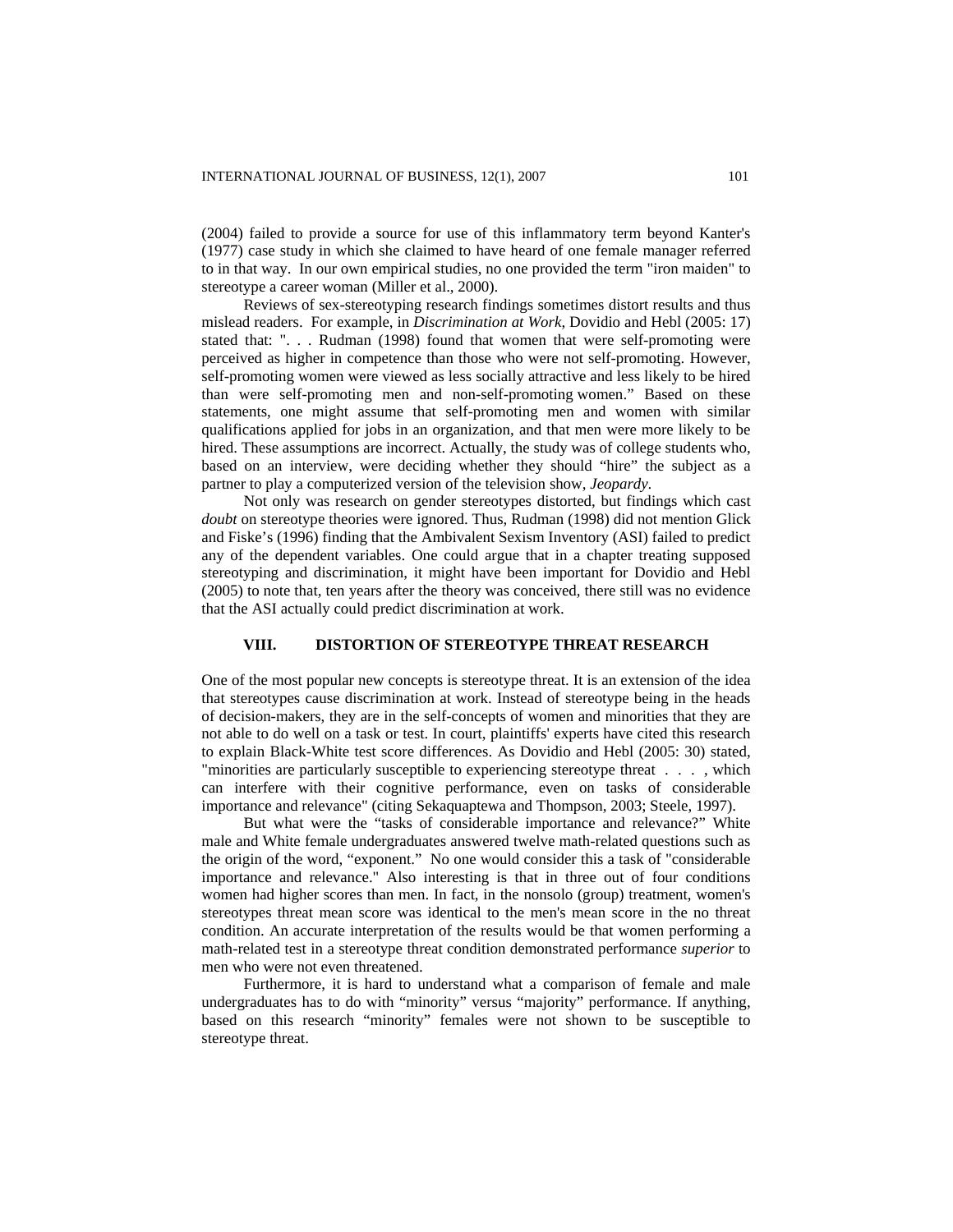## **IX. IMPLICIT ASSOCIATION TEST (IAT) AND THE UNCONSCIOUS**

Paetzold (2005: 334), in a section of her chapter titled "Implicit Prejudice and Stereotyping," stated that: "Even persons who consciously held no negative stereotypes and who endorse egalitarian values may be prejudiced (i.e., have negative affective reactions) below the level of consciousness" (Brendl et al., 2001; Fazio, 1990; Greenwald et al., 1998). This illustrates two main deficiencies characteristic of writers who ascribe to folk theories: First, research cited often does not support assertions made. Second, constructs such as "implicit stereotyping" or "unconscious stereotyping," which they claim to be measured, actually are not related to the measurements that are made.

The first citation by Paetzold (2005) nicely illustrates both deficiencies: Brendl et al. (2001), in a series of three experiments, demonstrated that the assumed measure of implicit prejudice or stereotyping--the Implicit Association Test (IAT)--could *not* be shown to measure prejudice. The IAT has subjects respond to White names and Black names, and to pleasant and unpleasant words. Simply stated, when subjects are faster in responding to the pairing of White names and pleasant words than when responding to White names and unpleasant words, and faster in responding to Black names and unpleasant words than when responding to Black names and pleasant words, this is mislabeled "unconscious prejudice." The response time differences might be on the order of less than 100 milliseconds, and it is possible that some Black names are less traditional and thus less familiar to White responders. As Brendl et al. (2001: 760) themselves concluded, "a response pattern in the IAT can have multiple causes [and] low familiarity items may generate the pattern of data previously interpreted as evidence for implicit prejudice."

Paetzold (2005: 334) and others sometimes cite research which obviously contradicts the point to be make, as stated, for example, in her leading sentence: "Social psychology research indicates that people may hold both explicit and implicit prejudice." Based on the non-supportive evidence provided by Brendl et al. (2001), the topic sentence should have been: "There is no reliable evidence that social psychologists can measure implicit prejudice, and less evidence that any implicit measure relates to discriminatory behavior at work."

I can only speculate as to reasons for incorrect interpretations of articles cited. If Paetzold (2005) actually read the article, or even its abstract (from which I quoted), she probably would not have cited it as she did. This leads to the possibility that she read merely the title and not the article itself.

#### **X. ARM CHAIR RESEARCH**

As Table 1 illustrates, there are a number of doctrines that seem to be based on armchair speculation, with little or no effort given to reviewing prior work or to obtaining empirical results. These include the above-mentioned testimony of Dr. Williams asserting Black/White differences on test items (Table 2) and Gardner's (1983; 1998) theory of multiple intelligences.

Another example is an article, "The Nature of Man," by Michael Jensen and William Meckling (1994). It appeared in the *Journal of Applied Corporate Finance*, and was reprinted as lead chapter of a book by Jensen (1998) published by the Harvard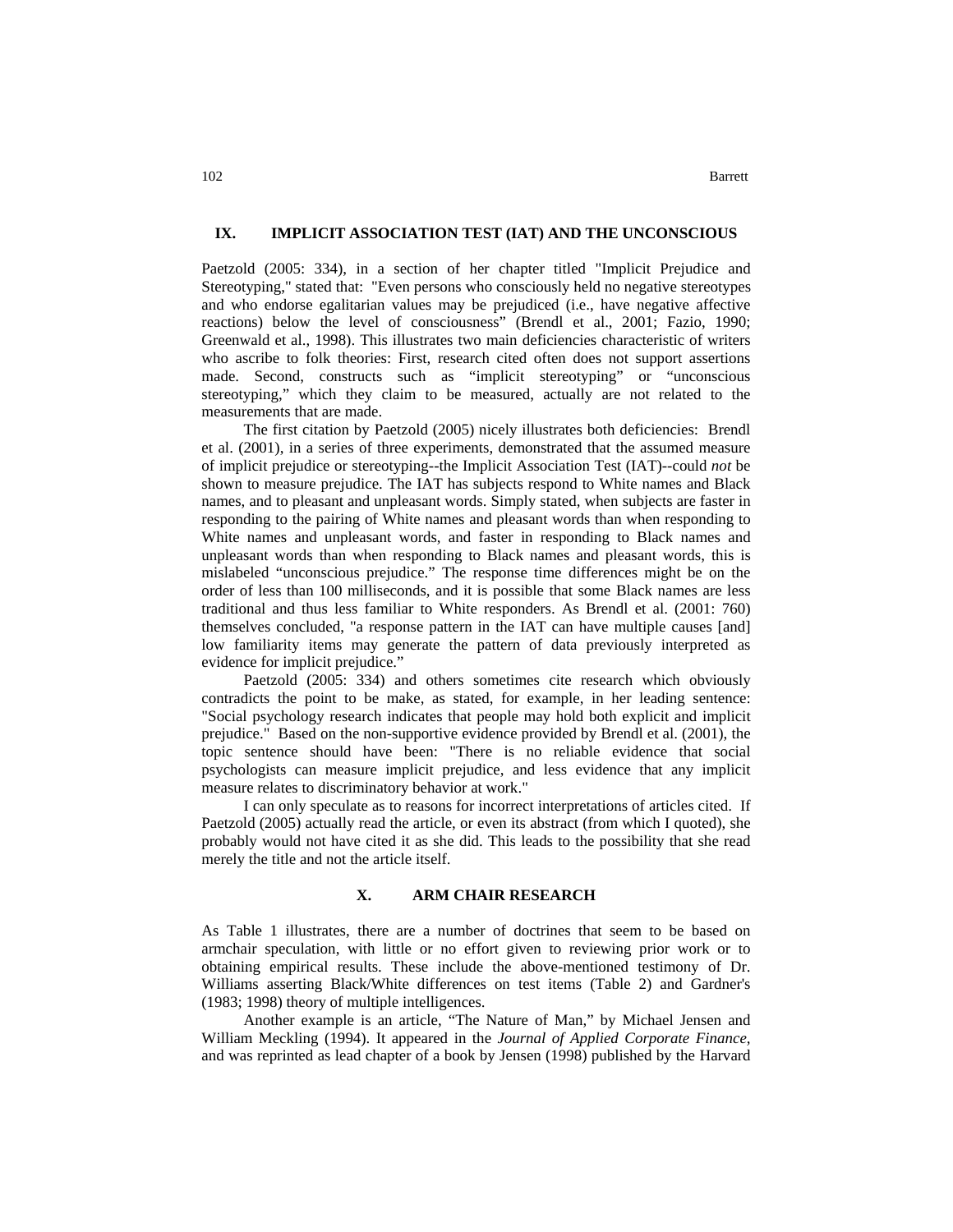University Press. In work far beyond their fields of expertise, it seems overreaching by Jensen and Meckling (1994: 15) to consider "Maslow's model in the behavioral science field . . . a major reason for the failure of the field to develop a unified body of theory" (p. 15). This is armchair speculation with a few citations, storytelling without evidence. Jensen and Meckling critiqued their own interpretation of Abraham Maslow's motivational theory—viz., the purported dependency of behavior strictly on position in a hierarchy of needs, faulting Maslow for not allowing substitution among "goods." However, as Jensen and Meckling (1994: 14) noted but discounted, "Maslow himself . . qualifies his early statements that deny substitution." In fact, for six pages in his article, Maslow (1943: 386-391) treated *lack* of hierarchical "fixity" due to individual differences, overlapping motivations, and substitutions, finding (as admitted by Jensen and Meckling, 1994: fn. 14, who quoted Maslow) that persons "who are normal are partially satisfied in all their basic needs and partially unsatisfied in all their basic needs at the same time."

The Maslow model has not been fully accepted or even well examined in psychology and management (cf. Miner, 1984), and seems to have been misinterpreted due to inattention. A common assumption is that Maslow, founder of the American Psychological Association's Division of Humanistic Psychology, supported pleasant treatment of employees, so that more satisfied employees might perform better on the job. Instead, a body of empirical research well known to organizational psychologists opposes this (Franke and Kaul, 1978: 623-624, 636-638). And as a practitioner of clinical psychology and observer of human behavior, Abraham Maslow (1943: 393) himself opposed this Pollyanna motivational viewpoint, stating that: "If we are interested in what *actually* motivates us . . . then a satisfied need is not a motivator. . . . This point should be emphasized because it has been either overlooked or contradicted in every theory of motivation I know." Human motivation continues to be subject to misinterpretation half a century later. Work of importance should be read with care.

Supporting Maslow's actual theory, Franke (1983a: 16) stated that it "yielded the hypothesis that a high degree of dissatisfaction of lower-level [basic] needs results in behavior conducive to economic growth," and found strong and significant relationships between basic needs of managers and the economic growth rates of eleven developed nations. While Jensen and Meckling (1994) noted the danger of erecting a straw man, this in fact is what they did. They had an unclear vision of Maslow's theory and provided no evidence of negative impact

#### **XI. LABORATORY VS. REAL WORLD: DISTORTION OF CLEAR-CUT RESULTS TO BE POLITICALLY CORRECT (NEGATIVE RE. BUSINESS)**

Dovidio and Hebl (2005: 26) stated that: "Consistent with this reasoning, outside of the laboratory in generally complex employment contexts, gender and racial bias in performance appraisals and hiring and promotional decisions are generally still observed." A meta-analysis by Bowen, Swim, and Jacobs (2000) was cited for this proposition. Readers might imagine that Bowen et al. (2000) found gender biases in performance appraisals conducted in real world work organizations. In fact, results of the review were quite the reverse: "Overall, we found little evidence of gender bias in performance appraisals in actual work settings" (Bowen et al. 2000: 2205).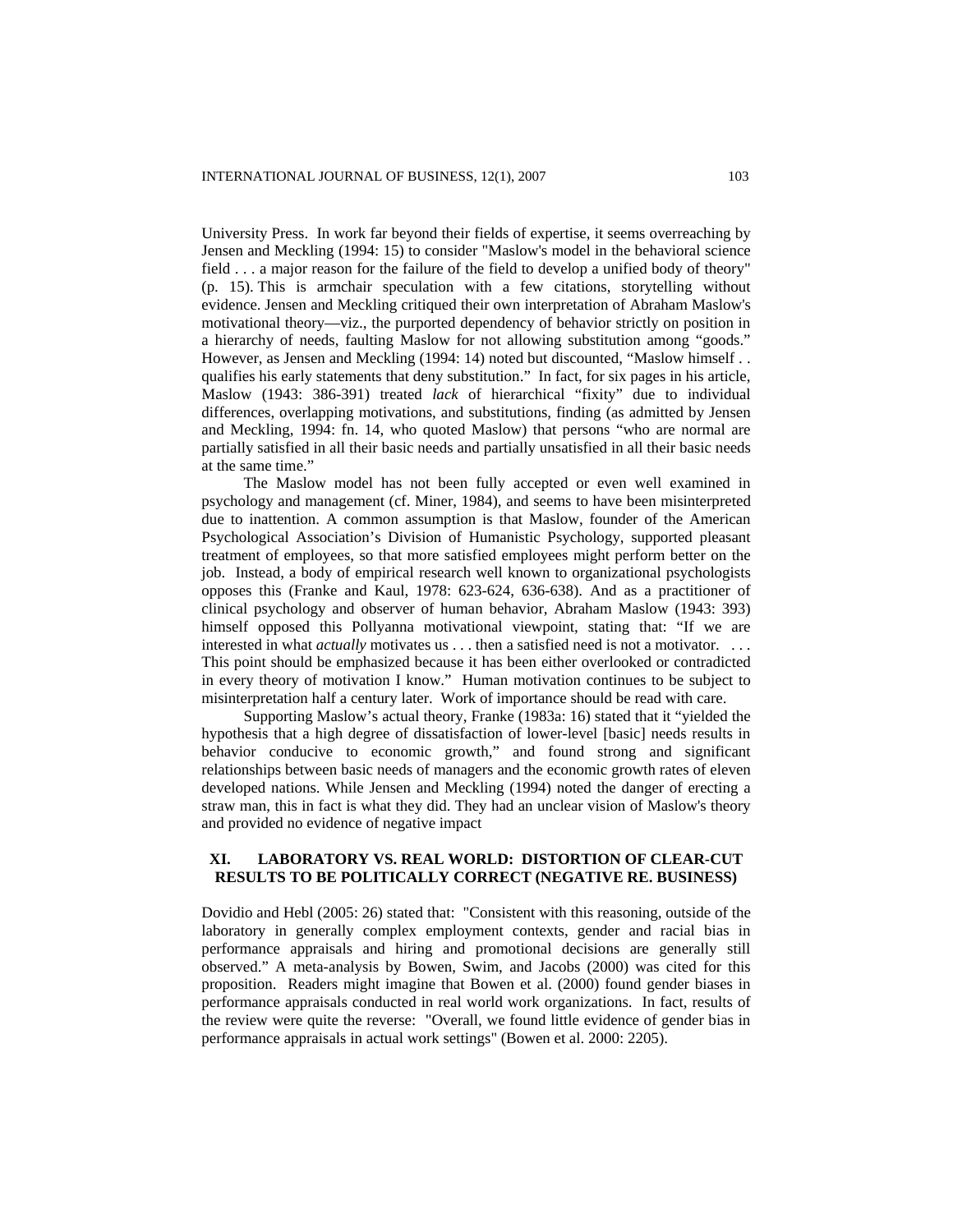### **XII. RESONATING FROM POPULAR CULTURE TO SCIENCE**

There seems to be correspondence between the phrenology of the  $18<sup>th</sup>$  and  $19<sup>th</sup>$  centuries and in the  $20<sup>th</sup>$  and  $21<sup>st</sup>$  the concept of "resonate," a term supposedly linking emotional intelligence to brain science. In phrenology, bigger "bumps" on the head were related to underlying areas of the brai`n. Similarly, Goleman et al. (2002: 102) asserted that "Emotional intelligence . . . involves circuitry that runs between the brain's executive centers in the prefrontal lobes and brain's limbic system . . . ." Unfortunately for persons wishing to build on the concept, there is as little neurological research justifying this statement regarding emotional intelligence as there is for the existence and applicability of science of phrenology.

The concept of "resonance," held to play a vital role in emotional intelligence and primal leadership, can be traced not to scientific studies, but to a novel by Sue Grafton, *"H" is for Homicide*, first published in 1991. It appears to derive from California jargon of the time. The protagonist in the novel thought she could "resonate" with crooks, and that this explained her success as a detective. In Goleman et al.'s (2002: 20) *Primal Leadership: Realizing the Power of Emotional Intelligence*, EI was defined as "when two people are on the same wavelength emotionally--when they feel 'in synch'." Footnotes to this section provided no professional literature to further define or measure the construct. Thus, it appears that its origin is simply Grafton's (1991) colloquialism. Goleman et al. (2002: 261, fn. 2) indicated that: "We see resonance and dissonance as the two major poles of Emotional Intelligence leadership. These dimensions can be thought of in terms of two dimensions: emotional tone and empathic synchrony." Again, there were no referrals to underlying scientific literature, nor any clue as to how to measure the construct. In the interest of full disclosure, Goleman et al. might be chided for failing to cite Grafton's (1991) fiction as the source for the key concept of resonance. We might also ask whether Grafton's fictional work is more or less scientific than that of Goleman and his colleagues. An answer might be that they both are works of fiction.

#### **XIII. CONCLUSION**

In 1929, when *Fortune* was launched, "business advice was then the province of a few serious researchers and writers and a great many hacks, promoters and con men" (Colvin, 2005: 84). The basic difference between management books at present and books of the 1920s is at least a *facade* of science. Professors and consultants hawk their books as having a scientific basis, but often the modern scientific basis providing credibility is limited or nonexistent.

A number of fallacious but influential doctrines have been reviewed here. Some of the doctrines seem to be rooted in the research tradition of social psychology. These generally involve laboratory studies in contrived situations with undergraduates as subjects, often with weak or non-significant results. Doctrine advocates sometimes extend their models from behavior in "games" to behavior in real life organizations, extending findings from a contrived and controlled environment into the complexity of many and shifting individual and organizational real environments. Their often illegitimate intrusions, if given credence, can have profoundly adverse influence on the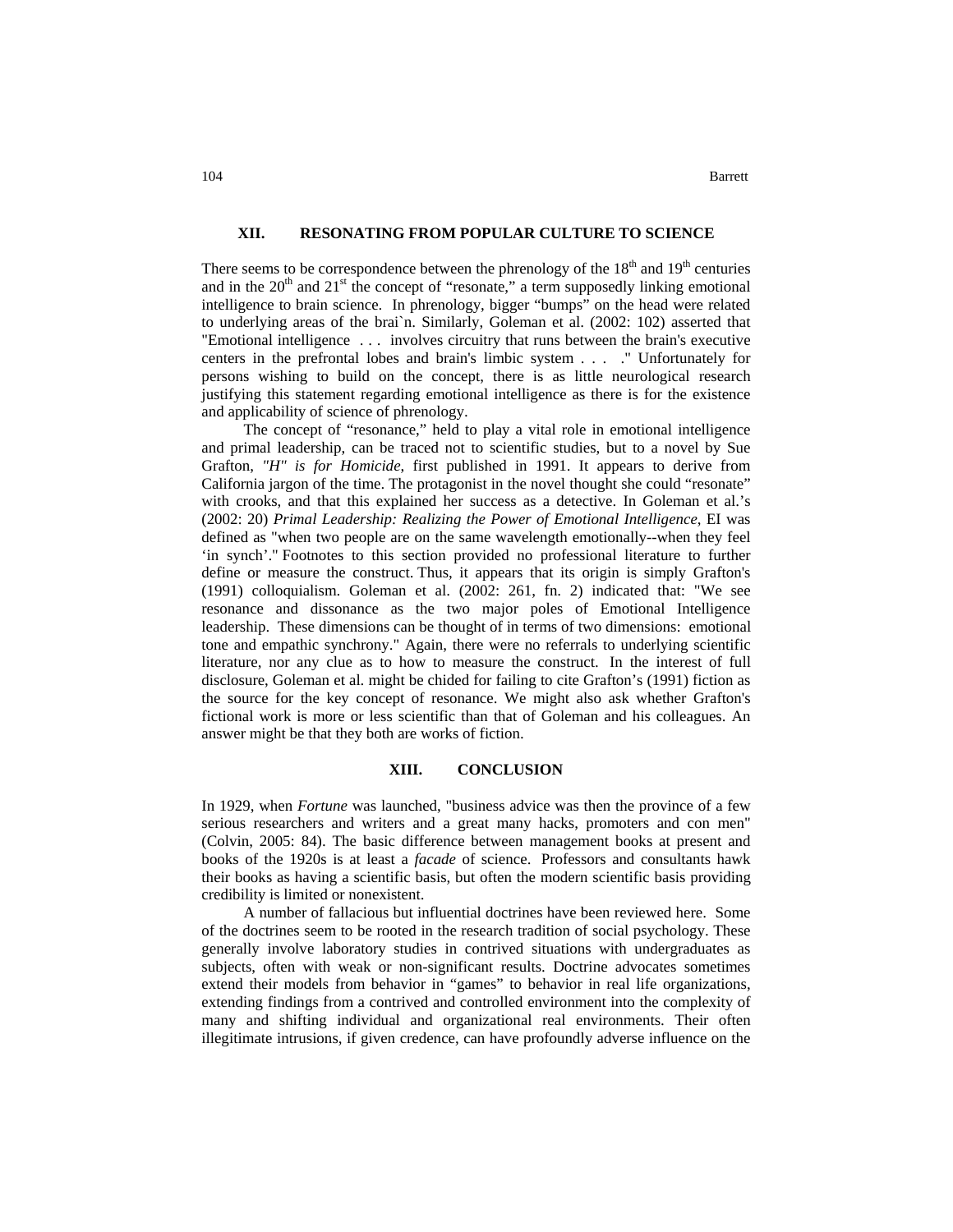practice of industrial/organizational psychology, organizational behavior, and management.

For example, in a book titled *Social Psychology in Organizations*, the editor, John Murnighan (1993: xi), proclaimed that: "As someone trained in social psychology, I have long claimed that it is the root of all knowledge. Philosophy, anthropology, political science, economics, sociology--they are all simple derivatives of social psychology. I have also felt for some time that the most important work in organizational behavior came from researchers trained in social psychology." But this hubris-laden statement, in an edited book containing 17 chapters, is unsupported by research findings obtained within any profit-making organization.

We might be less concerned with "fictional" business books and junk science, except for the fact that they have influenced court decisions and public policy. For example, as noted in Table 1, it seems irresponsible for Sternberg and Goleman to declare that Practical Intelligence and Emotional Intelligence are more predictive of job performance than are scientifically-developed cognitive ability tests, and that PI and EI have no adverse impact. Of course, since these statements are not published in peerreviewed journals, there is little that legitimate science can do about them.

In this article, I have concentrated on social science speculation that has not productively informed business, public policy, or the courts. Instead, the concepts described seem to have had negative effects. This is not to argue in any way that social and behavioral sciences have not contributed to our society. But these sciences, like all others, need to be conducted as *falsifiable* sciences (Popper, 1935/2002), where there is actual examination of theories and learning from findings and from practice (Latham (2001). Doctrines that are chosen for politically correctness are comfortable and easily accepted in any society. But they are unlikely to be of much use and may do real damage to people and organizations.

#### **COURT CASES**

*Albright v. City of New Orleans*, 105 Fed. Appx. 552 (5th Cir. 2004).

- *Allen v. Prince George's County*, 538 F. Supp. 833 (D. Md. 1982).
- *Attorney General v. The Proprietors of the Meeting-house*, 69 Mass. 1 (1854).
- *Bridgeport Guardians, Inc., v. City of Bridgeport*, 735 F. Supp. 1126 (D. Conn. 1990).
- *Bridgeport Guardians, Inc., v. City of Bridgeport*, 933 F.2d 1140 (2nd Cir. 1991).
- *Camp v. Lockheed Martin Corporation*, 1998 U.S. Dist. LEXIS 20750 (S.D. Tex. 1998).
- *Coleman v. The Quaker Oats Company*, 232 F.3d 1271 (9th Cir. 2000).
- *Comfort v. Lynn School Committee*, 263 F. Supp. 2d 209 (D. Mass. 2003).
- *Daubert v. Merrell Dow Pharmeceuticals,* 509 U.S. 579 (1993).
- *Dukes v. Wal-Mart Stores, Inc.,* 222 F.R.D. 137 (N.D. Calif., June 21, 2004).
- *Fitzgerald v. The Mountain States Telephone & Telegraph Co.*, 68 F.3d 1257 (10th Cir. 1995).
- *Frye v. United States*, 293 F. 1013 (D.C. App. 1923).
- *Grutter v. Bollinger*, 137 F. Supp. 2d 821 (E.D. Mich. 2001).
- *Hobson v. Hansen*, 269 F. Supp. 401 (D.C. 1967).
- *Hopkins v. Price Waterhouse,* 618 F. Supp. 1109 (D.C. 1985).
- *Parents in Action on Special Education (PASE) v. Hannon*, 506 F. Supp. 831 (N.D. Ill.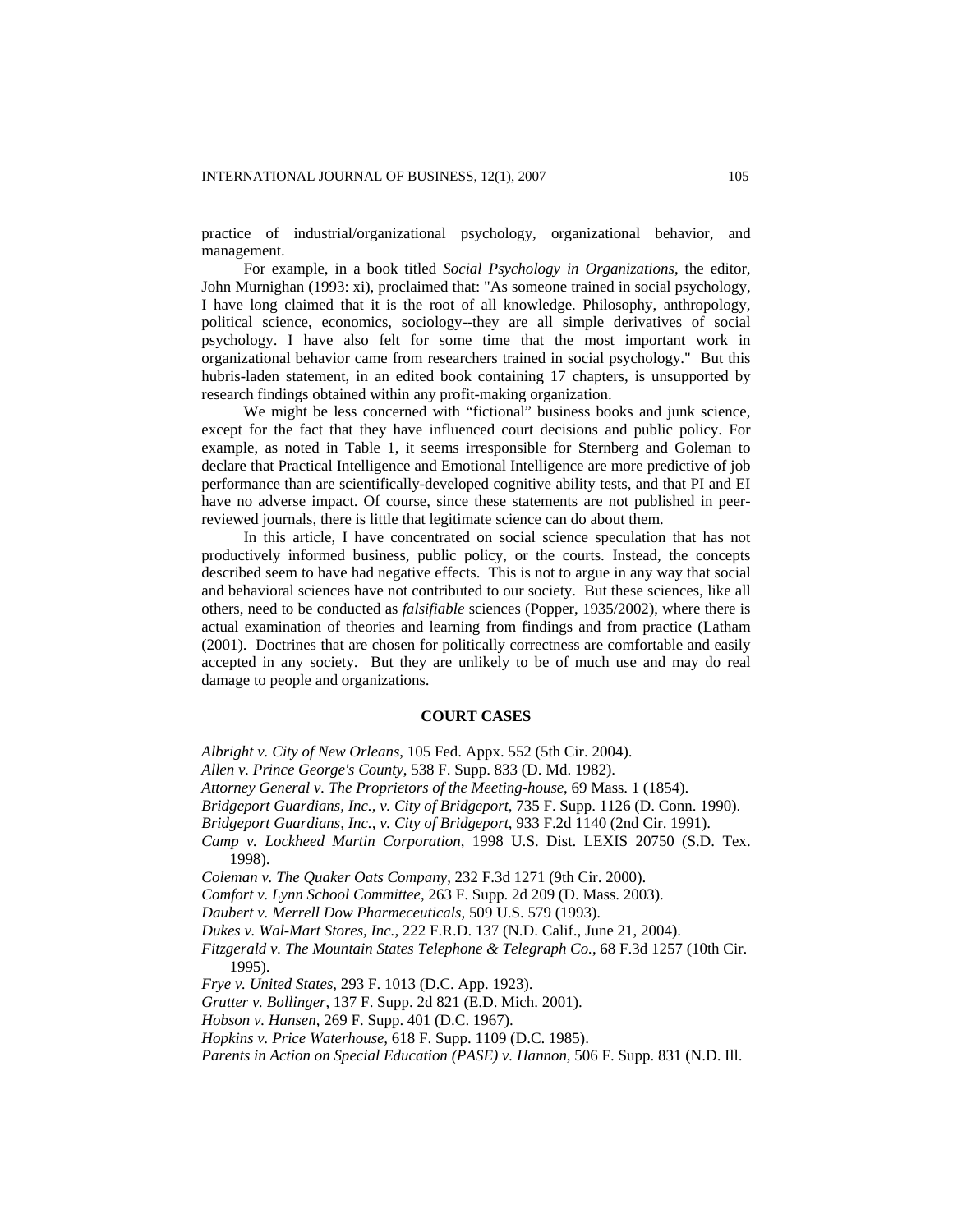1980).

*Phillips v. Cohen,* 2005 U.S. App. LEXIS 3917 (6th Cir. 2005).

*Phillips v. Martin Marietta Corp.*, 400 U.S. 542 (1971).

*Price Waterhouse v. Hopkins,* 490 U.S. 228 (1989).

*Ray v. Miller Meester Advertising, Inc*., 664 N.W.2d 355 (App. Minn. 2003).

*Reitman v. Mulkey*, 387 U.S. 369 (1967).

*Richter v. Hook-SuperRx*, 142 F.3d 1024 (7th Cir. 1998).

*Richter v. Revco D. S.*, Inc., 959 F. Supp. 999 (S.D. Ind. 1997).

*Robertson v. Sikorsky Aircraft Corp*., 2001 U.S. Dist. LEXIS 11662 (D. Conn. 2001).

*San Antonio Hispanic Police Officers' Organization Inc. v. City of San Antonio*, 188 F.R.D. 433 (W.D. Tex. 1999).

*Syvock v. Milwaukee Boiler Manufacturing Co.*, 665 F.2d 149 (7th Cir. 1981).

*Watson v. Fort Worth Bank & Trust*, 487 U.S. 977 (1988).

#### **REFERENCES**

- Ahlfinger NR, Esser JK. 2001. "Testing the Groupthink Model: Effects of Promotional Leadership and Conformity Predisposition." *Social Behavior and Personality*  **29**(1): 31-42.
- Aldag RJ, Fuller SR. 1993. "Beyond Fiasco: A Reappraisal of the Groupthink Phenomenon and a New Model of Group Decision Processes." *Psychological Bulletin* **113**(3): 533-552.
- Allen BP. 1995. "Gender Stereotypes are not Accurate: A Replication of Martin (1987) Using Diagnostic vs. Self-Report and Behavioral Criteria." *Sex Roles* **32**(9/10): 583-600.
- Amelang M, Steinmayr R. 2006. "Is There a Validity Increment for Tests of Emotional Intelligence in Explaining the Variance of Performance Criteria?" *Intelligence* **34**: 459-468.
- American Psychological Association. 1991. "In the Supreme Court of the United States Price Waterhouse v. Ann B. Hopkins: Amicus Curiae Brief for the American Psychological Association." *American Psychologist* **46**(10): 1061-1070.
- American Psychological Association. 1996. *Affirmative Action: Who Benefits?*  American Psychological Association: Washington, DC.
- American Psychological Association. 2003. "Guidelines on Multicultural Education, Training, Research, Practice, and Organizational Change for Psychologists." *American Psychologist* **58**(11): 377-402.
- Avolio BJ, Barrett GV. 1987. "Effects of Age Stereotyping in a Simulated Interview." *Psychology and Aging* **2**(1): 56-63.

Azar B. 1994. "Multi-media Tests Can Reduce Bias." *Monitor* **25**(6): 17.

- Bakan D. 1966. "The Influence of Phrenology on American Psychology." *Journal of the History of the Behavioral Sciences* **2**: 200-220.
- Banaji MR, Greenwald AG. 1995. "Implicit Gender Stereotyping in Judgments of Fame." *Journal of Personality and Social Psychology* **68**(2): 181-198.
- Banaji MR, Hardin C, Rothman AJ. 1993. "Implicit Stereotyping in Person Judgment." *Journal of Personality and Social Psychology* **65**(2): 272-281.
- Barrett GV. 1972. "Research Models of the Future for Industrial and Organizational Psychology." *Personnel Psychology* **25**(1): 1-18.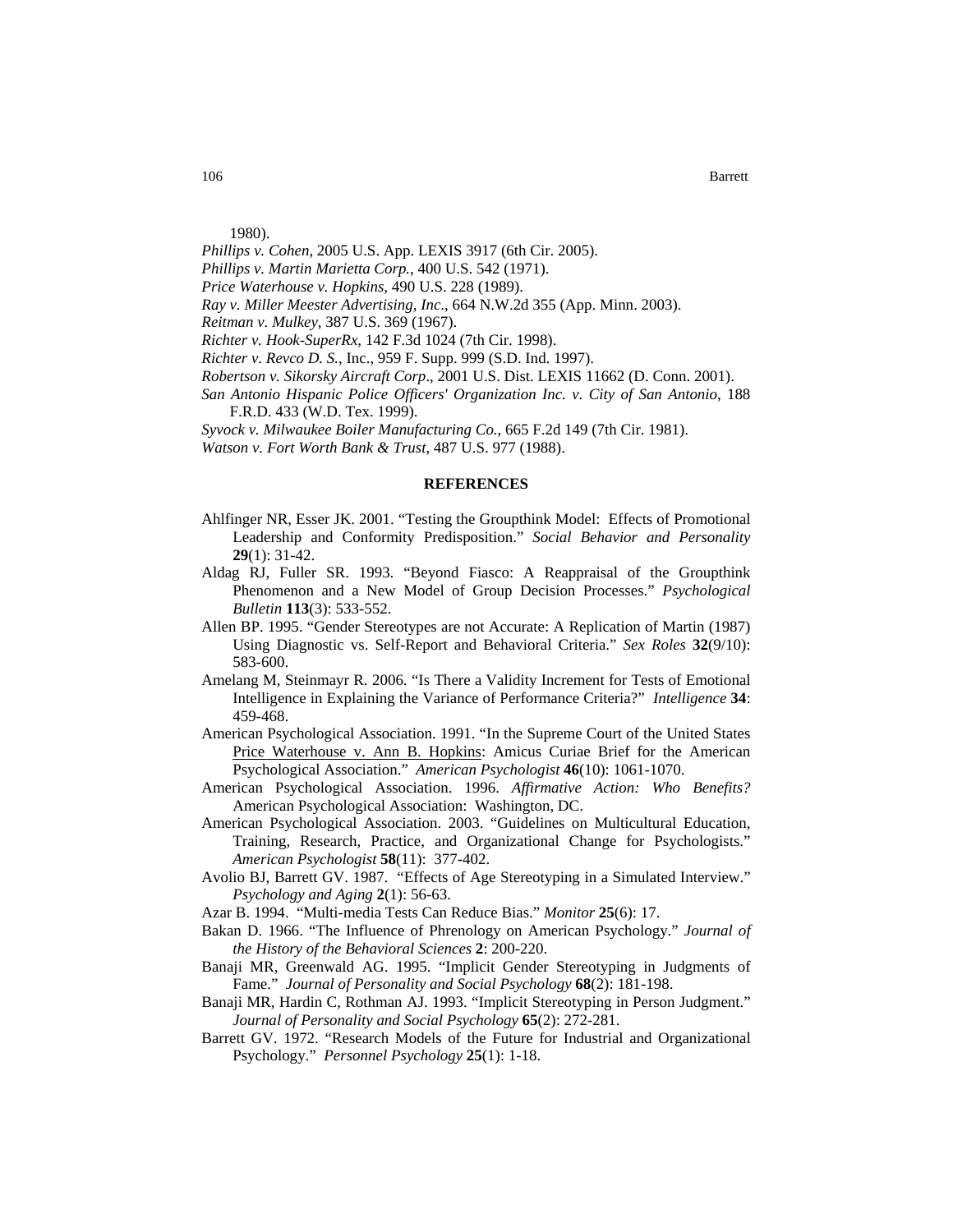- Barrett GV. 1990. "Personnel Selection after Watson, Hopkins, Atonio, and Martin (WHAM)." *Forensic Report,* **3**: 179-203.
- Barrett GV. 1992. "Clarifying Construct Validity: Definitions, Processes, and Models." *Human Performance* **5**(1/2): 13-58.
- Barrett GV. 1994. "Empirical Data Says It all." *American Psychologist* **49**(1): 69-71.
- Barrett GV. 2000 (April). "Competencies and Emotional Intelligence: The Madison Avenue Approach to Professional Practice." Paper presented at the 15th Annual Conference of the Society for Industrial and Organizational Psychology, New Orleans, LA.
- Barrett GV. 2005 (February). "The Intersection of the Behavioral/Social Sciences and the Law: Stereotypes and Statistics." Paper presented at the 26th Annual Industrial-Organizational/Organizational Behavior Conference, Florida Institute of Technology, Melbourne, FL.
- Barrett GV, Depinet RL. 1991. "A Reconsideration of Testing for Competence Rather than for Intelligence." *American Psychologist* **46**(10): 1012-1024.
- Barrett GV, Lueke SB. 2004. *"*Legal and Practical Implications of Banding for Personnel Selection." In *Test Score Banding in Human Resource Selection: Technical, Legal and Societal Issues*, Aguinis H (ed). Praeger Publishers: Westport, CT; 71-111.
- Barrett GV, Morris SB. 1993a. "Sex Stereotyping in Price Waterhouse v. Hopkins." *American Psychologist* **48**(1): 54-55.
- Barrett GV, Morris SB. 1993b. "The American Psychological Association's Amicus Curiae Brief in Price Waterhouse v. Hopkins." *Law and Human Behavior* **17**(2): 201-215.
- Barrett GV, Illingworth AJ, Rosen CC. 2004 (April). "The Evaluation of Received Doctrines: The Case of Sex Stereotypes and Workplace Discrimination*."* Paper presented at the 19th Annual Conference of the Society for Industrial and Organizational Psychology, Chicago, IL.
- Barrett GV, Kramen AJ, Lueke SB. 2003. "New Concepts of Intelligence: Their Practical and Legal Implications for Employee Selection." In *The Scientific Study of General Intelligence: Tribute to Arthur R. Jensen*, Nyborg H (ed). Pergamon: Oxford, UK; 411-440.
- Barrett GV, Lueke SB, Kramen AJ. 2002 (April). "Legal and Professional Lessons from Price Waterhouse v. Hopkins (1989)." Paper presented in Woman as CEOs: Challenges of Crisis Management, Schmit M (chair), a symposium conducted at the 17th Annual Conference of the Society for Industrial and Organizational Psychology, Toronto, Ontario, Canada*.*
- Barrett GV, Miguel RF., Tan JA, Hurd JM. 2001 (April). "Emotional Intelligence: The Madison Avenue Approach to Science and Professional Practice." Paper presented in Emotional Intelligence: Applications and issues for organizations, Page RC (chair), a symposium presented at the 16th Annual Conference of the Society for Industrial and Organizational Psychology, San Diego, CA.
- Barrett GV, Miller CE, Doverspike D, Oelson EP, Callahan CM. 1998. "An Investigation of the Career Woman/Career Man Stereotype." Poster presented at the 13th Annual Conference of the Society for Industrial and Organizational Psychology, Dallas, TX.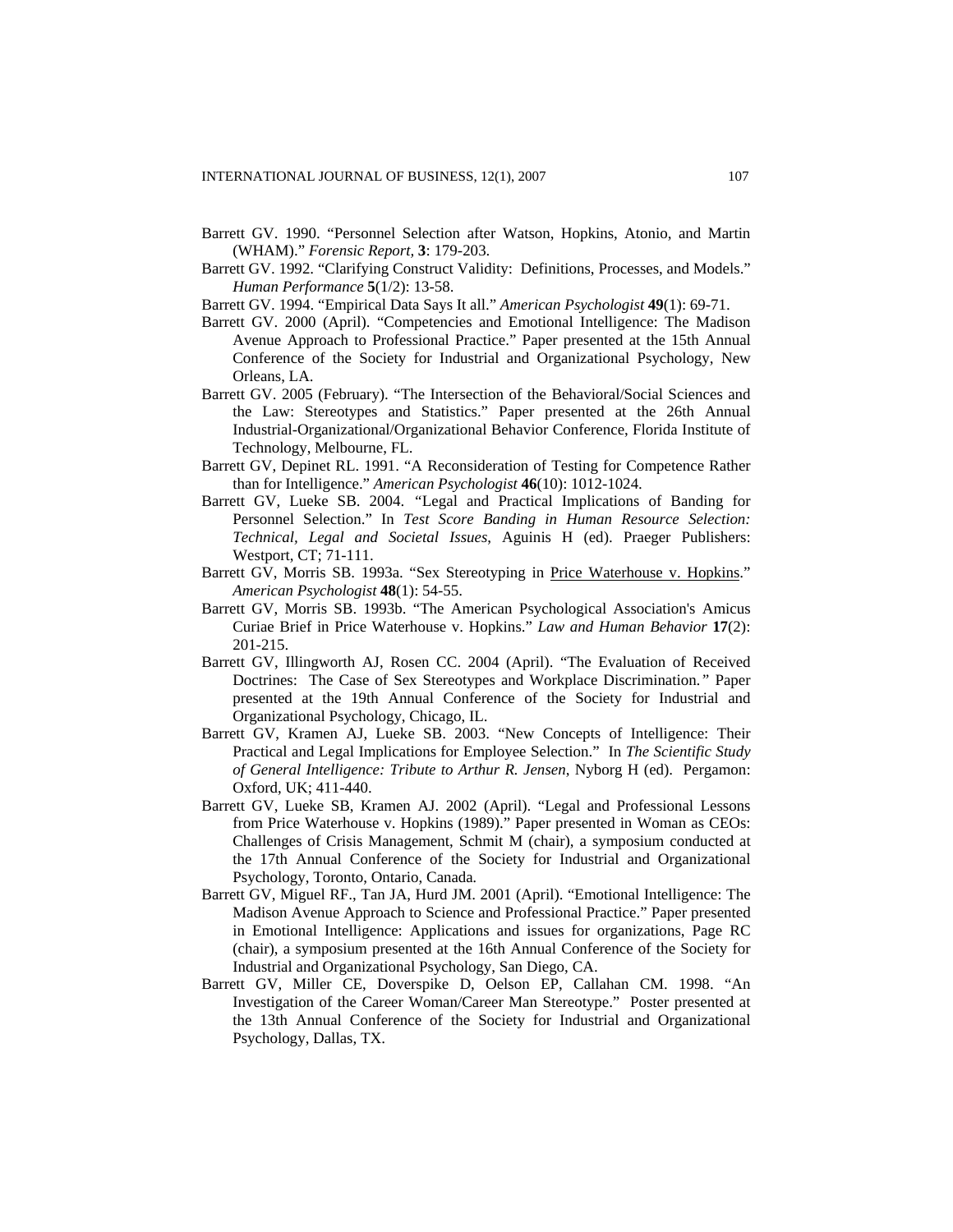- Bates TC, Rock A. 2004. "Personality and Information Processing Speed: Independent Influences on Intelligent Performance." *Intelligence* **32**(1): 33-46.
- Bayton JA, McAlister LB, Hamer JR. 1956. "Race-class Stereotypes." *Journal of Negro Education* **25**: 75-78.
- Bendix R, Fisher LH. 1949. "The Perspectives of Elton Mayo." *Review of Economics and Statistics* **31:** 312-319.
- Bennis WG. 1977. "Bureaucracy and Social Change: An Anatomy of a Training Failure." In *Failures in Organization Development and Change: Cases and Essays for Learning*, Mirvis PH, Berg DN (eds). John Wiley and Sons: New York; 191-215.
- Bielby WT. 2003 (February 3). *Expert Report of William T. Bielby, Ph.D. Betty Dukes, et al. v. Wal-Mart Stores, Inc.*
- Bingham WVD. 1937. *Aptitudes and Aptitude Testing.* Harper and Brothers: New York.
- Blank RM, Dabady M, Citro CF. (ed). (National Research Council, Committee on National Statistics, Division of Behavioral and Social Sciences and Education). 2004. *Measuring Racial Discrimination*. National Academies Press: Washington, DC.
- Bogardus E. 1927. "Race Friendliness and Social Distance." *Journal of Applied Sociology* **11**: 272-287.
- Bowen CC, Swim JK, Jacobs, RR. 2000. "Evaluating Gender Biases on Actual Job Performance of Real People: A Meta-analysis." *Journal of Applied Social Psychology* **30**(10): 2194-2215.
- Bowen WG, Bok D. 1998. *The Shape of the River: Long-term Consequences of Considering Race in College and University Admissions.* Princeton University Press: Princeton, NJ.
- Boyatzis RE. 1982. *The Competent Manager: A Model for Effective Performance*. John Wiley and Sons: New York.
- Bradford LP, Gibb JR, Benne KD. 1964. *T-group Theory and Laboratory Method*. Wiley: New York.
- Brecht B. 1955/1991. *Mother Courage and Her Children: A Chronicle of the Thirty Years' War*. Grove Weidenfeld: New York.
- Brendl CM, Markman AB, Messner C. 2001. "How Do Indirect Measures of Evaluation Work?: Evaluating the Inference of Prejudice in the Implicit Association Test." *Journal of Personality and Social Psychology* **81**(5): 760-773.
- Brett J, Stroh LK. 2003. "Working 61 Hours plus a Week: Why Do Managers Do It?" *Journal of Applied Psychology* **88**(1): 67-78.
- Brief AP, Butz RM, Deitch EA. 2005. "Organizations as Reflections of Their Environments: The Case of Race Composition." In *Discrimination at Work: The Psychological and Organizational Bases*, Dipboye RL, Colella A (eds). Lawrence Erlbaum Associates: Mahwah, NJ; 119-148.
- Brigham JC. 1971. "Racial Stereotypes, Attitudes, and Evaluations of and Behavioral Intentions Toward Negroes and Whites." *Sociometry* **34**(3): 360-380.
- Campbell JP, Dunnette MD. 1968. "Effectiveness of T-group Experiences in Managerial Training and Development." *Psychological Bulletin* **70**(2): 73-104.
- CBS News Special. 1975 (April 22). *The IQ Myth*.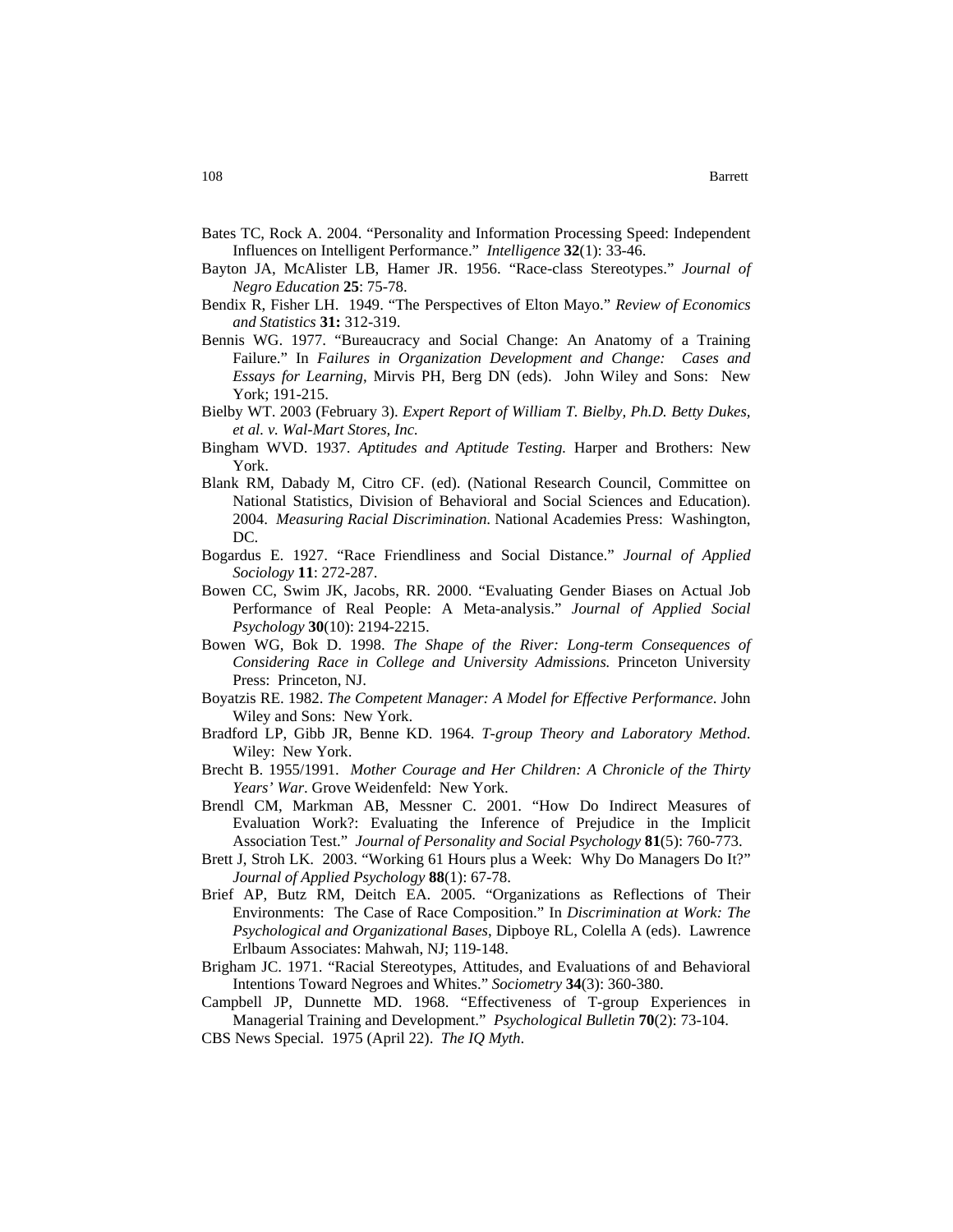- Ciarrochi JV, Chan AYC, Caputi P. 2000. "A Critical Evaluation of the Emotional Intelligence Construct." *Personality and Individual Differences* **28**(3): 539-561.
- Cleveland JN, Vescio TK, Barnes-Farrell JL. 2005. "Gender Discrimination in Organizations." In *Discrimination at Work: The Psychological and Organizational Bases*, Dipboye RL, Colella A (eds). Lawrence Erlbaum Associates: Mahwah, NJ; 149-176.
- Colonia-Willner, R. 1998. "Practical Intelligence at Work: Relationship between Aging and Cognitive Efficiency Among Managers in a Bank Environment." *Psychology and Aging* **13**(1): 45-57.
- Colvin G. 2005 (March 2). "How Alfred P. Sloan, Michael Porter, and Peter Drucker Taught Us All the Art of Management." *Fortune* **151**(6): 83-118.
- Crew JC. 1984. "Age Stereotypes as a Function of Race." *Academy of Management Journal* **27**(2): 431-435.
- Crosby FJ. 2004. *Affirmative Action is Dead; Long Live Affirmative Action*. Yale University Press: New Haven, CT.
- Crosby FJ, Iyer A, Clayton S, Downing RA. 2003. "Affirmative Action: Psychological Data and the Policy Debates." *American Psychologist* **58**(2): 93-115.
- Dipboye RL, Colella A. (eds). 2005. *Discrimination at Work: The Psychological and Organizational Bases.* Lawrence Erlbaum Associates: Mahwah, NJ.
- Dovidio JF, Hebl MR. 2005. "Discrimination at the Level of the Individual: Cognitive and Affective Factors." In *Discrimination at Work: The Psychological and Organizational Bases*, Dipboye RL, Colella A (eds). Lawrence Erlbaum Associates: Mahwah, NJ; 11-35.
- Dovidio JF, Brigham JC, Johnson BT, Gaertner SL. 1996. "Stereotyping, Prejudice and Discrimination: Another Look." In *Stereotypes and Stereotyping*, McCrae CN, Stangor C, Hewstone M (eds). Guilford Press: New York; 276-319.
- Druckman D, Bjork RA (eds). 1991. *In the Mind's Eye: Enhancing Human Performance*. National Academy Press: Washington, DC.
- Druskat VU, Wolff SB. 2001a. "Group Emotional Intelligence and its Influence on Group Effectiveness." In *The Emotionally Intelligent Workplace: How to Select for, Measure, and Improve Emotional Intelligence in Individuals, Groups, and* O*rganizations*, Cherniss C, Goleman D (eds). Jossey-Bass: San Francisco, CA; 132-156.
- Druskat VU, Wolff SB. 2001b. "Building the Emotional Intelligence of Groups." *Harvard Business Review* **79**(3): 80-90.
- Eagly AH, Steffen VJ. 1984. "Gender Stereotypes Stem from the Distribution of Women and Men into Social Roles." *Journal of Personality and Social Psychology* **46**(4): 735-754.
- Eden D. 1984. "Self-fulfilling Prophecy as a Management Tool: Harnessing Pygmalion." *Academy of Management Review* **9**(1): 64-73.
- Eden D. 1990. *Pygmalion in Management: Productivity as a Self-fulfilling Prophecy*. Lexington Books: Lexington, MA.
- Engelberg E, Sjoberg L. 2006. "Money Attitudes and Emotional Intelligence." *Journal of Applied Social Psychology* **36**(8): 2027-2047.
- Fazio RH. 1990. "Multiple Processes by Which Attitudes Guide Behavior: The MODE Model as an Integrative Framework." In *Advances in Experimental and Social Psychology* **23**: 75-109, Zanna MP (ed). Academic Press. Orlando, FL.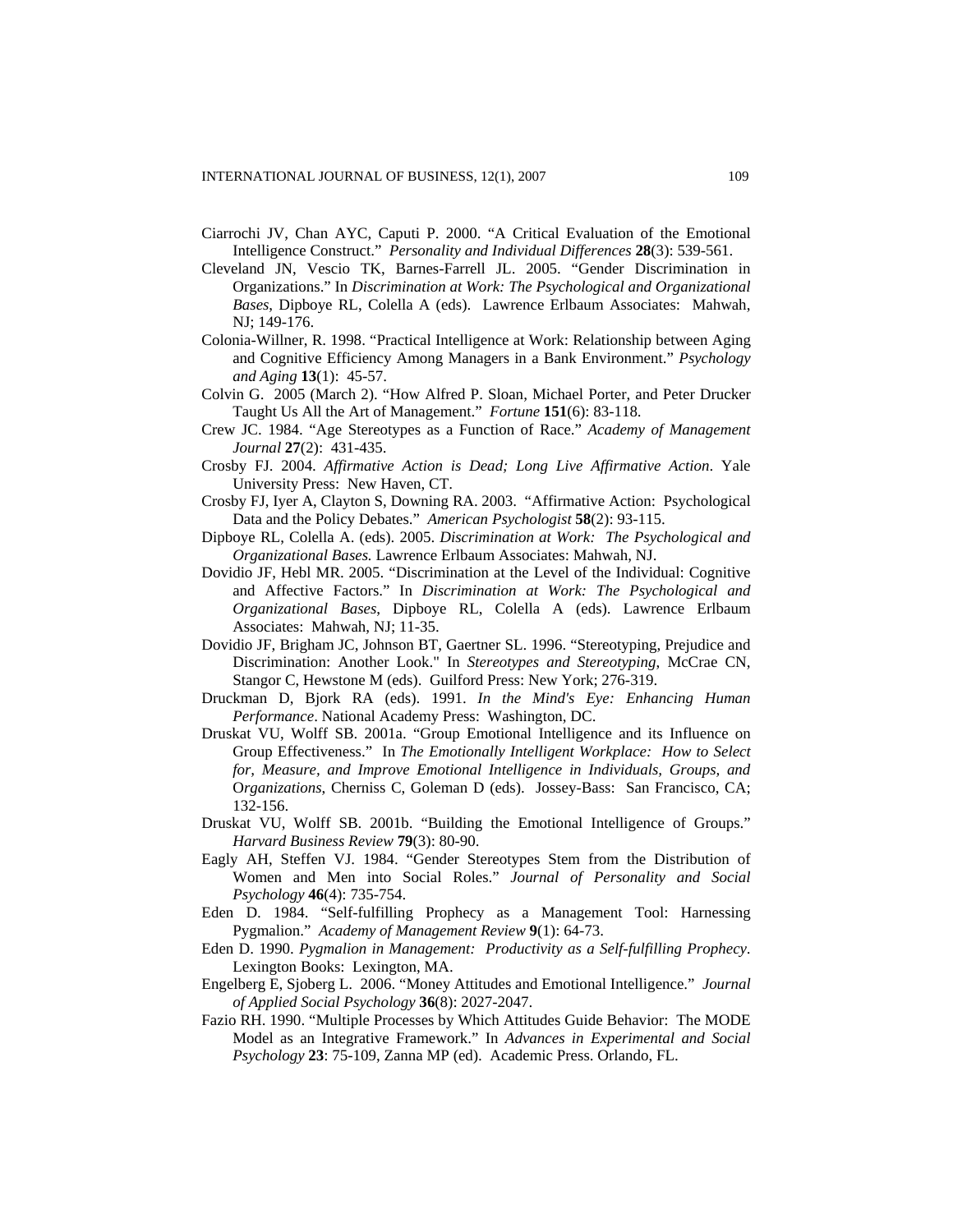- Feldman JM, Hitlerman J. 1977. "Sources of Bias in Performance Evaluation: Two Experiments." *International Journal of Intercultural Relations* **1**(1): 35-57.
- Finkelstein LM, Burke MJ, Raju NS. 1995. "Age Discrimination in Simulated Employment Contexts: An Integrative Analysis." *Journal of Applied Psychology*  **80**(6): 652-663.
- Firkowska A, Osrtowska A, Sokolowska M, Stein Z, Susser M, Wald I. 1978. "Cognitive Development and Social Policy." *Science* **200**(4348): 1357-1362.
- Fiske ST. 1998a. "Goal Taxonomies, Then and Now." In *Attribution and Social Interaction: The Legacy of Edward E. Jones*, Darley JM, Cooper J (eds). American Psychological Association: Washington, DC; 153-161.
- Fiske ST. 1998b. "Stereotyping, Prejudice and Discrimination." In *The Handbook of Social Psychology* **2** (4<sup>th</sup> ed.): 357-411, Gilbert DT, Fiske ST, Lindzey G (eds). McGraw-Hill: Boston, MA.
- Fiske ST, Glick P. 1995. "Ambivalence and Stereotypes Cause Sexual Harassment: A Theory with Implications for Organizational Change." *Journal of Social Issues*  **51**(1): 97-115.
- Fiske ST, Bersoff DN, Borgida E. Deaux K, Heilman ME. 1991. "Social Science Research on Trial: Use of Sex Stereotyping Research in Price Waterhouse v. Hopkins." *American Psychologist* **46**(10): 1049-1060.
- Fiske ST, Cuddy AJC, Glick P. 2002. "Emotions Up and Down: Intergroup Emotions Result from Perceived Status and Competition." In *From Prejudice to Intergroup Emotions: Differentiated Reactions to Social Groups*, Mackie DM, Smith ER (eds). Psychology Press: New York; 247-264.
- Fiske ST, Cudd, AJC, Glick P, Xu J. 2002. "A Model of (often mixed) Stereotype Content: Competence and Warmth Respectively Follow from Perceived Status and Competition." *Journal of Personality and Social Psychology* **82**(6): 878-902**.**
- Ford RN. 1969. *Motivation Through the Work Itself*. American Management Association: New York.
- Frank LL, Hackman JR. 1975. "A Failure of Job Enrichment: The Case of the Change That Wasn't." *Journal of Applied Behavioral Science* **11**: 413-436.
- Frank LL, Hackman JR. 1975. "Effects of Interviewer-interviewee Similarity on Interviewer Objectivity in College Admissions Interviews." *Journal of Applied Psychology* **60**: 129-138.
- Frank LL, Hackman JR. 1977. "A Failure of Job Enrichment: The Case of the Change That Wasn't". In *Failures in Organization Development and Change: Cases and Essays for Learning*, Mirvis PH, Berg DN (eds). John Wiley: New York; 217-241.
- Franke RH, Kaul JD. 1978. "The Hawthorne Experiments: First Statistical Interpretation." *American Sociological Review* 43(5): 623-643.
- Franke RH. 1980. "Worker productivity at Hawthorne." *American Sociological Review* **45**: 1006-1027.
- Franke RH. 1983a. "Managers' Needs and the Economic Performance of Nations: Examination of Maslow's Theory as Motivational Model." Paper presented at the annual meeting of the Academy of Management (International Division), Dallas, TX.
- Franke RH. 1983b. "Review of Daniel Nelson's 1980 book, *Frederick W. Taylor and the Rise of Scientific Management*." *Journal of Management Studies* **20**(4): 479- 483.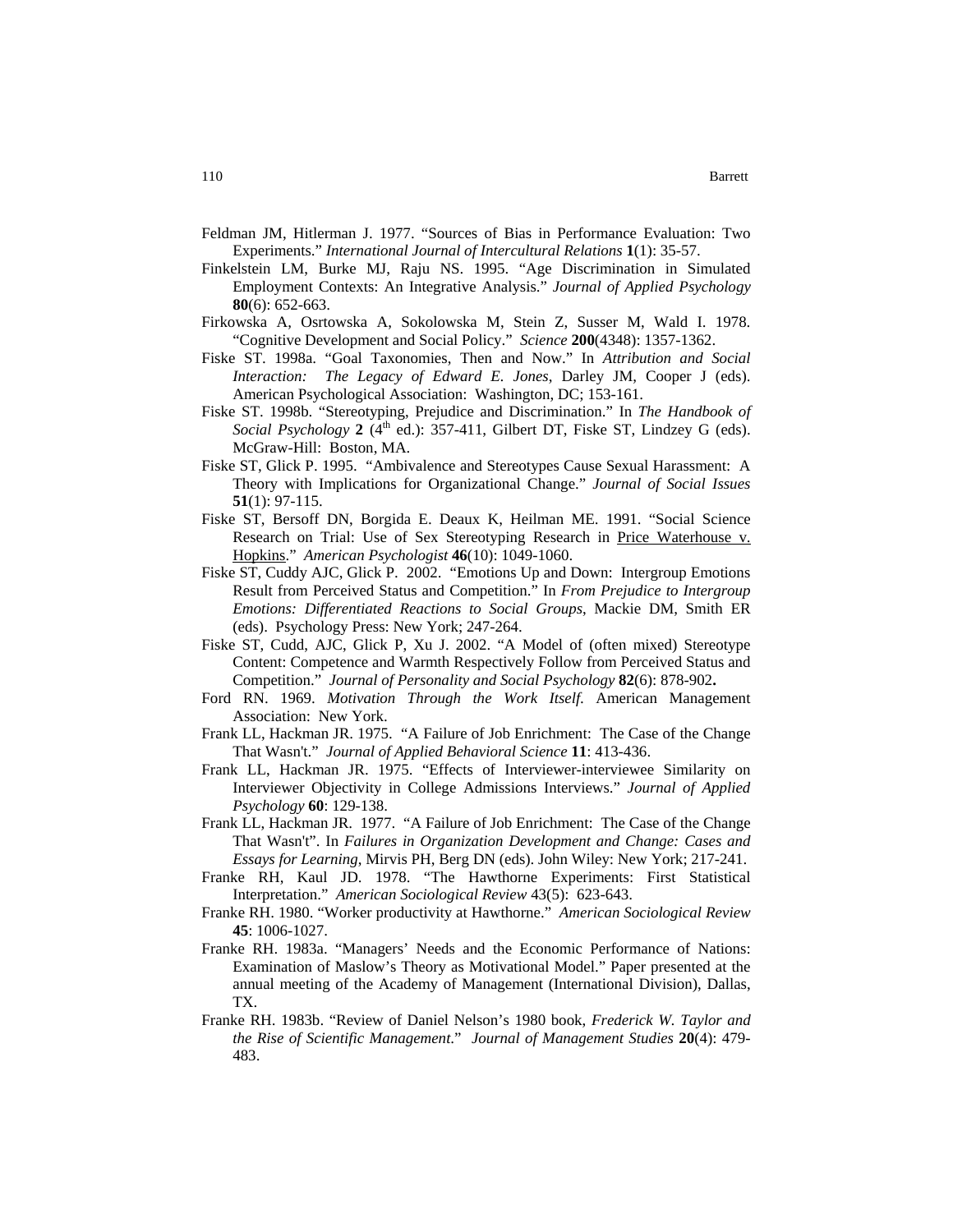- Fuller SR, Aldag RJ. 1998. "Organizational Tonypandy: Lessons from a Quarter Century of the Groupthink Phenomenon." *Organizational Behavior and Human Decision Processes* **73**(2/3): 163-184.
- Fusilier MR, Hitt MA. 1983. "Effects of Age, Race, Sex, and Employment Experience on Students' Perceptions of Job Applications." *Perceptual and Motor Skills* **57**: 1127-1134.
- Gall FJ. 1835. *The Influence of the Brain on the Form of the Head*. Marsh, Capen and Lyon: Boston, MA.
- Gardner H. 1983. *Frames of Mind: The Theory of Multiple Intelligences.* Basic Books: New York.
- Gardner H. 1993. *Multiple Intelligences: The Theory in Practice*. Basicbooks: New York.
- Gardner H. 1995. "Why Would Anyone Become an Expert?" *American Psychologist*  **50**(9): 802-803.
- Gardner H. 1998. "Are There Additional Intelligences?: The Case for Naturalist, Spiritual, and Existential Intelligences." In *Education, Information, and Transformation*, Kane J (ed). Prentice-Hall: Upper Saddle River, NJ; 111-131.
- Glick P, Fiske ST. 1996. "The Ambivalent Sexism Inventory: Differentiating Hostile and Benevolent Sexism." *Journal of Personality and Social Psychology* **70**(3): 491-512.
- Glick P, Fiske ST. 1999. "Sexism and Other 'isms:' Interdependence, Status, and the Ambivalent Content of Stereotypes." In *Sexism and Stereotypes in Modern Society: The Gender Science of Janet Taylor Spence*, Swann WB Jr., Langlois JH Gilbert LA (eds). American Psychological Association: Washington, DC; 193- 221.
- Goleman D. 1995. *Emotional Intelligence: Why It Can Matter More Than IQ*. Bantam Books: New York.
- Goleman D. 1998. *Working with Emotional Intelligence.* Bantam Books: New York.
- Goleman D, Boyatzis R, McKee A. 2002. *Primal Leadership: Realizing the Power of Emotional Intelligence*. Harvard Business School: Boston, MA.
- Grafton S. 1991/2002. *"H" is for Homicide*. Wing Books: New York.
- Greenwald AG, McGhee DE, Schwartz JLK. 1998. "Measuring Individual Differences in Implicit Cognition: The Implicit Association Task." *Journal of Personality and Social Psychology* **74**(6): 1464-1480.
- Haefner JE. 1977. "Race, Age, Sex, and Competence as Factors in Employer Selection of the Disadvantaged." *Journal of Applied Psychology* **62**(2): 199-202.
- Heilman ME, Wallen AS, Fuchs D, Tamkins MM. 2004. "Penalties for Success: Reactions to Women who Succeed at Male Gender-typed Tasks." *Journal of Applied Psychology* **89**(3): 416-427.
- Hemphill H, Haines R. 1997. *Discrimination, Harassment, and the Failure of Diversity Training: What to Do Now.* Quorum Books: Westport, CT.
- Henry ER. 1965. *Research Conference on the Use of Autobiographical Data as Psychological Predictors*. Richardson Foundation: Greensboro, NC.
- Herzberg F. 1966. *Work and the Nature of Man*. World Publishing: New York.
- Herzberg F. 1968. "One More Time: How Do You Motivate Employees?" *Harvard Business Review* **46**: 53-62.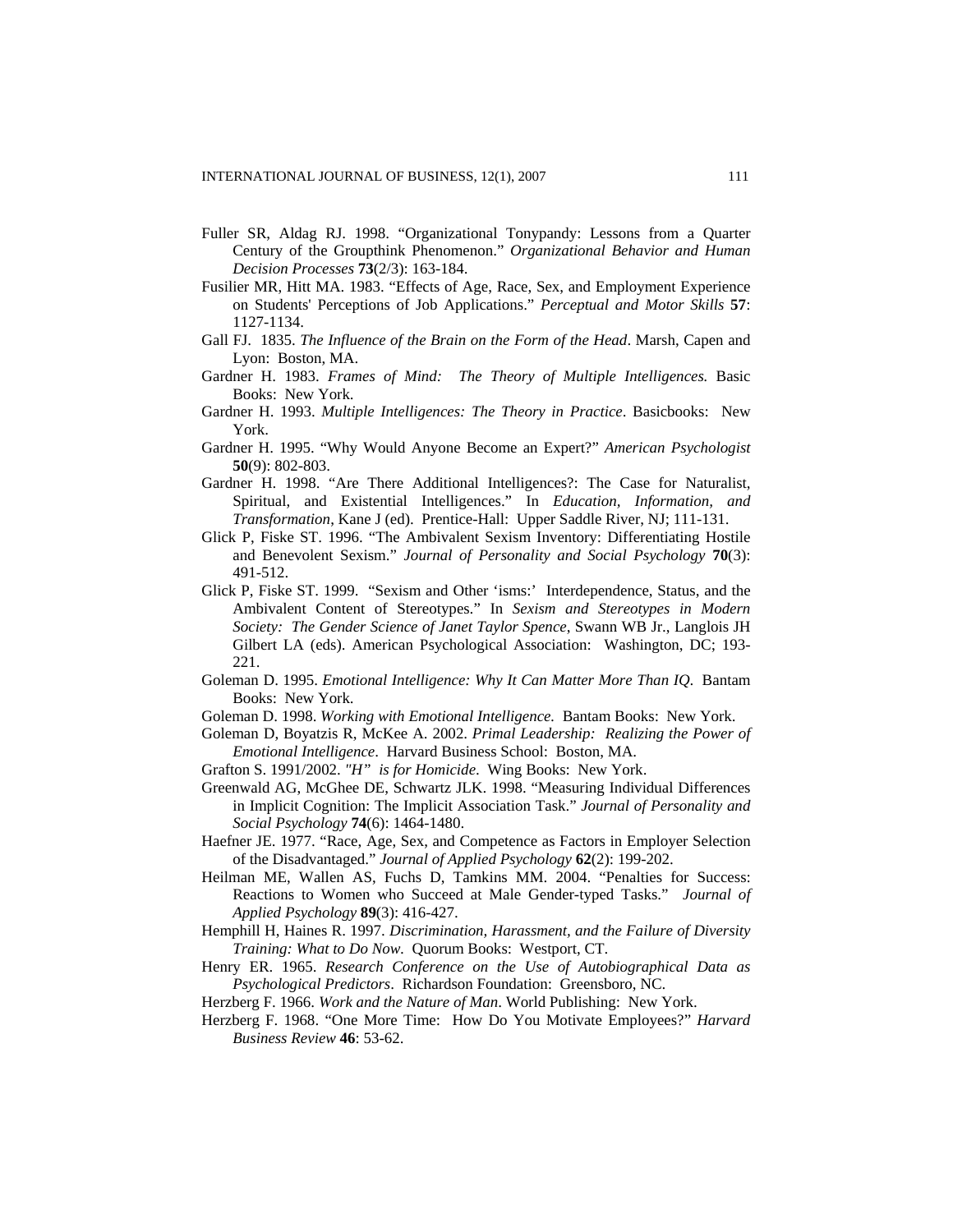- Herzberg F. 1974. "Motivation Hygiene Profiles: Pinpointing What Ails the Organization." *Organizational Dynamics* **3**(2): 18-29.
- Herzberg F, Mausner B, Snyderman B. 1959. *The Motivation to Work*. John Wiley: New York.
- Herzberg F, Mausner B, Peterson RO, Capwell DF. 1957. *Job Attitudes: Review of Research and Opinion.* Psychological Service of Pittsburgh: Pittsburgh, PA.
- Highhouse S. 2002. "Assessing the Candidate as a Whole: A historical and Critical Analysis of Individual Psychological Assessment for Personnel Decision Making." *Personnel Psychology* **55**(2): 363-396.
- Janis IL. 1972. *Victims of Groupthink*. Houghton Mifflin: Boston, MA.
- Janis IL (ed). 1982. Groupthink: *Psychological Studies of Policy Decision and Fiascoes. A Revised and Enlarged Edition of Victims of Groupthink: A Psychological Study of Foreign-Policy Decisions and Fiascoes*. Houghton Mifflin Company: Boston, MA.
- Jencks C, Phillips M (eds). 1998. *Black-White Test Score Gap*. Brookings Institute Press: Washington, DC.
- Jencks C, Smith M, Acland H, Bane MJ, Cohen D, Gintis H, Heynes B, Michelson S. 1972. *Inequality: A Reassessment of the Effect of Family and Schooling in America*. Basic Books: New York.
- Jensen MC. 1998. *Foundations of Organizational Strategy*. Harvard University Press: Cambridge, MA.
- Jensen MC, Meckling WH. 1994. "The Nature of Man." *Journal of Applied Corporate Finance* **7**(2): 4-19.
- Johnson P. 1976. *A History of Christianity*. Simon and Schuster: New York.
- Kagan J. 1998. *Three Seductive Ideas*. Harvard University Press: Cambridge, MA.
- Kanter RM. 1977. *Men and Women of the Corporation*. Basic Books: New York.
- Kanter RM. 2004. *Confidence: How Winning Streaks and Losing Streaks Begin and End.* Crown Publishing Group: New York.
- Kanter RM. 2005. "What Theories do Audiences Want?: Exploring the demand side." *Academy of Management Learning and Education* **4**(1): 93-95.
- Katz D, Braly K. 1933. "Racial Stereotypes of One Hundred College Students." *The Journal of Abnormal and Social Psychology* **28**: 280-290.
- Koh T-H, Abbatiello A, McLoughlin CS. 1984. "Cultural Bias in WISC Subtest items: A Response to Judge Grady's Suggestion in Relation to the PASE Case." *School Psychology Review* **13**(1): 89-94.
- Latham GP. 2001. "The Reciprocal Transfer of Learning from Journals to Practice." *Applied Psychology: An International Review* **50**(2): 201-211.
- Lee JA, Clemons T. 1985. "Factors Offering Employment Decisions about Older Workers." *Journal of Applied Psychology* **70**(4): 785-788.
- Lewin K. 1947a. "Frontiers in Group Dynamics." *Human Relations* **1**(1): 5-41.
- Lewin K. 1947b. "Frontiers in Group Dynamics II." *Human Relations* **2**(1): 143-153.
- Lieberman MA, Yalom ID, Miles MB. 1973. *Encounter Groups: First Facts*. Basic Books: New York.
- Lippman W. 1922. *Public Opinion*. Macmillan Co.: New York.
- Marrow AJ. 1964. *Behind the Executive Mask: Greater Managerial Competence Through Deeper Self-understanding*. American Management Association: New York.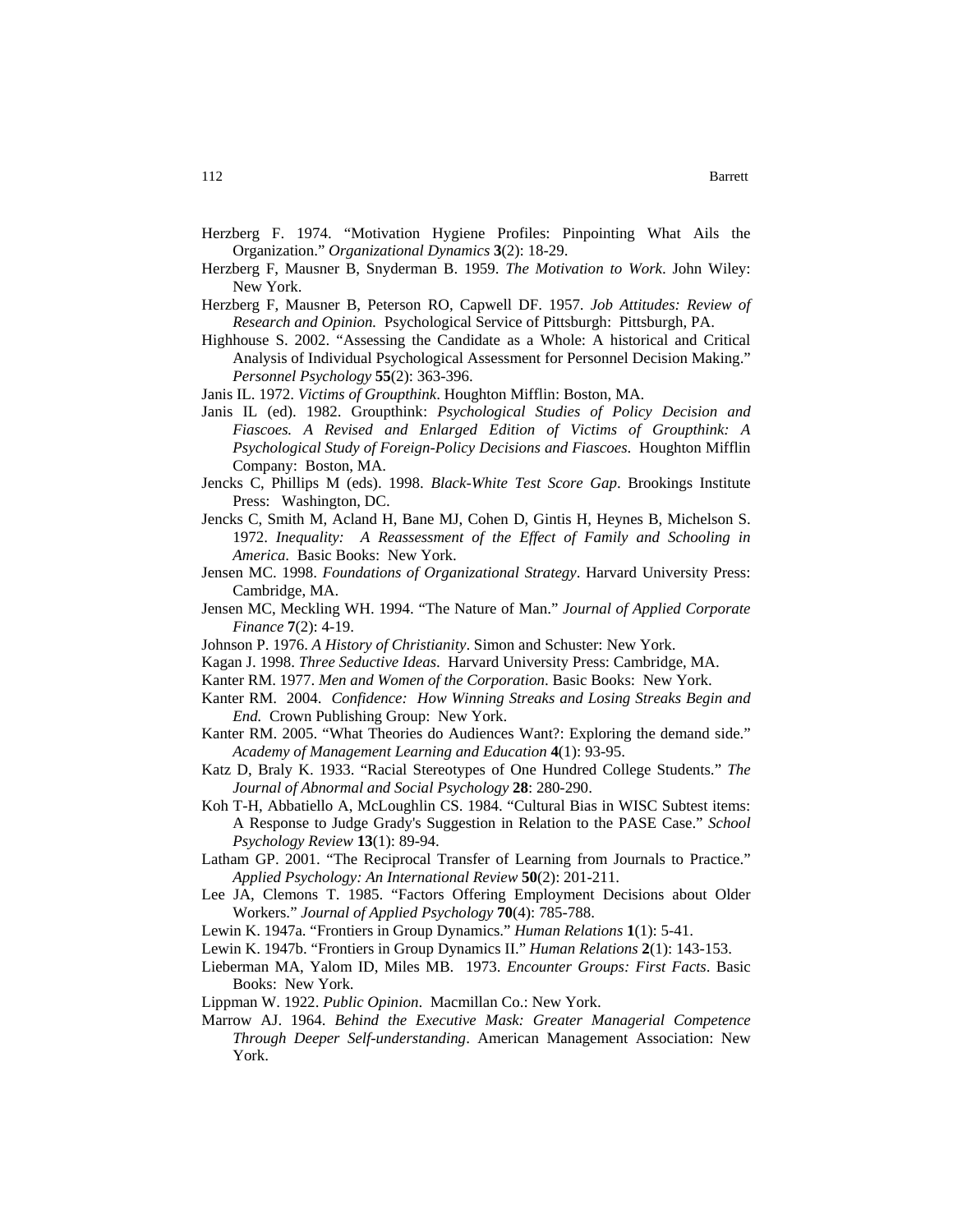- Marston WM. 1917. "Systolic Blood Pressure Symptoms of Deception." *Journal of Experimental Psychology* **2**: 117-163.
- Maslow AH. 1943. "A Theory of Human Motivation." *Psychological Review* **50**: 370- 396.
- Maslow AH. 1962. *Toward a Psychology of Being.* Van Nostrand: New York.
- Maslow AH. 1965. *Eupsychian Management: A Journal*. Irwin-Dorsey: Homewood, IL.
- Maslow AH. 1970. *Motivation and Personality* (2d ed). Harper and Row: New York.
- Mayo E. 1933. *The Human Problems of Industrial Civilization*. Macmillan: New York. Mayo E. 1945. *The Social Problems of Industrial Civilization*. Harvard University,
- Graduate School of Business Administration: Boston, MA. McClelland DC. 1973. "Testing for Competence Rather Than for "intelligence."
- *American Psychologist* **28**(1): 1-14.
- McClelland DC, Dailey C. 1973. *Evaluating New Methods of Measuring the Qualities Needed in Superior Foreign Service Officers*. McBer & Co.: Boston, MA.
- McDaniel MA, Nguyen NT. 2001. "Situational Judgment Tests: A Review of Practice and Constructs Assessed." *International Journal of Selection and Assessment*  **9**(1/2): 103-113.
- Miller CE, Barrett GV, Doverspike D. 2000 (August). "A Comparison of the Career Woman and Career Man Stereotypes." Paper presented at the Annual Meeting of the American Psychological Association, Washington, DC.
- Miner JB. 1984. "The Validity and Usefulness of Theories in an Emerging Organizational Science." *Academy of Management Review* **9**(2): 296-306.
- Mintzberg H. 2004. *Managers Not MBAs: A Hard Look at the Soft Practice of Managing and Management Development*. Berrett-Koehler: San Francisco, CA.
- Münsterberg H. 1913. *Psychology and Industrial Efficiency*. Houghton Mifflin: Boston, MA.
- Murnighan JK (ed). 1993. *Social Psychology in Organizations: Advances in Theory and Research*. Prentice Hall: Englewood Cliffs, NJ.
- Myers IB. 1962. *The Myers-Briggs Type Indicator*. Consulting Psychologists Press: Palo Alto, CA.
- Myers IB, Myers PB. 1995. *Gifts Differing: Understanding Personality Type*. Davies-Black: New York.
- Nelson D. 1980. *Frederick W. Taylor and the Rise of Scientific Management*. University of Wisconsin Press: Madison, WI.
- O'Connor ES. 1999. "The Politics of Management Thought: A Case Study of the Harvard Business School and the Human Relations School." *Academy of Management Review* **24**(1): 117-131.
- Oppenheimer DB. 1993. "Negligent Discrimination." *University of Pennsylvania Law Review* **141**: 899-972.
- Paetzold RL. 2005. "Using Law and Psychology to Inform Our Knowledge of Discrimination." In *Discrimination at Work: The Psychological and Organizational Bases*, Dipboye RL, Colella A (eds). Lawrence Erlbaum Associates: Mahwah, NJ; 329-351.
- Peeters H, Lievens F. 2005. "Situational Judgment Tests and Their Predictiveness of College Students' Success: The Influence of Faking." *Educational and Psychological Measurement* **65**(1): 70-89.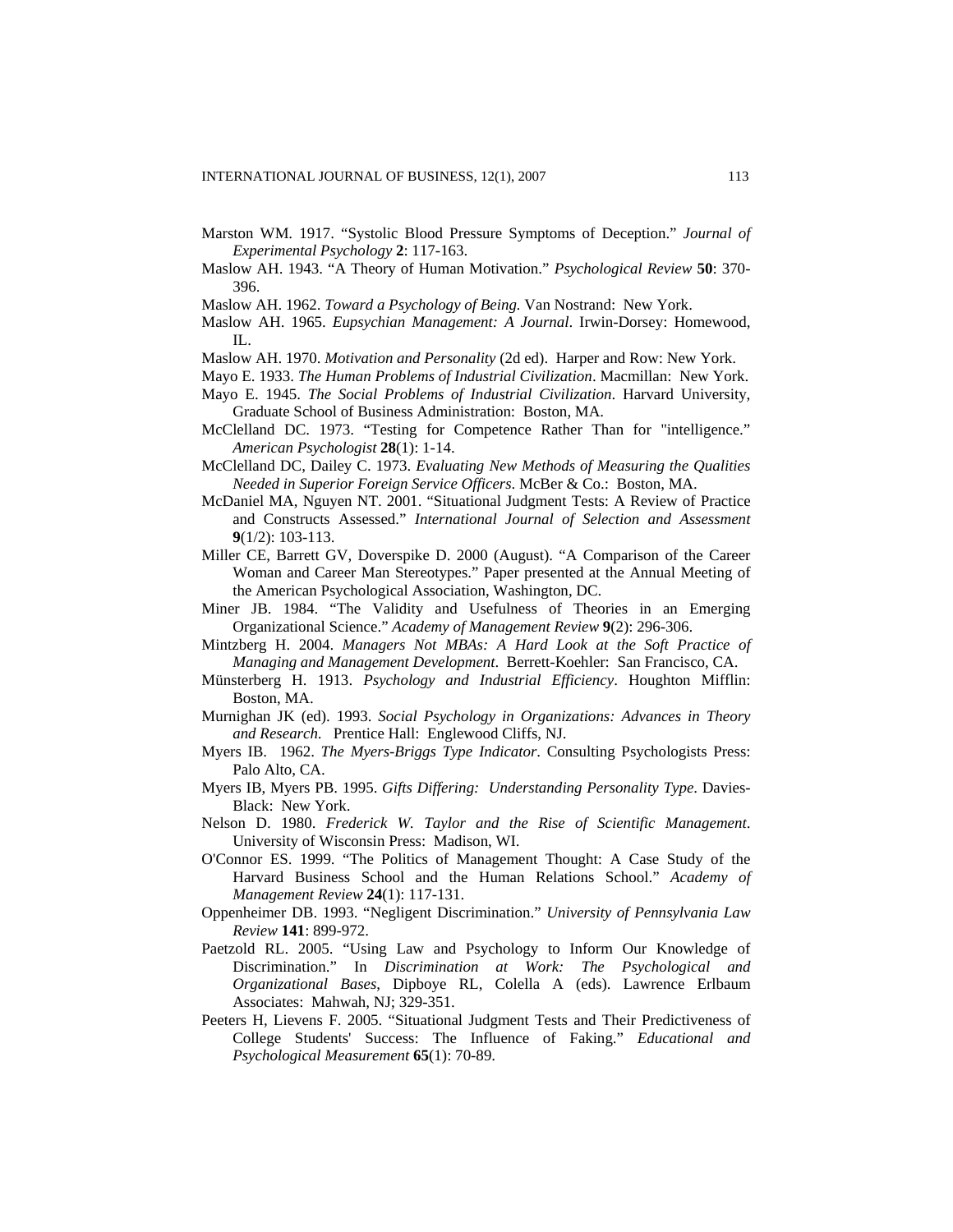- Peters TJ, Waterman RH. 1982. *In Search of Excellence: Lessons from America's Best-Run Companies*. Warner Books: New York.
- Peterson DR. 2003. "Unintended Consequences: Ventures and Misadventures in the Education of Professional Psychologists." *American Psychologist* **58**(10): 791- 800.
- Popper K. 1935/2002. *Logik der Forschung: Zur Erkenntnisstheorie der modernen Naturwissenschaft*/*The Logic of Scientific Discovery*. J. Springer/Routledge: Vienna, Austria/London, UK, and New York.
- Popper K. 1945/2003. *The Open Society and Its Enemies*. Routledge: London, UK.
- Prather J. 1971. "Why Can't Women Be More Like Men." *American Behavioral Scientist* **15**: 172-182.
- Roethlisberger FJ, Dickson WJ. 1939. *Management and the Worker*. Harvard University Press: Cambridge, MA.
- Rosander M, Stiwne D, Granstrom K. 1998. ""Bipolar Groupthink": Assessing Groupthink Tendencies in Authentic Work Groups." *Scandinavian Journal of Psychology* **39**: 81-92.
- Rosen B, Jerdee TH. 1973. "The Influence of Sex-role Stereotypes on Evaluations of Male and Female Supervisory Behavior." *Journal of Applied Psychology* **57**(1): 44-48.
- Rosen B, Jerdee TH. 1976a. "The Influence of Age Stereotypes on Managerial Decisions." *Journal of Applied Psychology* **61**(4): 428-432.
- Rosen B, Jerdee TH. 1976b. "The Nature of Job-related Age Stereotypes." *Journal of Applied Psychology* **61**(2): 180-183.
- Rosen B, Jerdee TH. 1978. "Perceived Sex Differences in Mangerially Relevant Characteristics." *Sex Roles* **4**(6): 837-843.
- Rosenthal R, Jacobson L. 1968. *Pygmalion in the Classroom: Teacher Expectations and Student Intellectual Development.* Holt, Rinehart, Winston: New York.
- Rosenthal R, Jacobson L. 1968. "Teacher Expectations for the Disadvantaged." *Scientific American* **218**(4): 19-23.
- Rudman LA. 1998. "Self-Promotion as a Risk Factor for Women: The Costs and Benefits of Counterstereotypical Impression Management." *Journal of Personality and Social Psychology* **74**(3): 629-645.
- Sackett PR, Wilk SL. 1994. "Within-Group Norming and Other Forms of Score Adjustment in Preemployment Testing." *American Psychologist* **49**(11): 929-954.
- Sackett PR, Hardison CM, Cullen MJ. 2004a. "On Interpreting Stereotype Threat as Accounting for African American-White Differences on Cognitive Tests." *American Psychologist* **59**(1): 7-13.
- Sackett PR, Hardison,CM, Cullen MJ. 2004b. "On the Value of Correcting Mischaracterization of Stereotype Threat Research." *American Psychologist* **59**(1): 48-49.
- Schein VE. 1973. "The Relationship Between Sex Role Stereotypes and Requisite Management Characteristics." *Journal of Applied Psychology* **57**(2): 95-100.
- Schmidt FL, Hunter JE. 1993. "Tacit Knowledge, Practical Intelligence, General Mental Ability, and Job Knowledge." *Current Directions in Psychology Science*  **2**(1): 8-9.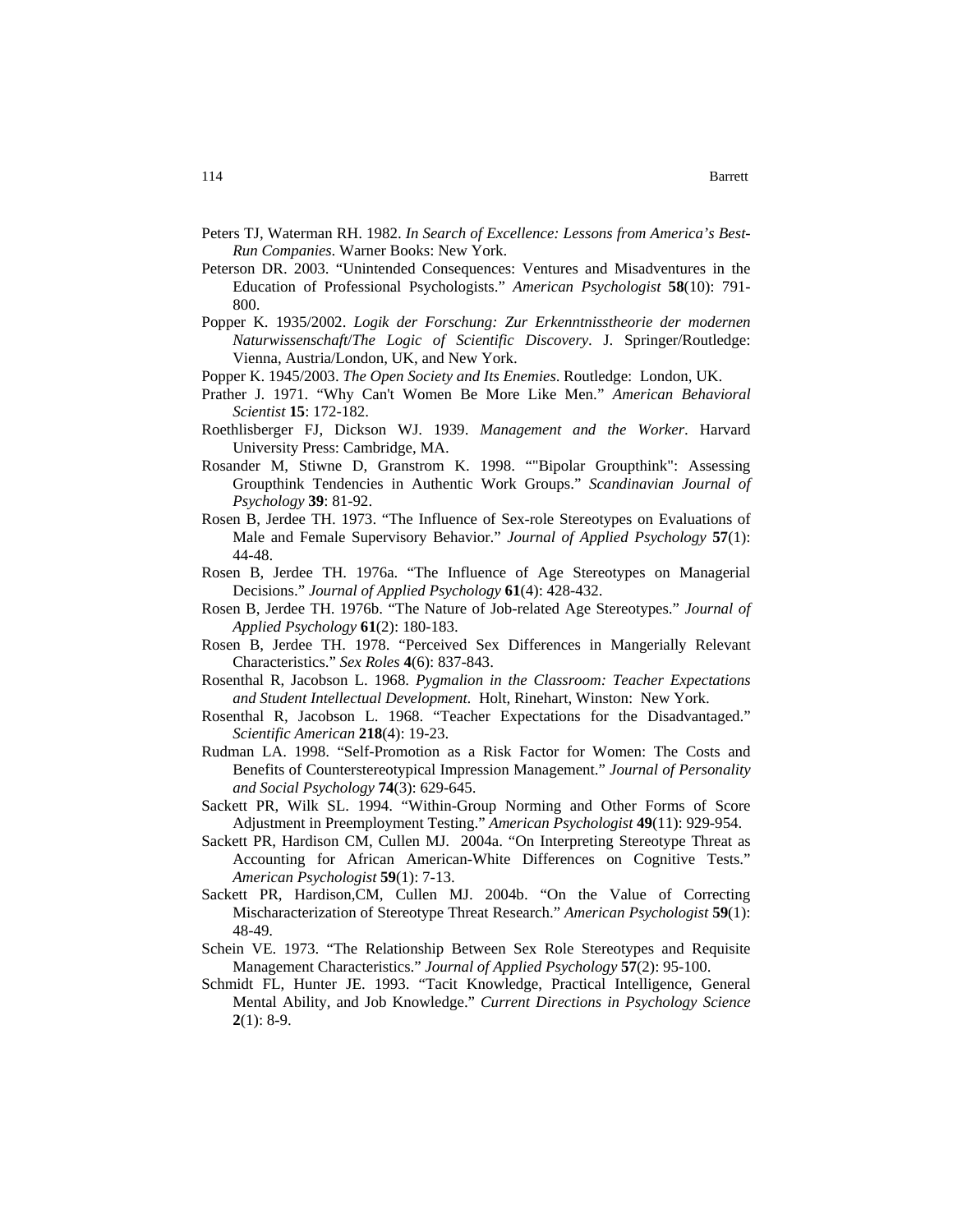- Scribner S. 1984. "Studying Working Intelligence." In *Everyday Cognition: Its Development in Social Context*, Rogoff B, Lave J (eds). Harvard University Press: Cambridge, MA; 9-40.
- Sekaquaptewa D, Thompson M. 2003. "Solo Status, Stereotype Threat, and Performance Expectancies: Their Effects on Women's Performance." *Journal of Experimental Social Psychology* **39:** 68-74.
- Shore LM, Goldberg CB. 2005. "Age Discrimination in the Workplace." In *Discrimination at Work: The Psychological and Organizational Bases*, Dipboye RL, Colella A (eds). Lawrence Erlbaum Associates: Mahwah, NJ; 203-225.
- Singer MS. 1986. "Age Stereotypes as a Function of Profession." *Journal of Social Psychology,* **126***(5)*: 691-692.
- Singer MS, Sewell C. 1989. "Applicant Age and Selection Interview Decisions: Effect of Information Exposure on Age Discrimination in Personnel Selection." *Personnel Psychology,* **42**(2): 135-154.
- Smedley JW, Bayton JA. 1978. "Evaluative Race-class Stereotypes by Race and Perceived Class of Subjects." *Journal of Personality and Social Psychology* **36**(5): 530-535.
- Sowell T. 2004. *Affirmative Action Around the World: An Empirical Study*. Yale University Press: New Haven, CT.
- Spencer LM. 2001. "The Economic Value of Emotional Intelligence Competencies and EIC-based HR Programs." In *The Emotionally Intelligent Workplace: How to Select for, Measure, and Improve Emotional Intelligence in Individuals, Groups, and Organizations*, Cherniss C, Goleman D (eds). Jossey Bass: San Francisco, CA; 45-82.
- Spencer M., Spencer SM. 1993. *Competence at Work: Models for Superior Performance.* John Wiley and Sons: New York.
- Spitz H. 1999. "Attempts to Raise Intelligence." In *The Development of Intelligence*, Ardeson IM (ed). Psychology Press: Hove, East Sussex, UK; 275-293.
- Spitz HH. 1999. "Beleaguered Pygmalion: A History of the Controversy over Claim that Teacher Expectancy Raises Intelligence." *Intelligence* **27**(3): 199-234.
- Stangor C, Sullivan LA, Ford TE. 1991. "Affective and Cognitive Determinants of Prejudice." *Social Cognition* **9**(4): 359-380.
- Starr M, Strauss AL. 2006. "Sex Stereotyping in Employment: Can the Center Hold?" *Labor Lawyer* **21**(3): 213-246.
- Steele CM. 1997. "A Threat in the Air: How Stereotypes Shape Intellectual Identity and Performance." *American Psychologist* **52**(6): 613-629.
- Steele CM, Aronson J. 1995. "Stereotype Threat and the Intellectual Test Performance of African Americans." *Journal of Personality and Social Psychology* **69**(5): 797- 811.
- Stephan W, Rosenfield D. 1982. "Racial and Ethnic Stereotypes." In *In The Eye of the Beholder: Contemporary Issues in Stereotyping*, Miller A (ed). Praeger: New York; 112-148.
- Sternberg RJ. 1986. "Introduction: The Nature and Scope of Practical Intelligence." In *Practical Intelligence: Nature and Origins of Competence in the Everyday World*, Sternberg RJ, Wagner RK (eds). Cambridge University Press: New York; 1-10.
- Sternberg R. J. 1996. *Successful Intelligence: How Practical and Creative Intelligence Determine Success in Life*. New York: Simon & Schuster.